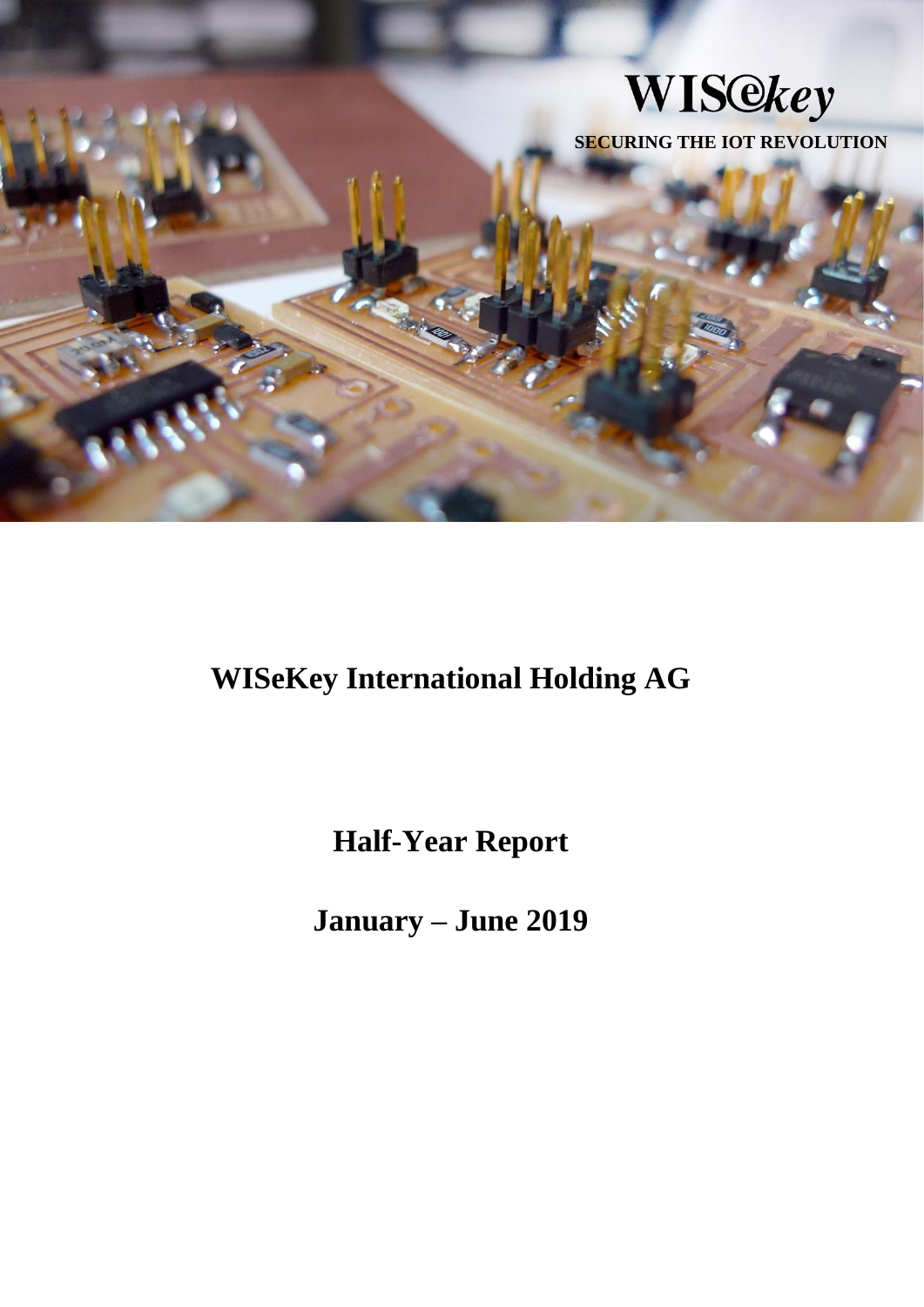# **WISeKey International Holding AG**

# **Unaudited Interim Consolidated Financial Statements**

The page numbers below refer only to the F pages of the interim report.

## **Table of Content**

| $1_{\cdot}$ |  |
|-------------|--|
|             |  |
| 3.          |  |
| 4.          |  |
| 5.          |  |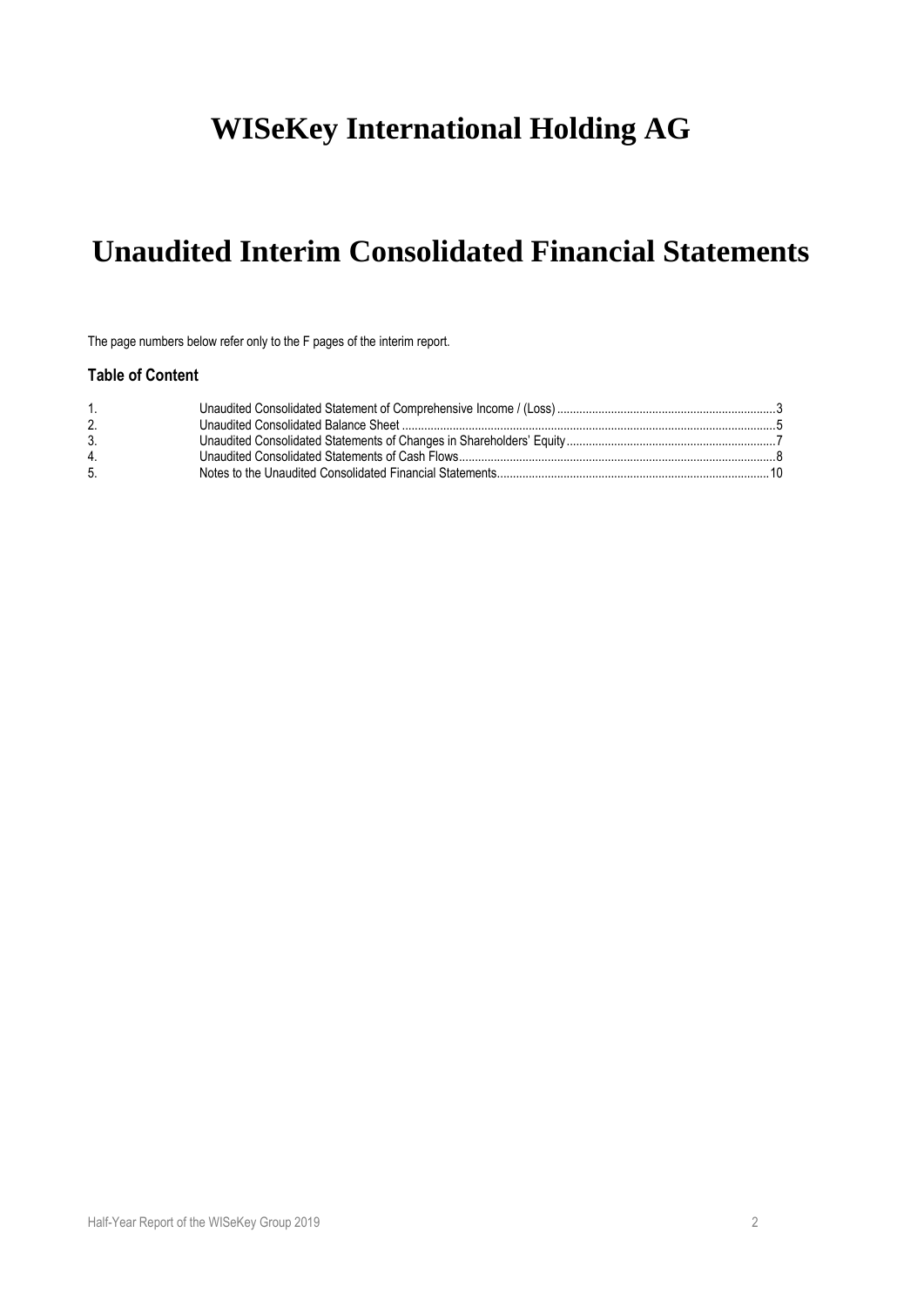## <span id="page-2-0"></span>**1. Unaudited Consolidated Statement of Comprehensive Income / (Loss)**

|                                                                         | Unaudited 6 months ended June 30, |           | <b>Note</b> |
|-------------------------------------------------------------------------|-----------------------------------|-----------|-------------|
| <b>USD'000</b>                                                          | 2019                              | 2018      | ref.        |
|                                                                         |                                   |           |             |
| Net sales                                                               | 12,469                            | 16,604    | 26          |
| Cost of sales                                                           | (7,614)                           | (8,802)   |             |
| <b>Gross profit</b>                                                     | 4,855                             | 7,802     |             |
| Other operating income                                                  | 38                                | 292       |             |
| Research & development expenses                                         | (2,639)                           | (2,840)   |             |
| Selling & marketing expenses                                            | (3,233)                           | (2,652)   |             |
| General & administrative expenses                                       | (6, 895)                          | (7, 158)  |             |
| <b>Total operating expenses</b>                                         | (12, 729)                         | (12, 358) |             |
| Operating income / (loss)                                               | (7, 874)                          | (4, 556)  |             |
|                                                                         |                                   |           |             |
| Non-operating income                                                    | 1,089                             | 400       | 29          |
| Gain / (loss) on derivative liability                                   | (80)                              |           | 6/22        |
| Gain / (loss) on debt extinguishment                                    | (233)                             |           | 22          |
| Interest and amortization of debt discount                              | (143)                             | (12)      | 22          |
| Non-operating expenses                                                  | (1, 835)                          | (1,051)   | 30          |
| Income / (loss) from continuing operations before income tax expense    | (9,076)                           | (5,219)   |             |
|                                                                         |                                   |           |             |
| Income tax (expense)/recovery                                           | (1)                               | (2)       |             |
| Income/ (loss) from continuing operations, net                          | (9,077)                           | (5, 221)  |             |
| <b>Discontinued operations:</b>                                         |                                   |           | 28          |
| Net sales from discontinued operations                                  | 1,934                             | 9,300     |             |
| Cost of sales from discontinued operations                              | (791)                             | (4, 168)  |             |
| Total operating and non-operating expenses from discontinued operations | (1,801)                           | (9, 515)  |             |
| Income tax (expense)/recovery from discontinued operations              | 42                                | (1,098)   |             |
| Gain on disposal of a business, net of tax on disposal                  | 31,100                            |           |             |
| Income / (loss) on discontinued operations                              | 30,484                            | (5,481)   |             |
|                                                                         |                                   |           |             |
| Net income / (loss)                                                     | 21,407                            | (10, 703) |             |
| Less: Net income / (loss) attributable to noncontrolling interests      | (361)                             | 9         |             |
| Net income / (loss) attributable to WISeKey International Holding AG    | 21,768                            | (10, 712) |             |
| Earnings per share                                                      |                                   |           |             |
| Earnings from continuing operations per share - Basic                   | (0.26)                            | (0.16)    | 32          |
| Earnings from continuing operations per share - Diluted                 | (0.26)                            | (0.16)    | 32          |
|                                                                         |                                   |           |             |
| Earnings from discontinued operations per share - Basic                 | 0.86                              | (0.16)    | 32          |
| Earnings from discontinued operations per share - Diluted               | 0.83                              | (0.16)    | 32          |
| Earning per share attributable to WISeKey International Holding AG      |                                   |           |             |
| Basic                                                                   | 0.61                              | (0.32)    | 32          |
| Diluted                                                                 | 0.60                              | (0.32)    | 32          |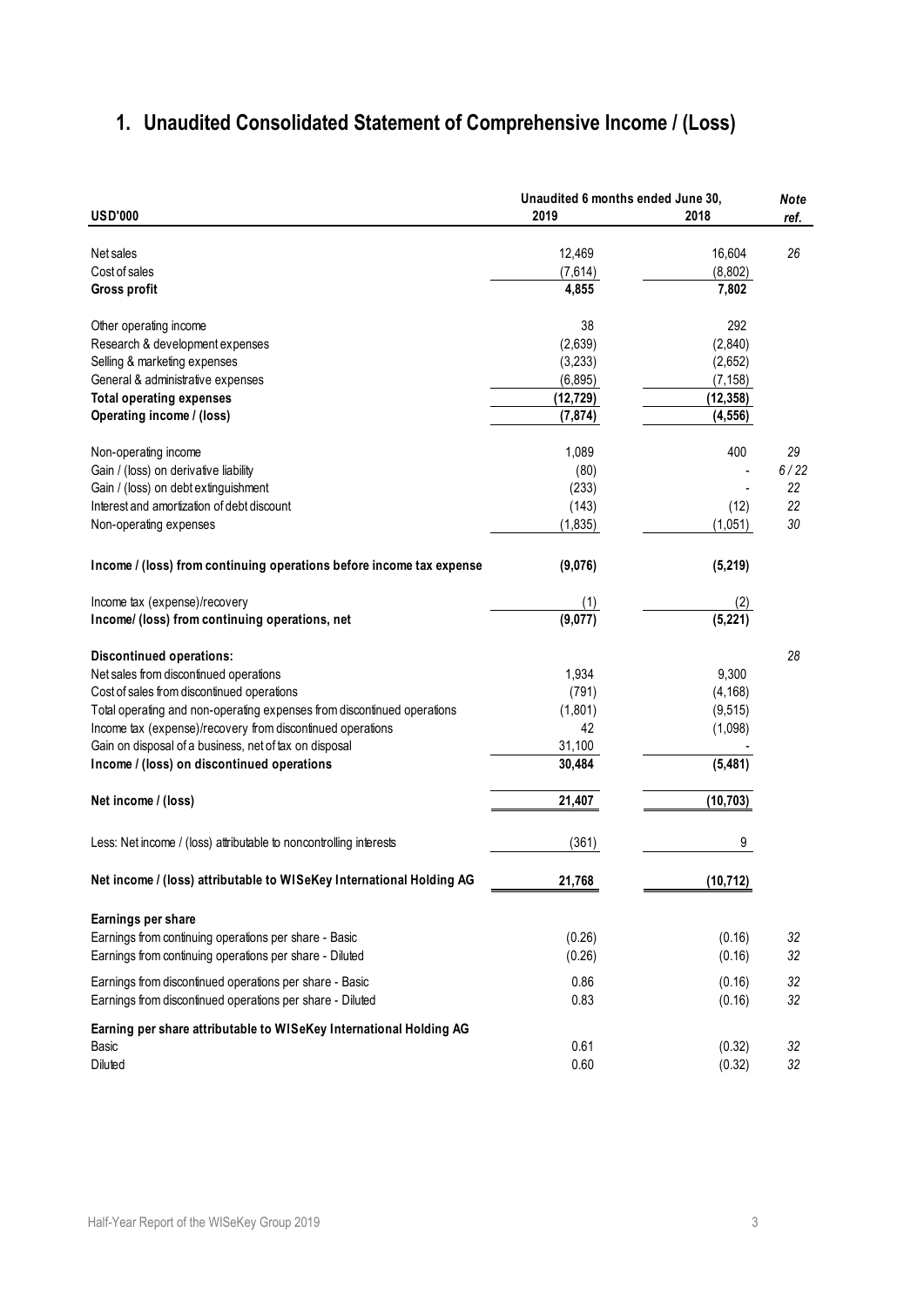|                                                                                                                                             | Unaudited 6 months ended June 30, |           | <b>Note</b> |
|---------------------------------------------------------------------------------------------------------------------------------------------|-----------------------------------|-----------|-------------|
| <b>USD'000</b>                                                                                                                              | 2019                              | 2018      | ref.        |
|                                                                                                                                             |                                   |           |             |
| Other comprehensive income / (loss), net of tax:                                                                                            |                                   |           |             |
| Foreign currency translation adjustments                                                                                                    | (95)                              | (109)     |             |
| Defined benefit pension plans:                                                                                                              |                                   |           |             |
| Net loss arising during period                                                                                                              | 108                               | 182       | 23          |
| Other comprehensive income / (loss)                                                                                                         | 13                                | 73        |             |
| Comprehensive income / (loss)                                                                                                               | 21,420                            | (10, 630) |             |
|                                                                                                                                             |                                   |           |             |
| Other comprehensive income / (loss) attributable to noncontrolling interests<br>Other comprehensive income / (loss) attributable to WISeKey | (5)                               | (100)     |             |
| <b>International Holding AG</b>                                                                                                             | 18                                | 173       |             |
| Comprehensive income / (loss) attributable to noncontrolling interests<br>Comprehensive income / (loss) attributable                        | (366)                             | (91)      |             |
| to WISeKey International Holding AG                                                                                                         | 21,786                            | (10, 538) |             |

The accompanying notes are an integral part of these consolidated financial statements.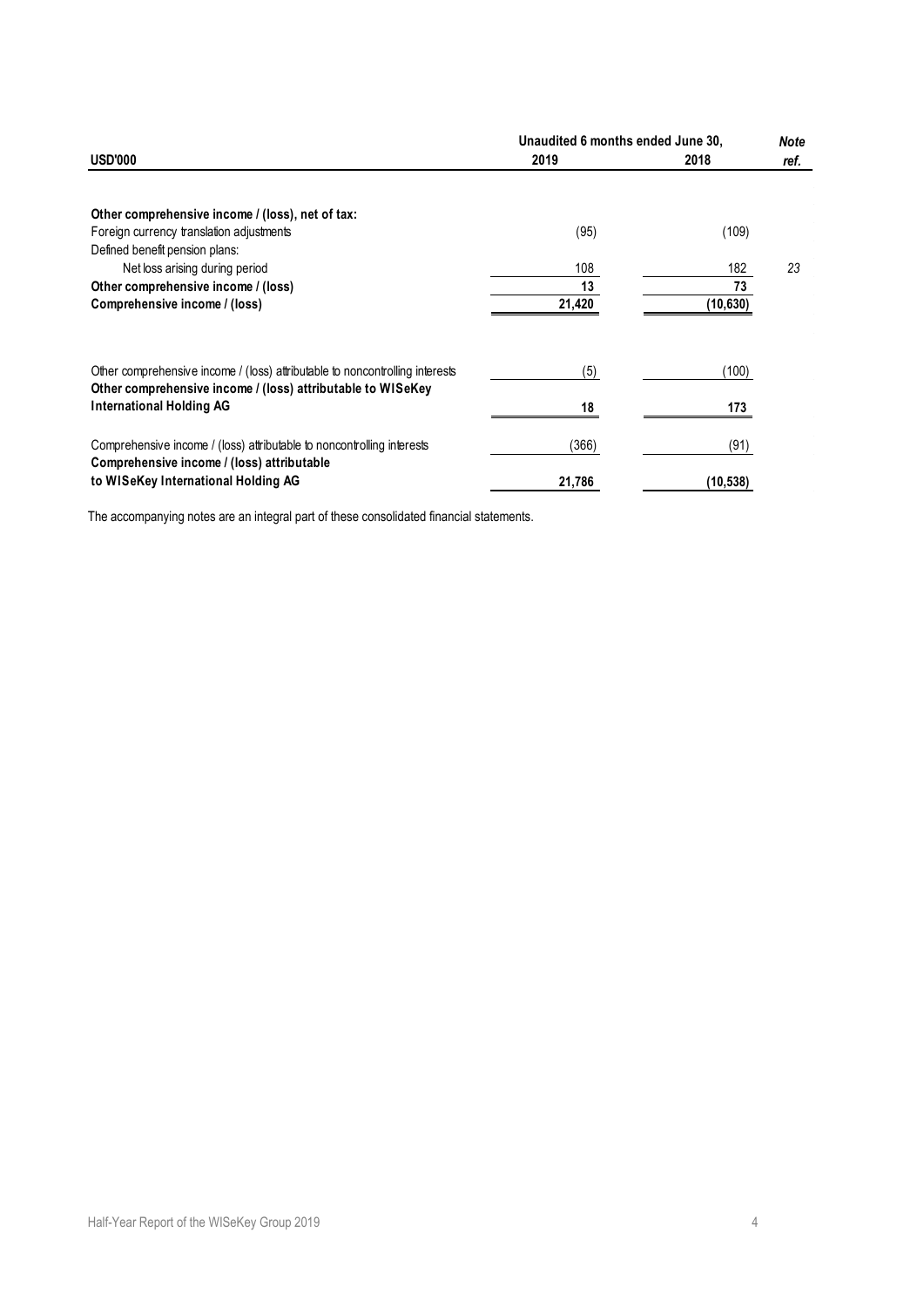## <span id="page-4-0"></span>**2. Unaudited Consolidated Balance Sheet**

|                                                               | As at June 30,   | As at December 31, | Note   |
|---------------------------------------------------------------|------------------|--------------------|--------|
| <b>USD'000</b>                                                | 2019 (unaudited) | 2018               | ref.   |
| <b>ASSETS</b>                                                 |                  |                    |        |
| <b>Current assets</b>                                         |                  |                    |        |
| Cash and cash equivalents                                     | 18,357           | 9,146<br>618       | 7      |
| Restricted cash, current                                      | 2,832            | 7,620              | 8<br>9 |
| Accounts receivable, net of allowance for doubtful accounts   | 5,262            | 8                  |        |
| Notes receivable, related parties<br>Inventories              | 4,263            | 4,186              | 10     |
| Prepaid expenses                                              | 700              | 521                |        |
| Deferred charges, current                                     | 184              | 184                |        |
| Current assets held for sale                                  |                  | 8,916              | 28     |
| Other current assets                                          | 1,292            | 919                | 11     |
| <b>Total current assets</b>                                   | 32,890           | 32,118             |        |
|                                                               |                  |                    |        |
| <b>Noncurrent assets</b>                                      |                  |                    |        |
| Restricted cash, noncurrent                                   | 2,000            |                    | 8      |
| Equity securities, at fair value                              | 900              | 857                | 12     |
| Deferred income tax assets                                    | 5                | 8                  |        |
| Deferred tax credits                                          | 3,092            | 2,541              | 13     |
| Property, plant and equipment net of accumulated depreciation | 2,042            | 2,370              | 14     |
| Intangible assets, net of accumulated amortization            | 863              | 1,132              | 15     |
| Operating lease right-of-use assets, noncurrent               | 1,509            | $\overline{a}$     | 16     |
| Goodwill                                                      | 8,317            | 8,317              | 17     |
| Deferred charges, noncurrent                                  | 123              | 214                |        |
| Equity securities, at cost                                    | 7,000            | 7,000              | 18     |
| Noncurrent assets held for sale                               |                  | 23,744             | 28     |
| Other noncurrent assets                                       | 151              | 152                |        |
| <b>Total noncurrent assets</b>                                | 26,002           | 46,335             |        |
| <b>TOTAL ASSETS</b>                                           | 58,892           | 78,453             |        |
| <b>LIABILITIES</b>                                            |                  |                    |        |
| <b>Current Liabilities</b>                                    |                  |                    |        |
| Accounts payable                                              | 12,139           | 12,917             | 19     |
| Notes payable                                                 | 4,019            | 6,797              | 20     |
| Convertible note payable                                      | 2,006            |                    | 22     |
| Deferred revenue, current                                     | 619              | 91                 | 27     |
| Current portion of obligations under operating leases         | 542              |                    | 16/24  |
| Income tax payable                                            | 3                | 9                  |        |
| Derivative liabilities                                        | 265              |                    | 6      |
| Current liabilities held for sale                             |                  | 14,085             | 28     |
| Other current liabilities                                     | 670              | 976                | 21     |
| <b>Total current liabilities</b>                              | 20,263           | 34,875             |        |
| <b>Noncurrent liabilities</b>                                 |                  |                    |        |
| Convertible note payable                                      | 2,931            | 23,940             | 22     |
| Derivative liabilities                                        | 72               |                    | 6      |
| Deferred revenue, noncurrent                                  | 4                | 9                  | 27     |
| Operating lease liabilities                                   | 967              |                    | 24     |
| Employee benefit plan obligation                              | 4,468            | 4,465              | 23     |
| Other deferred tax liabilities                                | 5                | 4                  |        |
| Noncurrent liabilities held for sale                          |                  | 8,590              | 28     |
| Other noncurrent liabilities                                  |                  | 2,595              |        |
| <b>Total noncurrent liabilities</b>                           | 8,447            | 39,603             |        |
| <b>TOTAL LIABILITIES</b>                                      | 28,710           | 74,478             |        |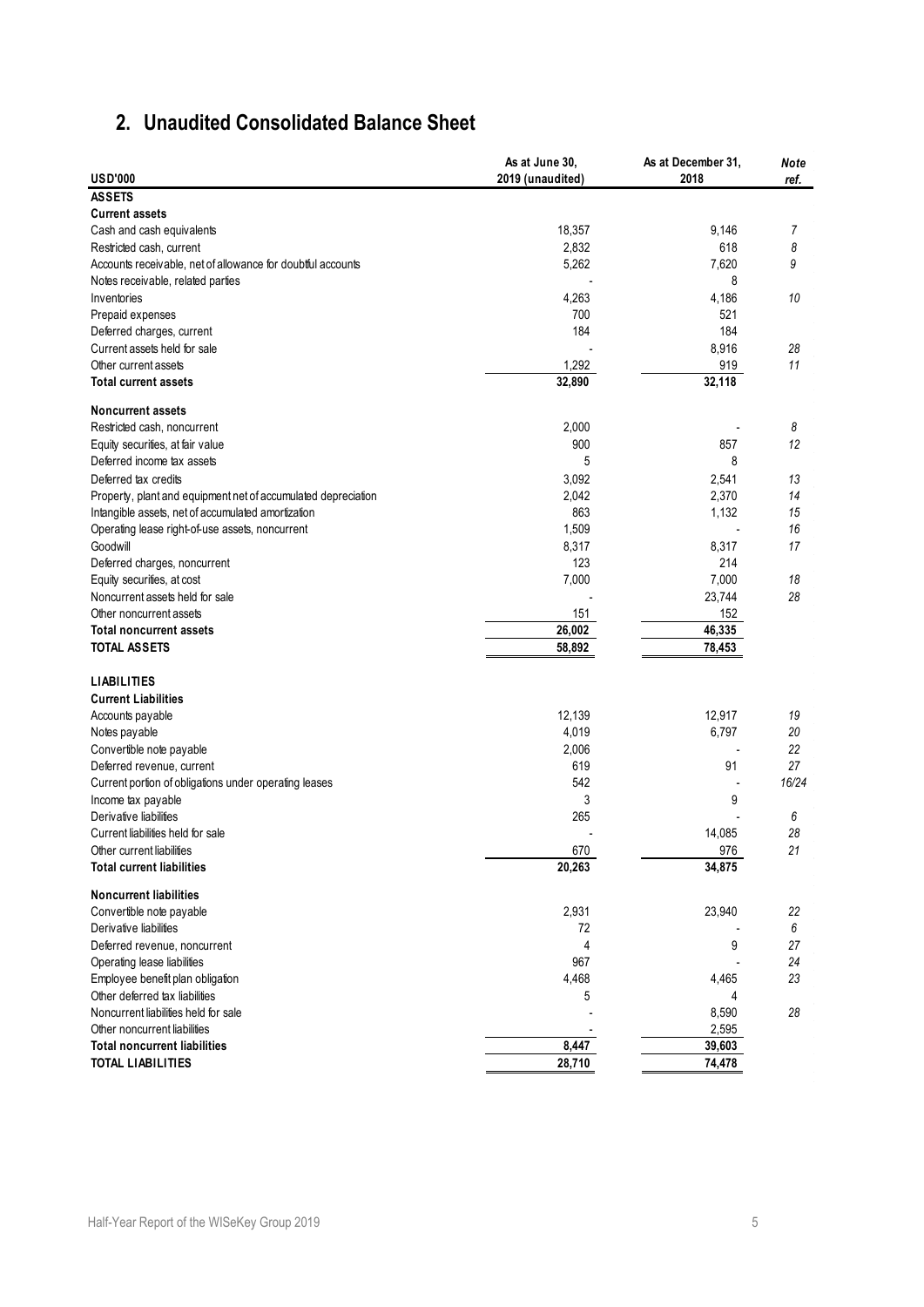|                                                                           | As at June 30,   | As at December 31, | Note |
|---------------------------------------------------------------------------|------------------|--------------------|------|
| <b>USD'000</b>                                                            | 2019 (unaudited) | 2018               | ref. |
| <b>Commitments and contingent liabilities</b>                             |                  |                    | 24   |
| <b>SHAREHOLDERS' EQUITY</b>                                               |                  |                    |      |
| Common stock - Class A                                                    | 400              | 400                | 25   |
| CHF 0.01 par value                                                        |                  |                    |      |
| Authorized - 40,021,988 and 40,021,988 shares                             |                  |                    |      |
| Issued and outstanding - 40,021,988 and 40,021,988 shares                 |                  |                    |      |
| Common stock - Class B                                                    | 1,475            | 1,472              | 25   |
| CHF 0.05 par value                                                        |                  |                    |      |
| Authorized - 49,948,127 and 41,063,901                                    |                  |                    |      |
| Issued - 28,824,086 and 28,769,797                                        |                  |                    |      |
| Outstanding - 26,868,706 and 26,681,736                                   |                  |                    |      |
| Share subscription in progress                                            |                  |                    |      |
| Treasury stock, at cost (2,088,061 and nil shares held)                   | (1,510)          | (1, 139)           | 25   |
| Additional paid-in capital                                                | 206,373          | 201,373            |      |
| Accumulated other comprehensive income / (loss)                           | 105              | 100                |      |
| Accumulated deficit                                                       | (175,580)        | (197,348)          |      |
| Total shareholders' equity (deficit) attributable to WISeKey shareholders | 31,264           | 4,858              |      |
| Noncontrolling interests in consolidated subsidiaries                     | (1,082)          | (883)              |      |
| Total shareholders'equity                                                 | 30,182           | 3,975              |      |
| TOTAL LIABILITIES AND EQUITY                                              | 58,892           | 78,453             |      |

The accompanying notes are an integral part of these consolidated financial statements.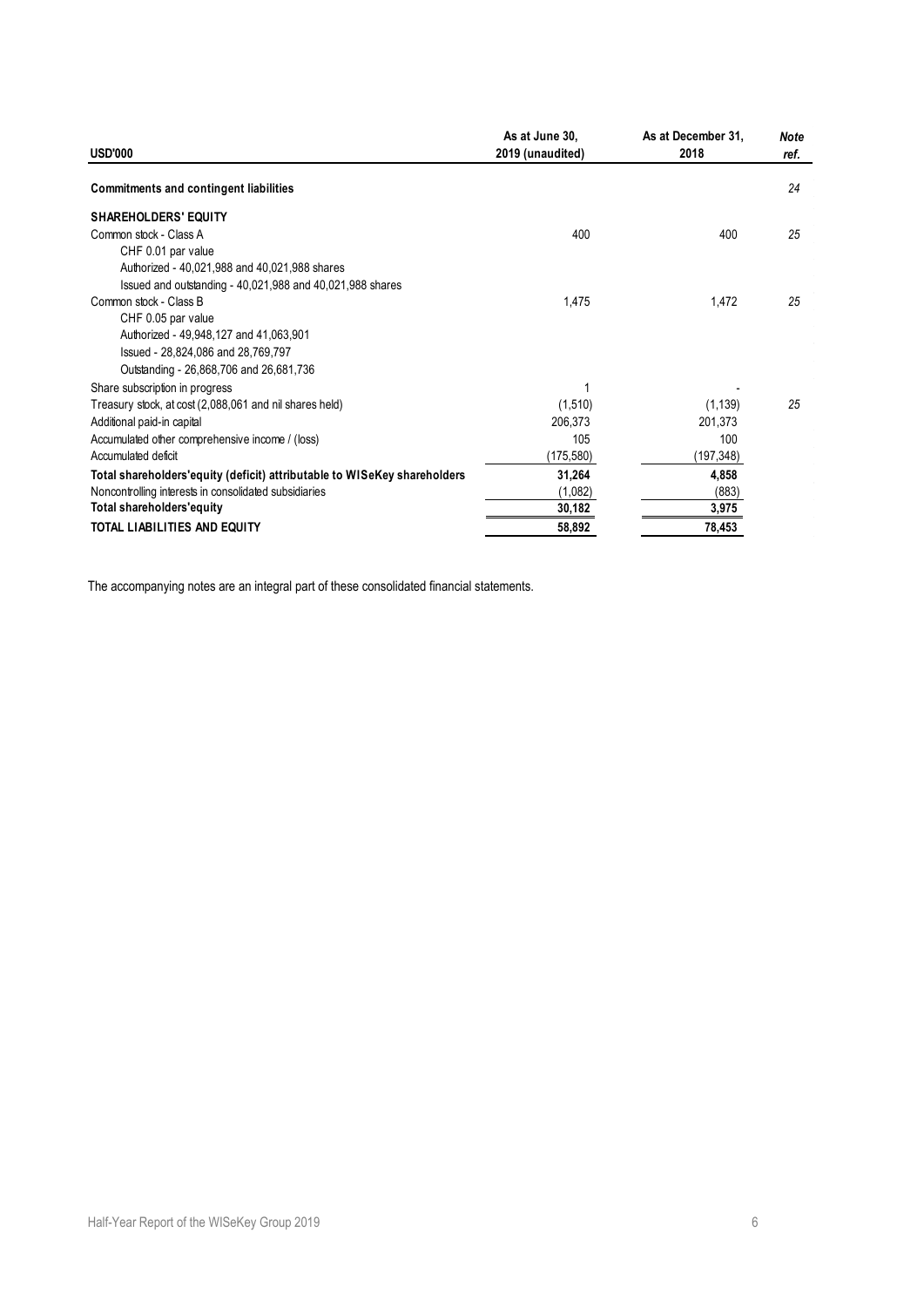|                                                                                                                                                     | Number of common shares |                       | Common Share Capital |         |             |               |                 |             |           | Accumulated                                          |                |                |              |
|-----------------------------------------------------------------------------------------------------------------------------------------------------|-------------------------|-----------------------|----------------------|---------|-------------|---------------|-----------------|-------------|-----------|------------------------------------------------------|----------------|----------------|--------------|
|                                                                                                                                                     |                         |                       |                      |         |             |               |                 | Share       |           | other                                                | Total          | Non            |              |
|                                                                                                                                                     |                         |                       |                      |         | Total share | Treasury      | Additional      |             |           | subscription Accumulated comprehensive stockholders' |                | controlling    |              |
| ນຄະນາ                                                                                                                                               | Class A                 | Class B               | Class A              | Class B | capital     | <b>Shares</b> | paid-in capital | in progress | deficit   | income/(loss)                                        | equity         | interests      | Total equity |
| As at December 31, 2018                                                                                                                             | 40,021,988              | 28,769,797            | 400                  | 1,472   | 1,872       | (1, 139)      | 201,373         |             | (197,348) | $\frac{100}{2}$                                      | 4,858          | (883)          | 3,975        |
| Common stock issued                                                                                                                                 |                         |                       |                      |         |             |               |                 |             |           |                                                      |                |                |              |
| Options exercised                                                                                                                                   |                         | 54,289                |                      |         |             |               | 3,408           |             |           |                                                      | $\ddot{34}$    |                | 3,411        |
| Stock-based compensation                                                                                                                            |                         |                       |                      |         |             |               | 163             |             |           |                                                      | 164            |                | 164          |
| Changes in treasury shares                                                                                                                          |                         |                       |                      |         |             | (536)         | 676             |             |           |                                                      | $\frac{40}{5}$ |                | 40           |
| Sale of QuoVadis Group                                                                                                                              |                         |                       |                      |         |             |               |                 |             |           |                                                      |                | $\frac{5}{13}$ | š            |
| Change in Ownership                                                                                                                                 |                         |                       |                      |         |             |               | (115)           |             |           | ⊚                                                    | (123)          | ఇ              | e)           |
| Liquidation of subsidiaries                                                                                                                         |                         |                       |                      |         |             |               |                 |             |           | 6                                                    | 10             |                | ව            |
| Yorkville SEDA                                                                                                                                      |                         |                       |                      |         |             | 153           |                 |             |           |                                                      | 154            |                | 154          |
| Crede convertible loan                                                                                                                              |                         |                       |                      |         |             | 2             | 541             |             |           |                                                      | 553            |                | 553          |
| Yorkville convertible loan                                                                                                                          |                         |                       |                      |         |             |               | 326             |             |           |                                                      | 326            |                | 326          |
| Net loss                                                                                                                                            |                         |                       |                      |         |             |               |                 |             | 21,768    |                                                      | 21,768         | (361)          | 21,407       |
| Other comprehensive income / (loss)                                                                                                                 |                         |                       |                      |         |             |               |                 |             |           | ₽                                                    | ₽              | 0              |              |
| As at June 30, 2019                                                                                                                                 |                         | 40,021,988 28,824,086 | 400                  | 1,475   | 1,875       | (1,510)       | 206,373         |             | (175,580) | 105                                                  | 31,264         | (1,082)        | 30,182       |
| 1. The articles of association of the Company had not been fully updated as of December 31, 2018 with the shares issued out of conditional capital. |                         |                       |                      |         |             |               |                 |             |           |                                                      |                |                |              |

## <span id="page-6-0"></span>**3. Unaudited Consolidated Statements of Changes in Shareholders' Equity**

The accompanying notes are an integral part of these consolidated financial statements.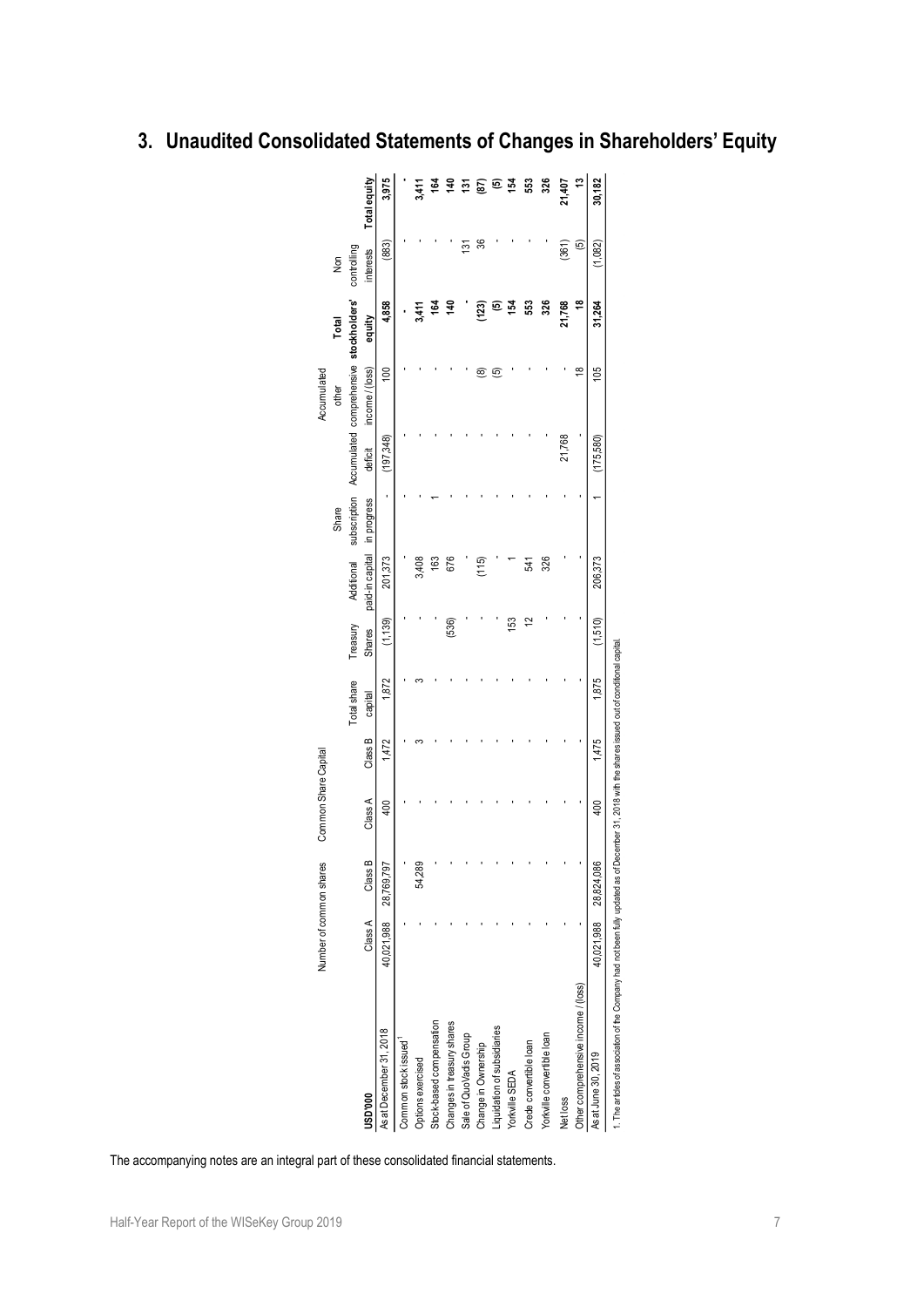## <span id="page-7-0"></span>**4. Unaudited Consolidated Statements of Cash Flows**

| <b>USD'000</b>                                                                     | Unaudited 6 months ended June 30,<br>2019 | 2018      |
|------------------------------------------------------------------------------------|-------------------------------------------|-----------|
|                                                                                    |                                           |           |
| Cash Flows from operating activities:                                              |                                           |           |
| Net Gain (loss)                                                                    | 21,407                                    | (16, 265) |
| Adjustments to reconcile net income to net cash provided by (used in) operating    |                                           |           |
| activities:                                                                        |                                           |           |
| Depreciation of property, plant & equipment                                        | 396                                       | 1,437     |
| Amortization of intangible assets                                                  | 270                                       | 2,047     |
| Interest and amortization of debt discount                                         | 184                                       | 1,165     |
| Loss / (gain) on derivative liability                                              | 80                                        |           |
| Loss on debt extinguishment                                                        | 1,326                                     |           |
| Stock-based compensation                                                           | 163                                       | 1,660     |
| Decrease / (increase) in deferred research & development tax credits, net          | (550)                                     | 279       |
| Decrease / (increase) in other noncurrent assets, net                              | 1                                         | (63)      |
| Increase / (decrease) in defined benefit pension liability                         | 3                                         | (109)     |
| Increase / (decrease) in other noncurrent liabilities                              | 2,530                                     |           |
| Bad debt expense                                                                   | 58                                        | 276       |
| Inventory obsolescence impairment                                                  | 293                                       | 284       |
| Deferred tax asset write-off                                                       |                                           | 161       |
| Income tax expense / (recovery) net of cash paid                                   | (39)                                      | (152)     |
| Release of provision                                                               |                                           | (218)     |
| Other non cash expenses /(income)                                                  |                                           |           |
| Expenses settled in equity                                                         | 11                                        | 1,685     |
| Gain on disposal of a business                                                     | (31, 100)                                 |           |
| Other                                                                              | (32)                                      | 0         |
| Unrealized and non cash foreign currency transactions                              | 20                                        | (201)     |
|                                                                                    |                                           |           |
| Changes in operating assets and liabilities, net of effects of businesses acquired |                                           |           |
| Decrease (increase) in accounts receivables                                        | (77)                                      | (2,898)   |
| Decrease (increase) in inventories                                                 | (77)                                      | (722)     |
| Decrease (increase) in other current assets, net                                   | 119                                       | (4, 385)  |
| Increase (decrease) in accounts payable                                            | (340)                                     | (126)     |
| Increase (decrease) in deferred revenue, current                                   | 637                                       | 5,992     |
| Increase (decrease) in income taxes payable                                        | (370)                                     | 349       |
| Increase (decrease) in other current liabilities                                   | (850)                                     | 1,312     |
| Net cash provided by (used in) operating activities                                | (5, 937)                                  | (8, 492)  |
| Cash Flows from investing activities:                                              |                                           |           |
| Sale / (acquisition) of equity securities                                          | (4,000)                                   | (3,000)   |
| Sale / (acquisition) of property, plant and equipment                              | (69)                                      | (1, 244)  |
| Sale of a business, net of cash and cash equivalents divested                      | 40,919                                    |           |
| Net cash provided by (used in) investing activities                                | 36,850                                    | (4, 244)  |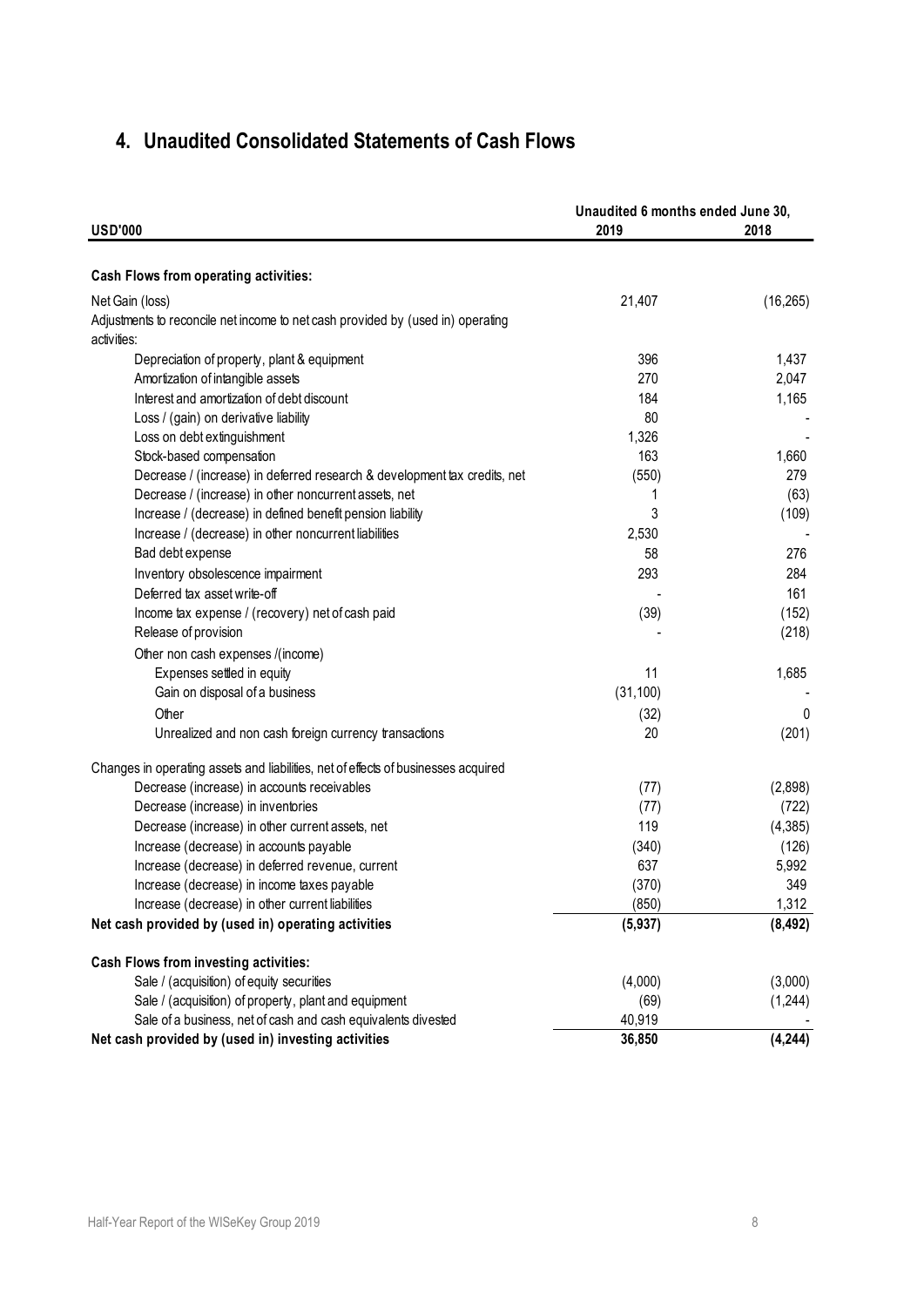|                                                               | Unaudited 6 months ended June 30, |         |
|---------------------------------------------------------------|-----------------------------------|---------|
| <b>USD'000</b>                                                | 2019                              | 2018    |
| <b>Cash Flows from financing activities:</b>                  |                                   |         |
| Proceeds from options exercises                               | 3,412                             | 217     |
| Proceeds from issuance of Common Stock                        |                                   | 2,904   |
| Decrease / (increase) in loan payable                         | (869)                             | (895)   |
| Proceeds from convertible loan issuance                       | 2,860                             | 3,000   |
| Proceeds from debt                                            | 4,030                             | 7,656   |
| Repayments of debt                                            | (25, 100)                         | (106)   |
| Payments of debt issue costs                                  | (2,755)                           |         |
| Repurchase of treasury shares                                 | (536)                             | (900)   |
| Net cash provided by (used in) financing activities           | (18, 958)                         | 11,876  |
| Effect of exchange rate changes on cash and cash equivalents  | 80                                | (200)   |
| Cash and cash equivalents                                     |                                   |         |
| Net increase (decrease) during the period                     | 12,035                            | (1,060) |
| Balance, beginning of period                                  | 11,154                            | 12,214  |
| Balance, end of period                                        | 23,189                            | 11,154  |
| Reconciliation to balance sheet                               |                                   |         |
| Cash and cash equivalents from continuing operations          | 18,357                            | 9,146   |
| Restricted cash, current from continuing operations           | 2,832                             | 618     |
| Restricted cash, noncurrent from continuing operations        | 2,000                             |         |
| Cash and cash equivalents from discontinued operations        |                                   | 1,390   |
| Balance, end of period                                        | 23,189                            | 11,154  |
| Supplemental cash flow information                            |                                   |         |
| Cash paid for interest, net of amounts capitalized            | 384                               | 772     |
| Cash paid for incomes taxes                                   | $\overline{2}$                    | 72      |
| Purchase of equity securities                                 | 4,000                             | 3,000   |
| Noncash conversion of convertible loans into common stock     | 618                               |         |
| Restricted cash received for share subscription in progress   | 1                                 | 2,020   |
| Issuance / (redemption) of redeemable preferred stock         |                                   | (5,021) |
| Issuance of common stock to purchase non-controlling interest |                                   | 3,920   |
| Deemed dividend                                               |                                   | 141     |
| Settlement of Carlos Moreira's loan in shares                 |                                   | 473     |
| Payment of SEDA fees in shares                                |                                   | (500)   |

The accompanying notes are an integral part of these consolidated financial statements.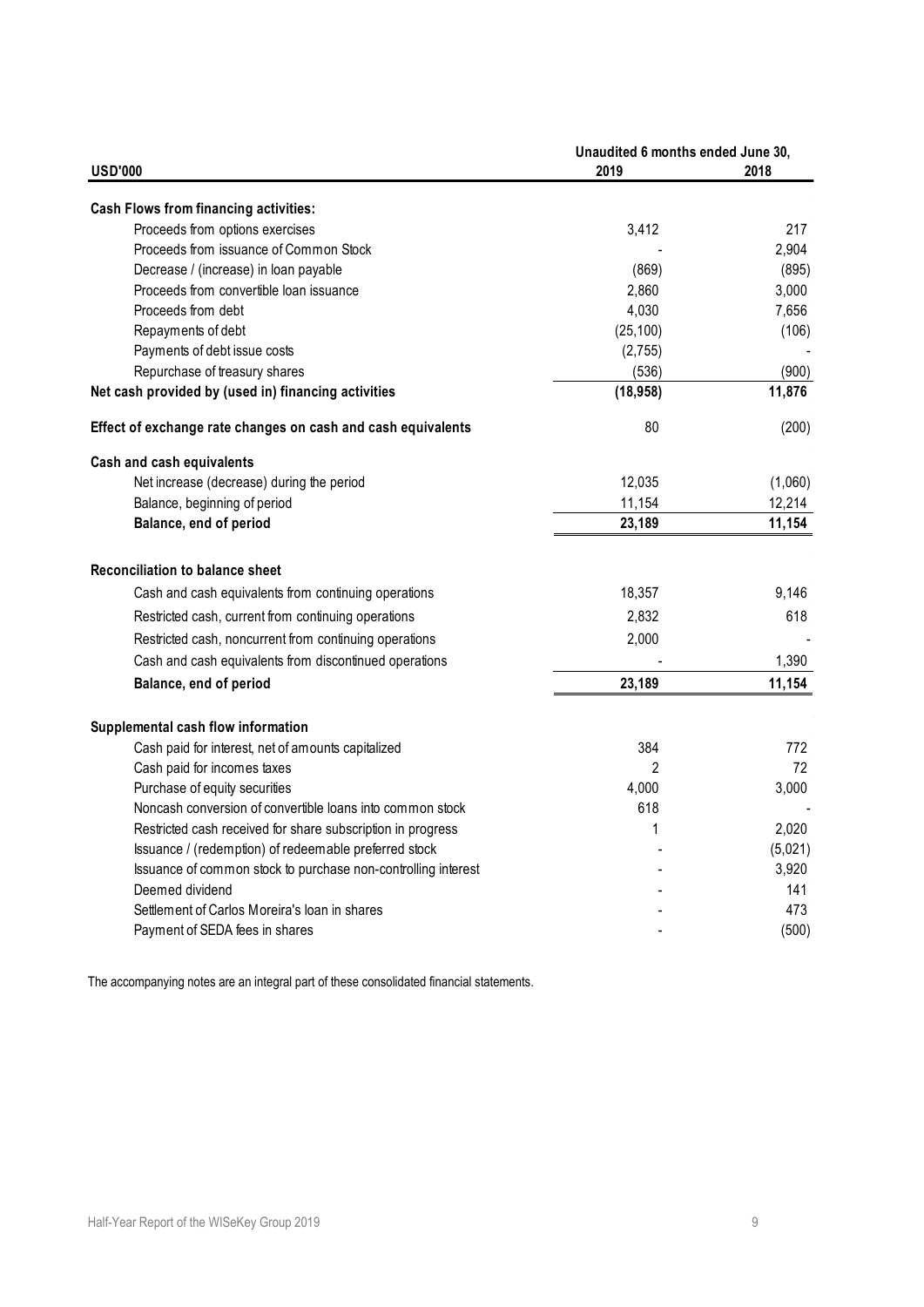## <span id="page-9-0"></span>**5. Notes to the Unaudited Consolidated Financial Statements**

### **Note 1. The Group**

WISeKey International Holding AG (the "**Company**"), together with its consolidated subsidiaries ("**WISeKey**" or "**the Group**" or "**the WISeKey Group**"), has its headquarters in Switzerland. WISeKey International Holding AG, the ultimate parent of the WISeKey Group, was incorporated in November 2015 and is listed on the Swiss Stock Exchange, SIX SAG with the valor symbol "WIHN".

The Group develops, markets, hosts and supports a range of solutions that enable the secure digital identification of people, content and objects, by generating digital identities that enable its clients to monetize their existing user bases and at the same time, expand its own eco-system. WISeKey generates digital identities from its current products and services in Cybersecurity Services, IoT (internet of Things), Digital Brand Management and Mobile Security.

The Group leads a carefully planned vertical integration strategy through acquisitions of companies in the industry. The strategic objective is to provide integrated services to its customers and also achieve cross-selling and synergies across WISeKey. Through this vertical integration strategy, the Group anticipates being able to generate profits in the near future.

### **Note 2. Future Operations**

The Group experienced a loss from operations in this reporting period. Although the WISeKey Group does anticipate being able to generate profits in the near future, this cannot be predicted with any certainty. The accompanying consolidated financial statements have been prepared assuming that the Group will continue as a going concern.

The Group incurred a net operating loss of USD 7.9 million and had positive working capital of USD 15.2 million as at June 30, 2019. Based on the Group's cash projections for the next 12 months to September 30, 2020, it will need approximately USD 0.1 million to fund operations and financial commitments. Historically, the Group has been dependent on equity financing to augment the operating cash flow to cover its cash requirements. Any additional equity financing may be dilutive to shareholders.

On January 16, 2019, the completion of the sale of WISeKey (Bermuda) Holding Ltd (formerly named QV Holdings Ltd) and its affiliates (together "**QuoVadis**" or the "**QuoVadis Group**") to Digicert Inc generated a net cash inflow of USD 37.7 million and allowed WISeKey to repay in full the line of Credit it had contracted with ExWorks Capital Fund I, L.P. ("**ExWorks**") in an amount of USD 25.4 million (se[e Note 22\).](#page-18-0)

In the year 2018, WISeKey obtained two loans: (i) a short-term Facility Agreement (the "**Yorkville Loan**") with YA II PN, Ltd. a fund managed by Yorkville Advisors Global, LLC ("**Yorkville**") to borrow USD 3.5 million, with an interest rate of 4% per annum payable monthly in arrears, repaid in full by June 30, 2019; and (ii) a Convertible Loan Agreement (the "**Crede Convertible Loan**") with Crede CG III, Ltd ("**Crede**") for an amount of USD 3.0 million, with an interest rate of 10% per annum, and repayable in WIHN class B Shares any time between November 30, 2018 and the maturity date of September 28, 2020.

In the six months to June 30, 2019, the Group secured two additional loans: (a) a Convertible Loan Agreement (the "**Yorkville Convertible**  Loan") with Yorkville for an amount of USD 3.5 million, with an interest rate of 6% per annum, repayable by August 01, 2020 in monthly instalments starting August 01 2019 either in cash or in WIHN class B Shares, and (b) a credit agreement between WISeCoin AG and ExWorks in an amount of USD 4 million, repayable by April 04, 2020, with an annual interest rate of 10%, secured on the shares of WISeCoin AG with the option to convert principal repayment, interest charges and fees into WISeSecurity Tokens issued by WISeCoin AG.

These loans demonstrate the availability of lenders to support the WISeKey Group in its activities and development. Se[e Note 22](#page-18-0) for details on these loans.

On January 19, 2016, the Group had closed a Share Subscription Facility (the "**Share Subscription Facility**", the "**GEM Facility**") with GEM LLC (Global Equity Markets, "**GEM**") which is a CHF 60.0 million facility over 5 years and allows the Group to draw down funds at its option in exchange for WIHN class B shares (see [Note 22](#page-18-0) for detail). The mechanics of the deal allow for a drawdown essentially 18 times in a year, the amount being in a range related to the trading volume and price of the WIHN class B share trading on the SIX Swiss Stock Exchange. The drawdown amount is based on 90% of the average closing price of the last 15 trading days multiplied by 1,000% of the average volume of the last 15 trading days. GEM can then elect to purchase between 50% and 200% of this figure. In the six months to June 30, 2019, WISeKey made no drawdowns under the GEM Facility. Therefore, as at June 30, 2019, the outstanding facility available remained CHF 56.1 million.

On February 08, 2018 the Group entered into a Standby Equity Distribution Agreement ("**SEDA**") with Yorkville (see [Note 22](#page-18-0) for detail). Pursuant to the SEDA, Yorkville commits to provide equity financing to WISeKey in the aggregate amount of up to CHF 50.0 million in exchange for Class B Shares over a three-year period. Provided that a sufficient number of Class B Shares is provided through share lending, WISeKey has the right to make drawdowns under the SEDA, at its discretion, by requesting Yorkville to subscribe for (if the Class B Shares are issued out of authorized share capital) or purchase (if the Class B Shares are delivered out of treasury) Class B Shares worth up to CHF 5.0 million by drawdown, subject to certain exceptions and limitations. In the year 2018, WISeKey made four drawdowns under the SEDA Facility, for a total amount of CHF 1.7 million. In the six months to June 30, 2019, WISeKey made one drawdown for CHF 0.3 million. As at June 30, 2019, the outstanding equity financing available was CHF 48.0 million.

Both the GEM Facility and the SEDA will be used as a safeguard should there be any difficulties in raising the necessary funds to cover the USD 0.1 million projected cash outflow noted above.

Based on the foregoing, Management believe it is correct to present these figures on a going concern basis.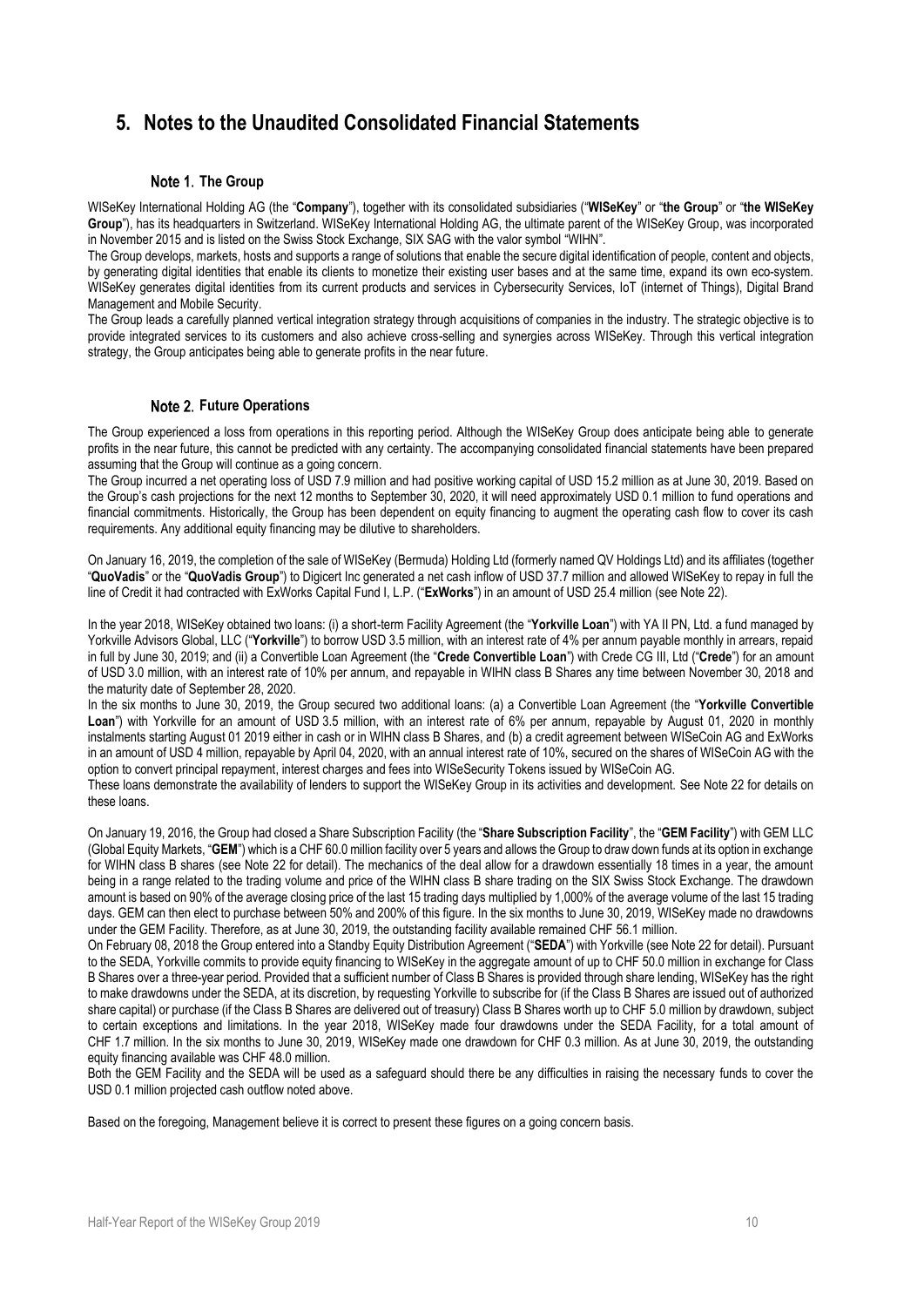### **Basis of Presentation**

The consolidated financial statements are prepared in United States dollars ("**USD**") on the basis of generally accepted accounting principles in the United States of America ("**US GAAP**").

The accompanying unaudited interim consolidated financial statements have been prepared by management in accordance with ASC 270 Interim Reporting and, as a consequence, do not include all information and footnotes required by US GAAP and should, therefore, be read in conjunction with the Group's consolidated financial statements for the year ended December 31, 2018 included in the Annual Report 2018. These statements do include all normal recurring adjustments which the Group believes necessary for a fair presentation of the statements. The interim results of operations are not necessarily indicative of the results to be expected for the full year ended December 31, 2019. Except as indicated in the notes below, there have been no other material changes in the information disclosed in the notes to the consolidated financial statements included in the Group's Annual Report 2018 for the year ended December 31, 2018.

### *Divestiture of QuoVadis*

On December 21, 2018 the Group signed a sale and purchase agreement (the "**SPA**") to sell WISeKey (Bermuda) Holding Ltd, a Bermuda-based company, and its affiliates to Digicert Inc. The Group subsidiaries making up the QuoVadis Group in scope for the sale are WISeKey (Bermuda) Holding Ltd, QuoVadis Trustlink Schweiz AG, WISeKey (UK) Ltd, QuoVadis Trustlink BVBA, QuoVadis Trustlink BV, QV BE BV, QuoVadis Trustlink GmbH, QuoVadis Services Ltd, and QuoVadis Ltd.

The sale was completed on January 16, 2019, when all QuoVadis entities except QuoVadis Services Ltd were transferred to Digicert Inc. The transfer of ownership of QuoVadis Services Ltd was conditional on receiving the consent from the Regulatory Authority in Bermuda (the "**RAB**") (the "**RAB Consent**") to the change in ultimate beneficial ownership of QuoVadis Services Ltd, being the entity holding the Communications Operating Licence in Bermuda. The RAB Consent was obtained in February 2019 and the transfer of ownership of QuoVadis Services Ltd from WISeKey to Digicert Inc. was effective on February 28, 2019. We assessed the SPA under ASC 810-10-40-6 and concluded that the terms and conditions of the SPA met the definition to account for the sale as a single transaction effective on January 16, 2019.

We assessed the SPA under ASC 205 and concluded that, for the period January 01, 2019 to January 16, 2019, the operation met the requirement to be classified as held for sale and as such qualifies as a discontinued operation.

In line with ASC 205-20-45-3A, we reported the results of the discontinued operations as a separate component of income. The divested assets and liabilities were deconsolidated from February 28, 2019 for QuoVadis Services Ltd, and from January 16, 2019 for all other QuoVadis entities. The Group elected to allocate interest to discontinued operations in accordance with ASC 205-20-45-6 to 205-20-45-8. The allocation method is detailed i[n Note 28.](#page-27-0)

The gain from divestiture recorded in the reporting period is USD 31,099,632, shown as a separate line within discontinued operations in the income statement.

### *Nonemployee Share-Based Accounting*

In accordance with the Group's adoption of ASU No. 2018-07, the treatment of nonemployee share-based payments, previously subject to ASC 505, was aligned with existing guidance on employee share-based payments in ASC 718. As a result, nonemployee share-based payment transactions will be measured by estimating the fair value of the equity instruments that an entity is obligated to issue and the measurement date will be consistent with the measurement date for employee share-based payment awards (i.e., grant date for equity-classified awards). As a result, and as per transition guidance, equity-classified unvested options to nonemployees as at December 31, 2018 were not revalued in the six months to June 30, 2019.

### **Summary of Significant Accounting Policies**

### *Leases*

The Group adopted ASC 842 "Leases" as of January 01, 2019, in line with ASU 2016-02. Under the new standard, the Group, as a lessee, has recognized right-of-use assets and related lease liabilities on its balance sheet for all arrangements with terms longer than twelve months, and has reviewed its leases for classification between operating and finance leases.

We have elected the short-term lease practical expedient related to leases of various premises and equipment. We have also elected the practical expedients related to lease classification of leases that commenced before the effective date of ASC 842. See detail in Note 16.

### *Recent Accounting Pronouncements*

In August 2018, The FASB issued ASU 2018-13, *Fair Value Measurement (Topic 820): Disclosure Framework—Changes to the Disclosure Requirements for Fair Value Measurement*.

Summary: ASU 2018-13 modifies the disclosure requirements on fair value measurements in Topic 820 as follows:

The following disclosure requirements were removed from Topic 820:

- The amount of and reasons for transfers between Level 1 and Level 2 of the fair value hierarchy; The policy for timing of transfers between levels;
- The valuation processes for Level 3 fair value measurements; and for non-public entities, the changes in unrealized gains and losses for the period included in earnings for recurring Level 3 fair value measurements held at the end of the reporting period. The following disclosure requirements were modified in Topic 820:
	- In lieu of a rollforward for Level 3 fair value measurements, a non-public entity is required to disclose transfers into and out of Level 3 of the fair value hierarchy and purchases and issues of Level 3 assets and liabilities; for investments in certain entities that calculate net asset value, an entity is required to disclose the timing of liquidation of an investee's assets and the date when restrictions from redemption might lapse only if the investee has communicated the timing to the entity or announced the timing publicly; and the amendments clarify that the measurement uncertainty disclosure is to communicate information about the uncertainty in measurement as of the reporting date.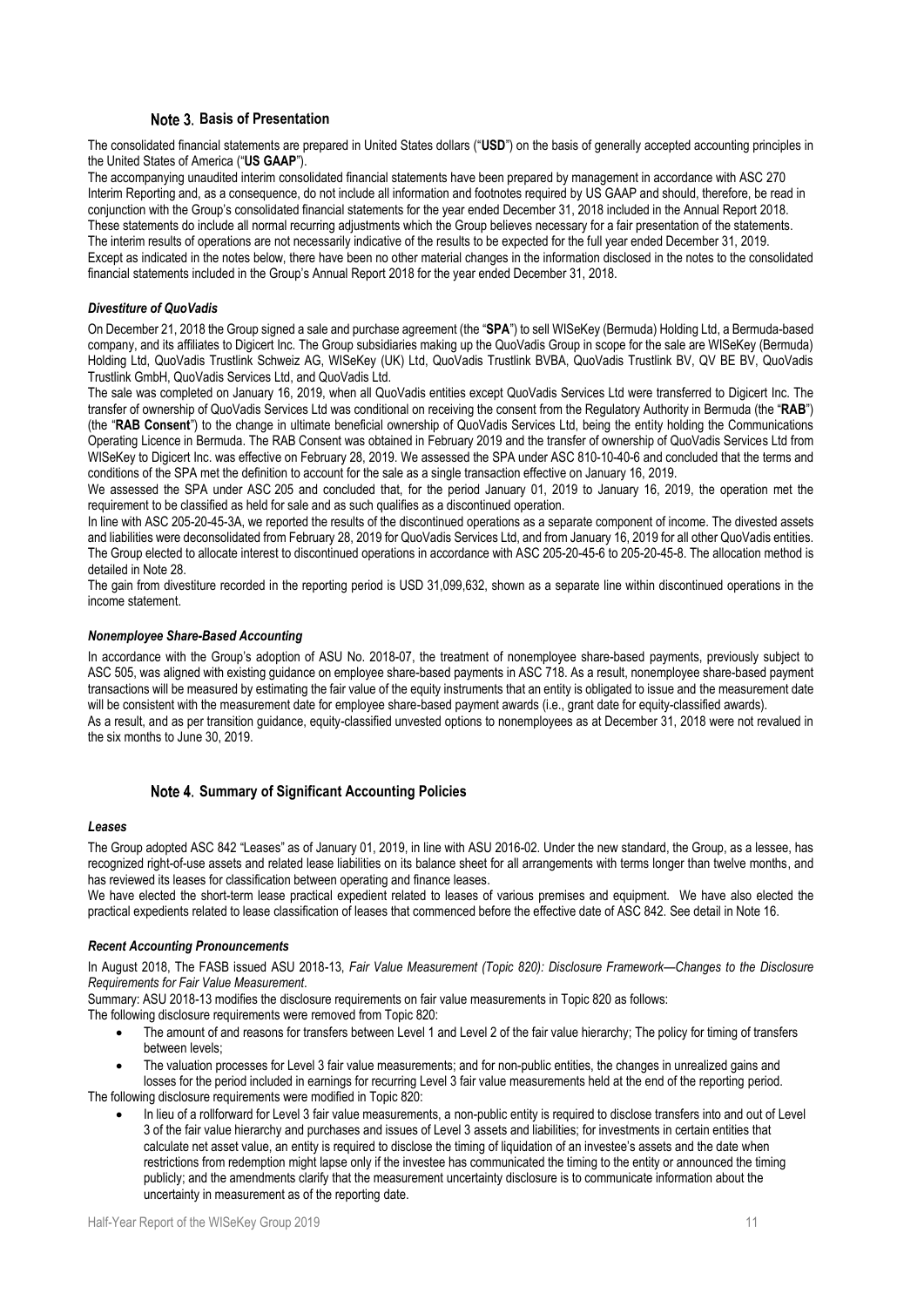The following disclosure requirements were added to Topic 820:

 The changes in unrealized gains and losses for the period included in other comprehensive income for recurring Level 3 fair value measurements held at the end of the reporting period; and the range and weighted average of significant unobservable inputs used to develop Level 3 fair value measurements. For certain unobservable inputs, an entity may disclose other quantitative information (such as the median or arithmetic average) in lieu of the weighted average if the entity determines that other quantitative information would be a more reasonable and rational method to reflect the distribution of unobservable inputs used to develop Level 3 fair value measurements. In addition, the amendments eliminate at a minimum from the phrase "an entity shall disclose at a minimum" to promote the appropriate exercise of discretion by entities when considering fair value measurement disclosures and to clarify that materiality is an appropriate consideration of entities and their auditors when evaluating disclosure requirements.

Effective Date: The amendments are effective for all entities for fiscal years, and interim periods within those fiscal years, beginning after December 15, 2019. The amendments on changes in unrealized gains and losses, the range and weighted average of significant unobservable inputs used to develop Level 3 fair value measurements, and the narrative description of measurement uncertainty should be applied prospectively for only the most recent interim or annual period presented in the initial fiscal year of adoption. All other amendments should be applied retrospectively to all periods presented upon their effective date. Early adoption is permitted. An entity is permitted to early adopt any removed or modified disclosures upon issuance of ASU No. 2018-13 and delay adoption of the additional disclosures until their effective date. The Company expects to adopt all of the aforementioned guidance when effective. Management is assessing the impact of the aforementioned guidance on its consolidated financial statements but does not expect it to have a material impact.

In August 2018, The FASB issued ASU 2018-14, Compensation—Retirement Benefits—Defined Benefit Plans—General (Subtopic 715-20): *Disclosure Framework—Changes to the Disclosure Requirements for Defined Benefit Plans.*

Summary: ASU 2018-14 applies to all employers that sponsor defined benefit pension or other postretirement plans. The amendments modify the disclosure requirements for employers that sponsor defined benefit pension or other postretirement plans.

ASU 2018-14 deletes the following disclosure requirements:

The amounts in accumulated other comprehensive income expected to be recognized as components of net periodic benefit cost over the next fiscal year; the amount and timing of plan assets expected to be returned to the employer; related party disclosures about the amount of future annual benefits covered by insurance and annuity contracts and significant transactions between the employer or related parties and the plan. For public entities, the effects of a one-percentage-point change in assumed health care cost trend rates on the (a) aggregate of the service and interest cost components of net periodic benefit costs and (b) benefit obligation for postretirement health care benefits.

ASU 2018-14 adds/clarifies disclosure requirements related to the following:

The weighted-average interest crediting rates for cash balance plans and other plans with promised interest crediting rates; An explanation of the reasons for significant gains and losses related to changes in the benefit obligation for the period; The projected benefit obligation (PBO) and fair value of plan assets for plans with PBOs in excess of plan assets; The accumulated benefit obligation (ABO) and fair value of plan assets for plans with ABOs in excess of plan assets.

Effective Date: The amendments are effective for fiscal years ending after December 15, 2020 for public business entities. Early adoption is permitted.

The Company expects to adopt all of the aforementioned guidance when effective. Management is assessing the impact of the aforementioned guidance on its consolidated financial statements but does not expect it to have a material impact.

In April 2019**,** The [FASB](https://www.fasb.org/home) issued Accounting Standards Update (ASU) No. 2019-04, *Codification Improvements to Topic 326, Financial Instruments—Credit Losses, Topic 815, Derivatives and Hedging, and Topic 825, Financial Instruments, Codification improvements:*

Summary: ASU 2019-04 clarifies and improves areas of guidance related to the recently issued standards on credit losses, hedging, and recognition and measurement of financial instruments to ASU 2016-01, 2016-13 & 2017-12. Since issuance of these standards, the FASB has identified areas that need clarification and correction, resulting in changes similar to those issues under its ongoing Codification improvements. Effective Date: The amendments related to ASU 2016-01 are effective for fiscal years beginning after December 15, 2019, including interim periods within those fiscal years. Early adoption is generally permitted.

The Company expects to adopt all of the aforementioned guidance when effective. Management is assessing the impact of the aforementioned guidance on its consolidated financial statements but does not expect it to have a material impact.

### **Concentration of credit Risks**

Financial instruments that are potentially subject to credit risk consist primarily of cash and cash equivalents and trade accounts receivable. Our cash is held with large financial institutions. Management believes that the financial institutions that hold our investments are financially sound and accordingly, are subject to minimal credit risk. Deposits held with banks may exceed the amount of insurance provided on such deposits. The Group sells to large, international customers and, as a result, may maintain individually significant trade accounts receivable balances with such customers during the year. We generally do not require collateral on trade accounts receivable.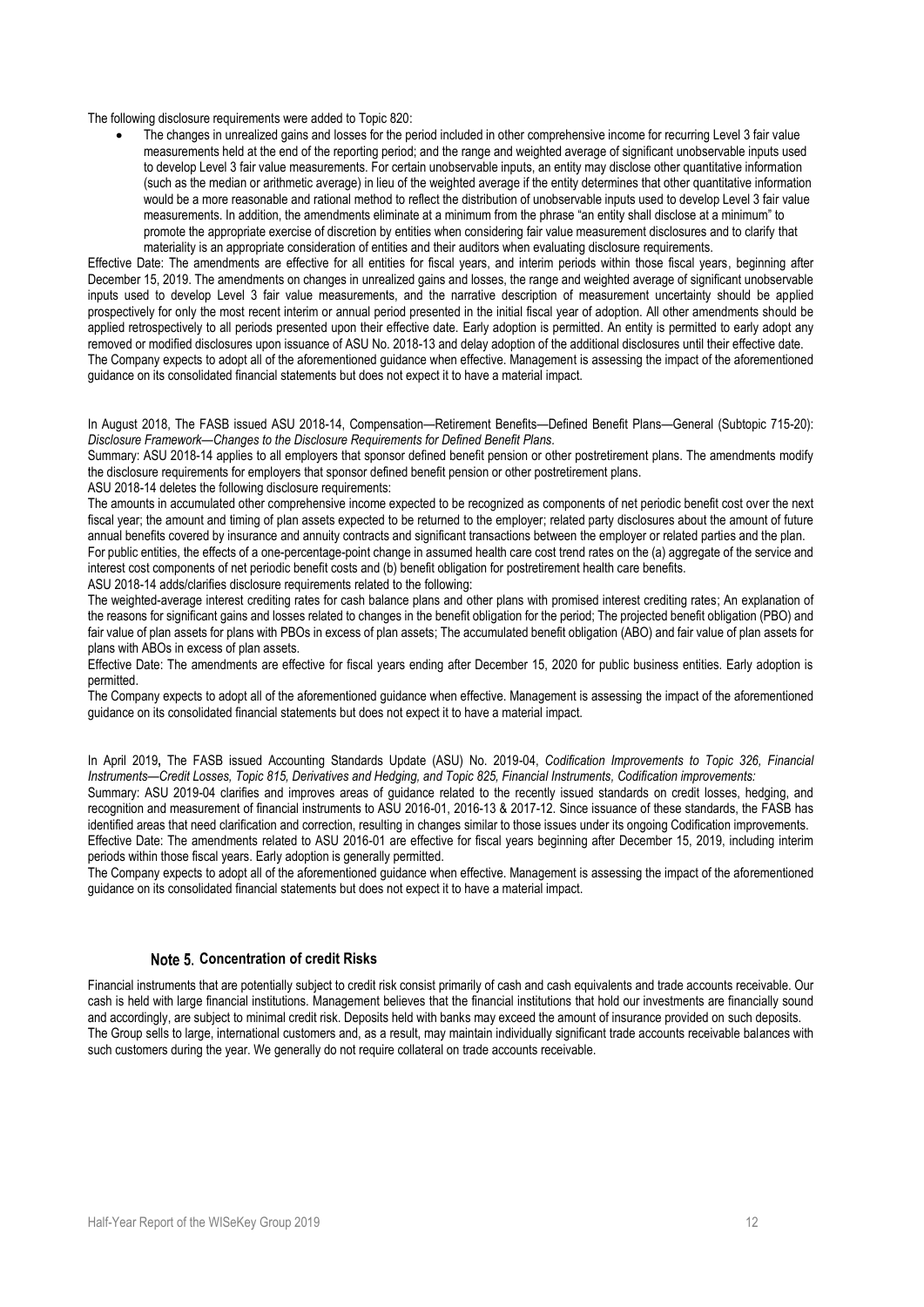Summarized below are the clients whose revenue or trade accounts receivable balances were 10% or higher than the respective total consolidated net sales and trade accounts receivable balance for the 6 months to June 30, 2019 and 2018, and as at June 30, 2019 and December 31, 2018, respectively:

|                                                          | Revenue concentration |                        |                  | Receivables concentration        |
|----------------------------------------------------------|-----------------------|------------------------|------------------|----------------------------------|
|                                                          |                       | (% of total net sales) |                  | (% of total accounts receivable) |
|                                                          | 6 months ended        | 6 months ended         | As at June 30.   | As at December 31,               |
|                                                          | June 30, 2019         | June 30, 2018          | 2019 (unaudited) | 2018                             |
|                                                          | (unaudited)           | (unaudited)            |                  |                                  |
| loT operating segment                                    |                       |                        |                  |                                  |
| Multinational electronics contract manufacturing company | 12%                   | 11%                    | 13%              | 12%                              |
| International luxury watch company                       | 5%                    | 4%                     | 12%              | 4%                               |
| International packaging solutions, technology and chips  | 12%                   | 5%                     | 11%              | 3%                               |
| International equipment and software manufacturer        | 10%                   | 7%                     | 6%               | 5%                               |

### **Fair value measurements**

ASC 820 establishes a three-tier fair value hierarchy for measuring financial instruments, which prioritizes the inputs used in measuring fair value. These tiers include:

- Level 1, defined as observable inputs such as quoted prices in active markets;
- Level 2, defined as inputs other than quoted prices in active markets that are either directly or indirectly observable; and
- Level 3, defined as unobservable inputs in which little or no market data exists, therefore requiring an entity to develop its own assumptions.

|                                      | As at June 30, 2019 |            | As at December 31, 2018 |            |            |           |
|--------------------------------------|---------------------|------------|-------------------------|------------|------------|-----------|
|                                      | Carrying            |            | Carrying                |            | Fair value |           |
| <b>USD'000</b>                       | amount              | Fair value | amount                  | Fair value | level      | Note ref. |
| Notes receivable - related parties   |                     |            | 8                       | 8          |            |           |
| Equity securities, at fair value     | 900                 | 900        | 857                     | 857        |            | 12        |
| Equity securities, at cost           | 7.000               | 7,000      | 7.000                   | 7.000      |            | 18        |
| Notes payable                        | 4.019               | 4.019      | 6.797                   | 6.797      | 3          | 20        |
| Convertible note payable, current    | 2.006               | 2.006      |                         |            |            | 22        |
| Convertible note payable, noncurrent | 2.931               | 2.931      | 23.940                  | 23.940     | 3          | 22        |
| Derivative liabilities, current      | 265                 | 265        |                         |            | 3          | 6         |
| Derivative liabilities, noncurrent   | 72                  | 72         |                         |            |            | ĥ         |

In addition to the methods and assumptions we use to record the fair value of financial instruments as discussed in the Fair Value Measurements section above, we used the following methods and assumptions to estimate the fair value of our financial instruments:

- Notes receivable, related parties carrying amount approximated fair value due to their short-term nature.
- Equity securities, at fair value fair value remeasured as at reporting period.
- Equity securities, at cost no readily determinable fair value, measured at cost minus impairment
- Notes payable carrying amount approximated fair value.
- Convertible note payable, current carrying amount approximated fair value.
- Convertible note payable, noncurrent carrying amount approximated fair value.
- Derivative liabilities, current fair value remeasured as at reporting period.
- Derivative liabilities, noncurrent fair value remeasured as at reporting period.

### *Derivative liabilities*

In 2019, the Group held one derivative instrument which was measured at estimated fair value on a recurring basis and linked to embedded conversion option in the Yorkville Convertible Loan signed on June 27, 2019 (see [Note 22\)](#page-18-0).

The convertible note has a maturity date of August 01, 2020. It contains a conversion option into WIHN Class B shares at the election of the holder, which may be exercised at each monthly repayment date, covering any amount outstanding (principal and/or interests) that may be settled. The exercise price is set at CHF 3.00 with antidilution provision adjustments as further described in [Note 22.](#page-18-0)

In line with ASU 2014-16, the convertible note was assessed as a hybrid instrument, being a debt instrument with an equity-linked component (the conversion option). Per ASC 815-10, the embedded conversion option met the definition of a derivative and was accounted for separately. The hosting debt instrument was recorded using the residual method.

The derivative component (the conversion option) was fair valued using a binomial lattice model, building in quoted market prices of WIHN class B shares, and inputs such as time value of money, volatility, and risk-free interest rates. It was valued at inception at USD 257,435, and was allocated between current and noncurrent on a prorata temporis basis according to the monthly repayment schedule. The derivative component will be revalued at fair value at each reporting date in line with ASC 815-15-30-1.

As at June 30, 2019, the full principal amount was still outstanding and no conversion rights had been exercised. The derivative components was measured at fair value at the reporting date at USD 337,437, broken down as USD 265,129 current and USD 72,308 noncurrent derivative liabilities. Therefore, for the six months to June 30, 2019, WISeKey recorded in the income statement, a net loss on derivative of USD 80,002.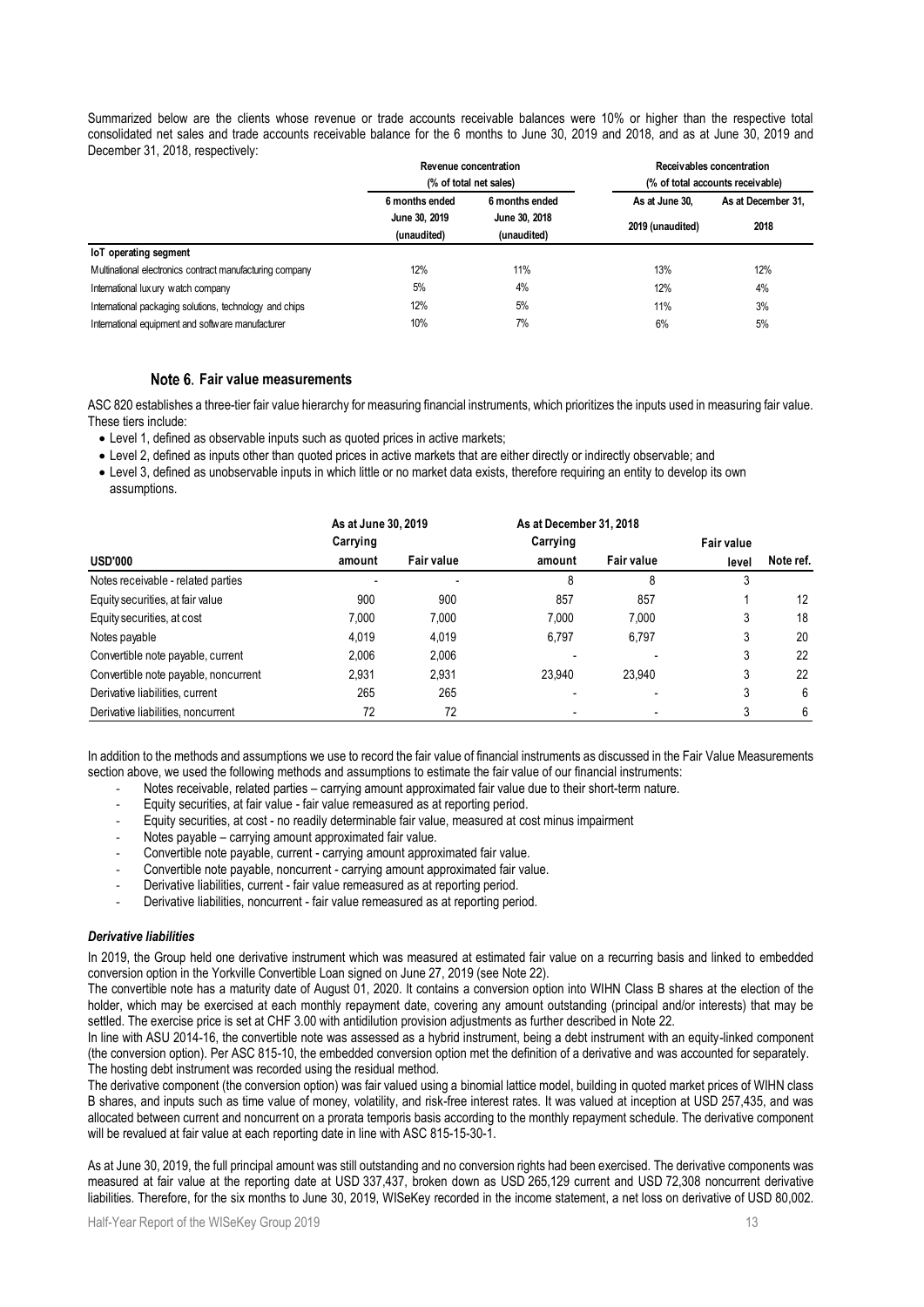No debt discount amortization was recorded for the three days between the inception of the Yorkville Convertible Loan (June 27, 2019) and the period end (June 30, 2019) because the amount was highly immaterial to the accounts.

| Derivative liabilities                                                                              | <b>USD'000</b> |
|-----------------------------------------------------------------------------------------------------|----------------|
| Balance as at December 31, 2018                                                                     |                |
| Fair value of the derivative instrument (conversion option) recognized at issuance on June 27, 2019 | 257            |
| Loss on derivative recognized as a separate line in the statement of loss                           | 80             |
| Balance as at June 30, 2019                                                                         | 337            |

### **Cash and cash equivalents**

<span id="page-13-0"></span>Cash consists of deposits held at major banks.

### **Restricted cash**

Restricted cash as at June 30, 2019 is made up of:

USD 4.5 million of the consideration for the sale of QuoVadis which is held in an escrow account, and to be released in an amount of up to USD 2,5 million on January 16, 2020 and the remaining amount on January 16, 2021 (see [Note 28](#page-27-0) for further details), and - A balance of CHF 324,073 (USD 331,976) on the liquidity account funded by WISeKey in relation to the services provided by a market maker since August 10, 2018. Upon WISeKey's request, these services were stopped from June 25, 2019 and part of the outstanding

### **Accounts receivable**

The breakdown of the accounts receivable balance is detailed below:

|                                                                  | As at June 30,   | As at December 31, |
|------------------------------------------------------------------|------------------|--------------------|
| <b>USD'000</b>                                                   | 2019 (unaudited) | 2018               |
| Trade accounts receivable                                        | 5.224            | 7.607              |
| Allowance for doubtful accounts                                  | (5)              | (4)                |
| Accounts receivable from other related parties                   |                  |                    |
| Accounts receivable from underwriters, promoters, and employees  | 10               |                    |
| Other accounts receivable                                        | 25               | 16                 |
| Total accounts receivable net of allowance for doubtful accounts | 5.262            | 7.620              |

The accounts receivable from other related parties consist of balances with OISTE as further detailed in Note 34.

balance was refunded to WISeKey after the reporting date as detailed i[n Note 35.](#page-34-0)

#### Note 10. **Inventories**

Inventories consisted of the following:

|                          | As at June 30,   | As at December 31, |
|--------------------------|------------------|--------------------|
| <b>USD'000</b>           | 2019 (unaudited) | 2018               |
| Raw materials            | 819              | 1.342              |
| Work in progress         | 3.444            | 2.844              |
| <b>Total inventories</b> | 4.263            | 4.186              |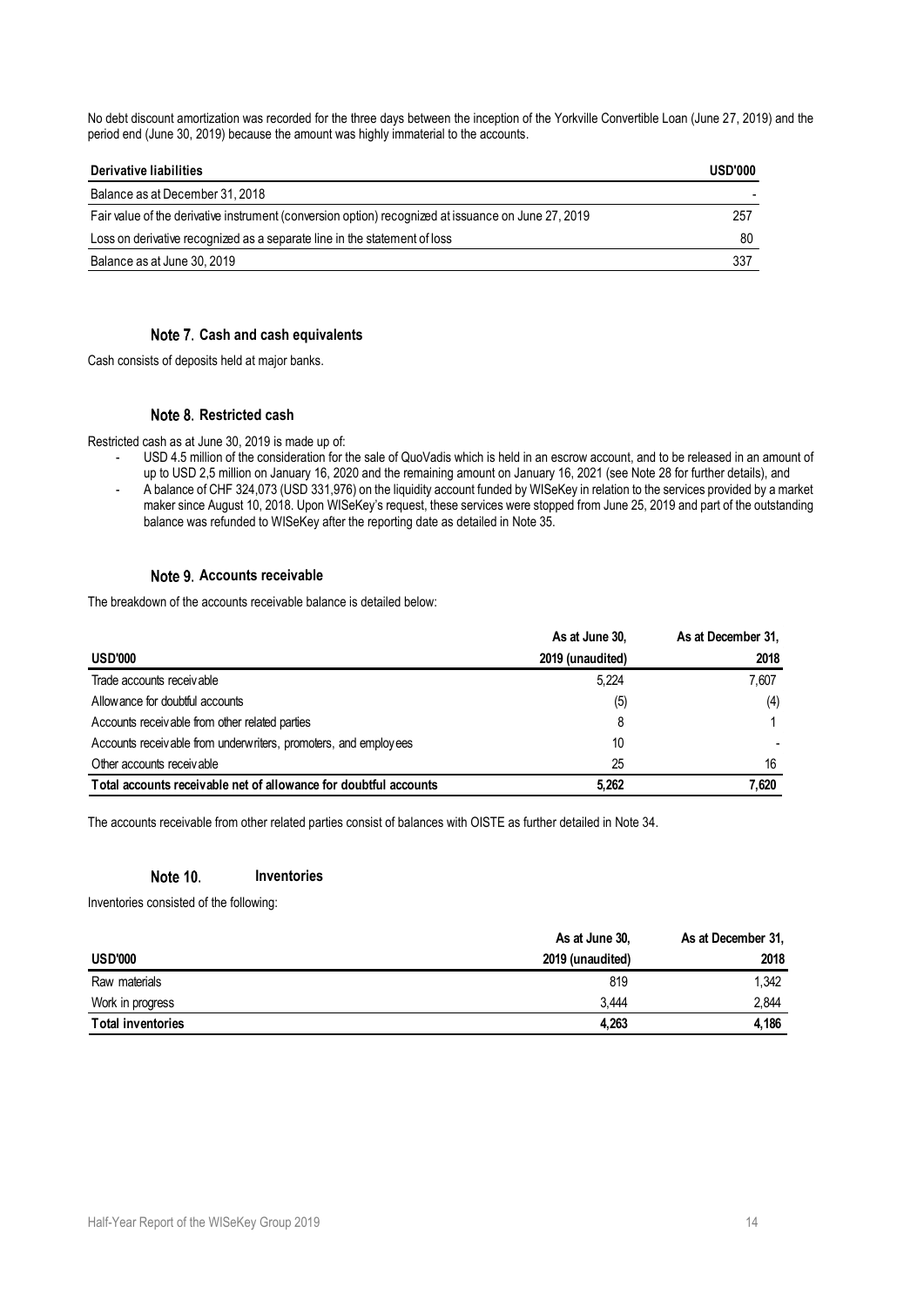#### Note 11. **Other current assets**

Other current assets consisted of the following:

|                                | As at June 30,   | As at December 31. |
|--------------------------------|------------------|--------------------|
| <b>USD'000</b>                 | 2019 (unaudited) | 2018               |
| Value-Added Tax Receivable     | 1,058            | 858                |
| Adv anced payment to suppliers | 221              | 53                 |
| Deposits, current              | 9                | 4                  |
| Other currrent assets          |                  | 4                  |
| Total other current assets     | 1.292            | 919                |

#### Note 12. **Equity securities, at fair value**

On March 29, 2017, the Group announced that the respective boards of directors of WISeKey and OpenLimit Holding AG (DE: O5H) ("**OpenLimit**") had decided that discussions in relation to a possible merger transaction between WISeKey and OpenLimit as previously announced on 25 July 2016 are not being further pursued. The then current interim financing provided by WISeKey to OpenLimit in a principal amount of EUR 750,000 was, in accordance with applicable terms of a convertible loan agreement, converted into OpenLimit Shares issued by OpenLimit out of its existing authorized share capital. The conversion price was set at 95% of the volume weighted average price ("**VWAP**") of the OpenLimit shares traded on XETRA as reported by the XETRA for the ten trading days immediately preceding and including March 29, 2017. WISeKey received 2,200,000 newly issued fully fungible listed OpenLimit Shares representing – post issuance of these new shares – an 8.4% stake in OpenLimit on an issued share basis. The conversion price was EUR 0.3409. The equity securities were fair valued at market price on the date of the transaction to USD 846,561.

As at June 30, 2019, the fair value was recalculated using the closing market price on the XETRA of EUR 0.36 (USD 0.4093) and amounted to USD 900,497. The difference of USD 43,627 from the fair value at December 31, 2018 was accounted for in the income statement as a nonoperational income in the 6 months to June 30, 2019.

#### **Deferred tax credits** Note 13.

Deferred tax assets consisted of the following:

|                                             | As at June 30,   | As at December 31, |
|---------------------------------------------|------------------|--------------------|
| <b>USD'000</b>                              | 2019 (unaudited) | 2018               |
| Deferred research & development tax credits | 3.056            | 2.505              |
| Deferred other tax credits                  | 36               | 36                 |
| Total deferred tax credits                  | 3.092            | 2,541              |

WISeKey Semiconductors SAS is eligible for Research tax credits provided by the French government. As of June 30, 2019, and December 31, 2018, WISeKey Semiconductors SAS had a receivable balance of respectively USD 3,055,500 and USD 2,505,264 of tax credit. The credit is deductible from the entity's income tax charge for the year or payable in cash the following year, whichever event occurs first. It is shown under noncurrent deferred tax assets in line with ASU 2015-17.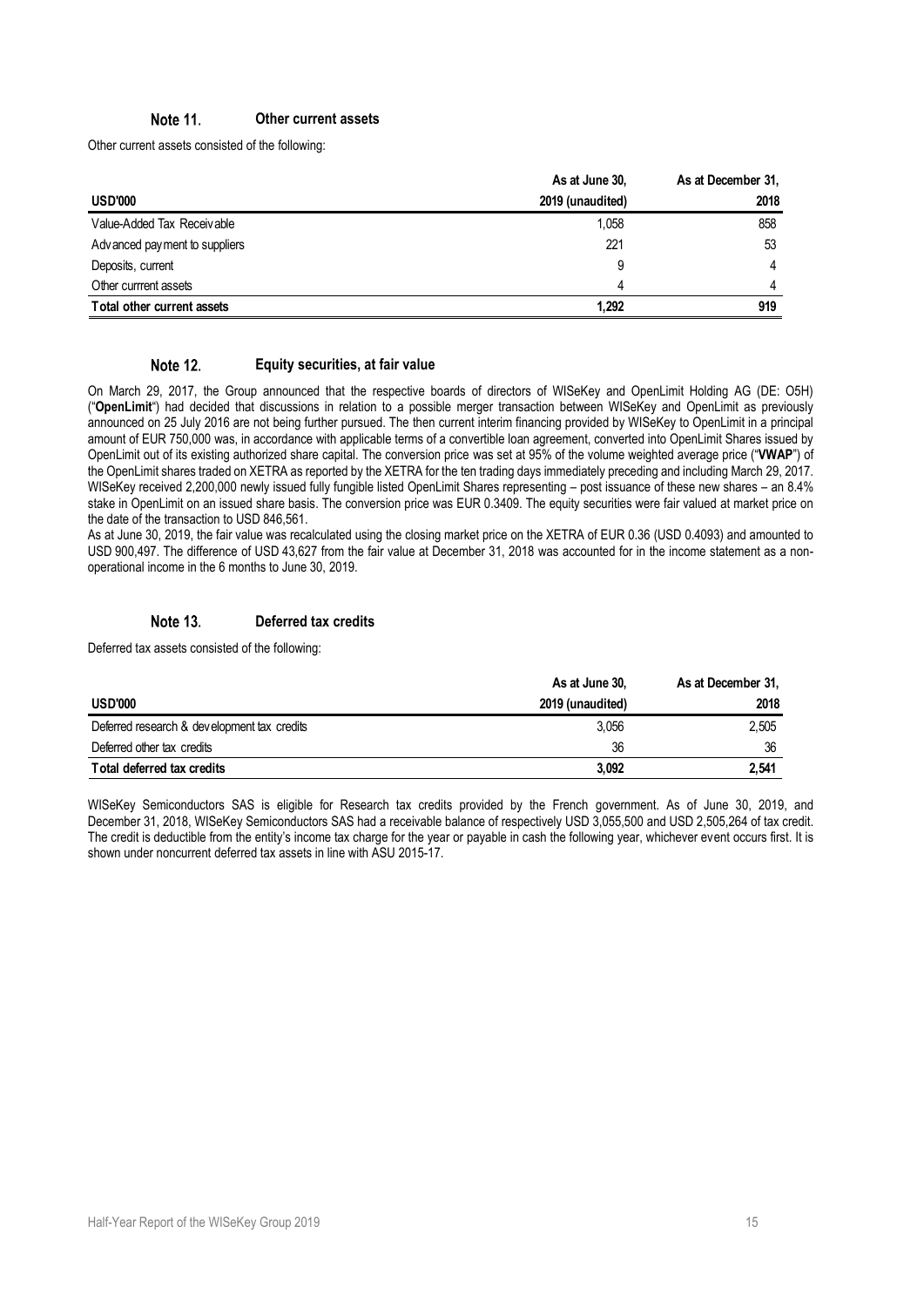#### Note 14. **Property, plant and equipment**

Property, plant and equipment, net consisted of the following.

|                                                                            | As at June 30,   | As at December 31. |
|----------------------------------------------------------------------------|------------------|--------------------|
| <b>USD'000</b>                                                             | 2019 (unaudited) | 2018               |
| Machinery & equipment                                                      | 3,877            | 3,815              |
| Office equipment and furniture                                             | 2,485            | 2,469              |
| Computer equipment and licences                                            | 1.069            | 1,056              |
| Total property, plant and equipment gross                                  | 7,431            | 7,340              |
| Accumulated depreciation for:                                              |                  |                    |
| Machinery & equipment                                                      | (2, 169)         | (1,828)            |
| Office equipment and furniture                                             | (2, 218)         | (2, 169)           |
| Computer equipment and licences                                            | (1,002)          | (973)              |
| Total accumulated depreciation                                             | (5, 389)         | (4,970)            |
| Total property, plant and equipment from continuing operations, net        | 2,042            | 2,370              |
| Depreciation charge from continuing operations for the 6 months to June 30 | 396              | 429                |

#### Note 15. **Intangible assets**

Intangible assets, net consisted of the following.

|                                                                            | As at June 30,   | As at December 31. |
|----------------------------------------------------------------------------|------------------|--------------------|
| <b>USD'000</b>                                                             | 2019 (unaudited) | 2018               |
| <b>Trademarks</b>                                                          | 129              | 128                |
| Patents                                                                    | 2,281            | 2,281              |
| License agreements                                                         | 10,680           | 10,615             |
| Other intangibles                                                          | 6,108            | 6,070              |
| Total intangible assets gross                                              | 19,198           | 19,094             |
| Accumulated amortization for:                                              |                  |                    |
| <b>Trademarks</b>                                                          | (127)            | (126)              |
| Patents                                                                    | (1, 429)         | (1, 175)           |
| License agreements                                                         | (10, 671)        | (10, 591)          |
| Other intangibles                                                          | (6, 108)         | (6,070)            |
| Total accumulated amortization                                             | (18,335)         | (17, 962)          |
| Total intangible assets from continuing operations, net                    | 863              | 1,132              |
| Amortization charge from continuing operations for the 6 months to June 30 | 270              | 230                |

Future amortization charges are detailed below:

### **Future estimated aggregate amortization expense from continuing**

| operations |                              | <b>USD'000</b> |
|------------|------------------------------|----------------|
|            | 2019                         | 263            |
|            | 2020                         | 600            |
|            | Total intangible assets, net | 863            |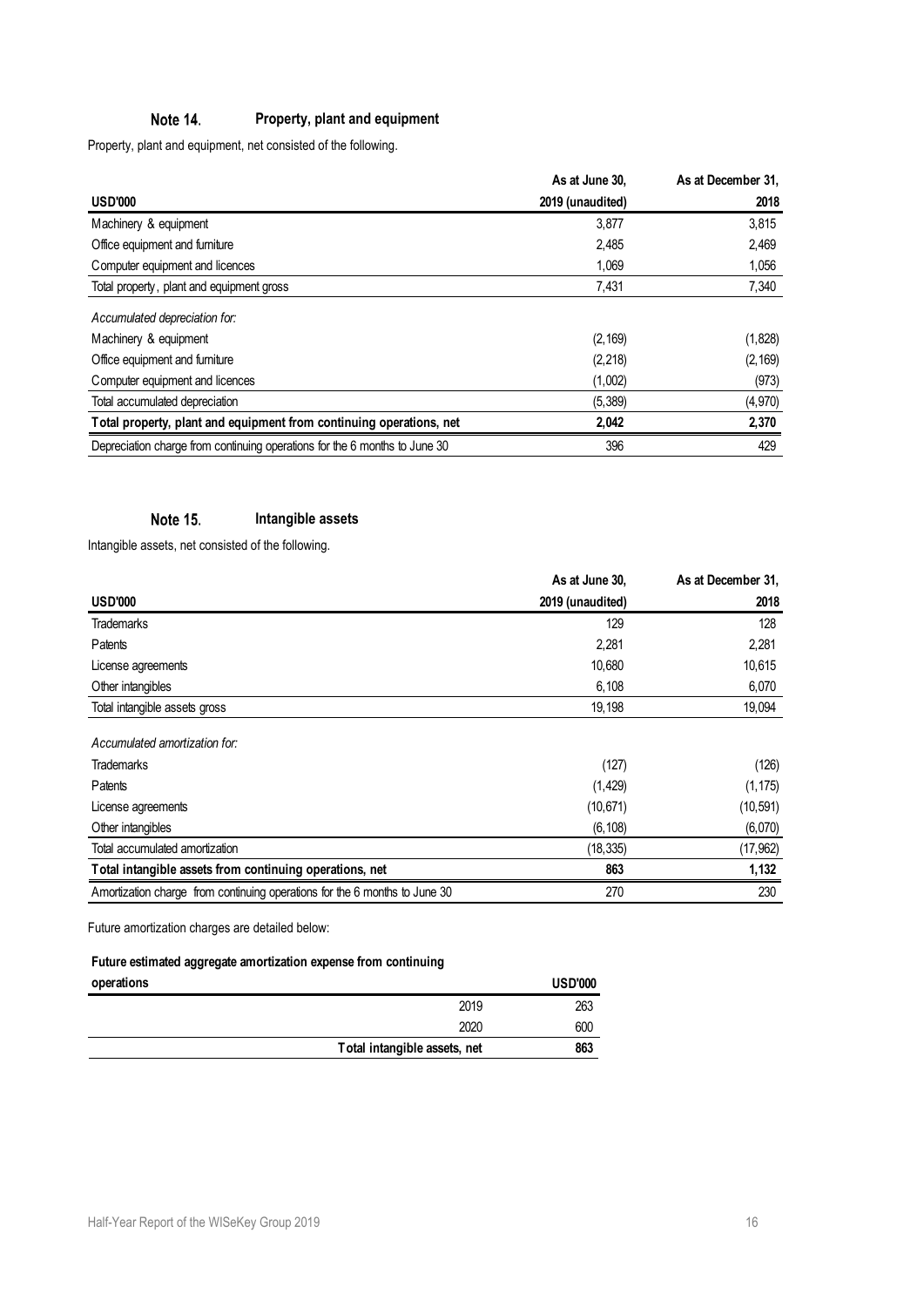#### Note 16. **Leases**

WISeKey has historically entered into a number of lease arrangements under which it is the lessee. WISeKey does not hold any finance lease, but holds 4 operating leases and 10 short-term leases. One of its short-term leases is for a vehicle, whilst all other leases relate to premises. We do not sublease. All of our operating leases include multiple optional renewal periods.

We have elected the short-term lease practical expedient related to leases of various premises and equipment. We have elected the practical expedients related to lease classification of leases that commenced before the effective date of ASC 842.

During the six months ended June 30, 2019 and 2018, we recognized rent expense associated with our leases as follows:

|                            | 6 months ended June 30, |                  |
|----------------------------|-------------------------|------------------|
| <b>USD'000</b>             | 2019 (unaudited)        | 2018 (unaudited) |
| Operating lease cost:      |                         |                  |
| Fixed rent expense         | 270                     | 269              |
| Short-term lease cost      | 57                      | 41               |
| Net lease cost             | 327                     | 310              |
| Lease cost - Cost of sales | ۰                       | ۰                |
| Lease cost - SG&A          | 327                     | 310              |
| Net lease cost             | 327                     | 310              |

During the six months ended June 30, 2019 and 2018, we had the following cash and non-cash activities associated with our leases:

|                                                                         | As at June 30,   |
|-------------------------------------------------------------------------|------------------|
| <b>USD'000</b>                                                          | 2019 (unaudited) |
| Cash paid for amounts included in the measurement of lease liabilities: |                  |
| Operating cash flows from operating leases                              | 270              |
| Non-cash investing and financing activities :                           |                  |
| Additions to ROU assets obtained from:                                  |                  |
| Net lease cost                                                          | 327              |
| New operating lease liabilities                                         | 1.756            |

The future payments due under operating leases are shown in Note 24.

As of June 30, 2019, the weighted-average remaining lease term for all operating leases is 2.91 years.

Because we generally do not have access to the rate implicit in the lease, we utilize our incremental borrowing rate as the discount rate. The weighted average discount rate associated with operating leases as of June 30, 2019, is 3.0%.

#### Note 17. **Goodwill**

We test goodwill for impairment annually on October 1 or as and when indicators of impairment arise. After a review of the incoming orders and order backlog, we performed an ad-hoc impairment test as at March 31, 2019. As at March 31, 2019, the fair value of the net assets of the reporting unit concerned by goodwill was superior to the carrying value of the net assets and goodwill allocated. After March 31, 2019, there were no impairment indicators identified triggering a new impairment test. Therefore, no impairment loss was recorded in the six months to June 30, 2019.

| <b>USD'000</b>                                  | <b>IoT</b> Segment |
|-------------------------------------------------|--------------------|
| <b>Goodwill balance as at December 31, 2018</b> | 8.317              |
| Goodwill acquired during the year               |                    |
| Goodwill balance as at June 30, 2019            | 8.317              |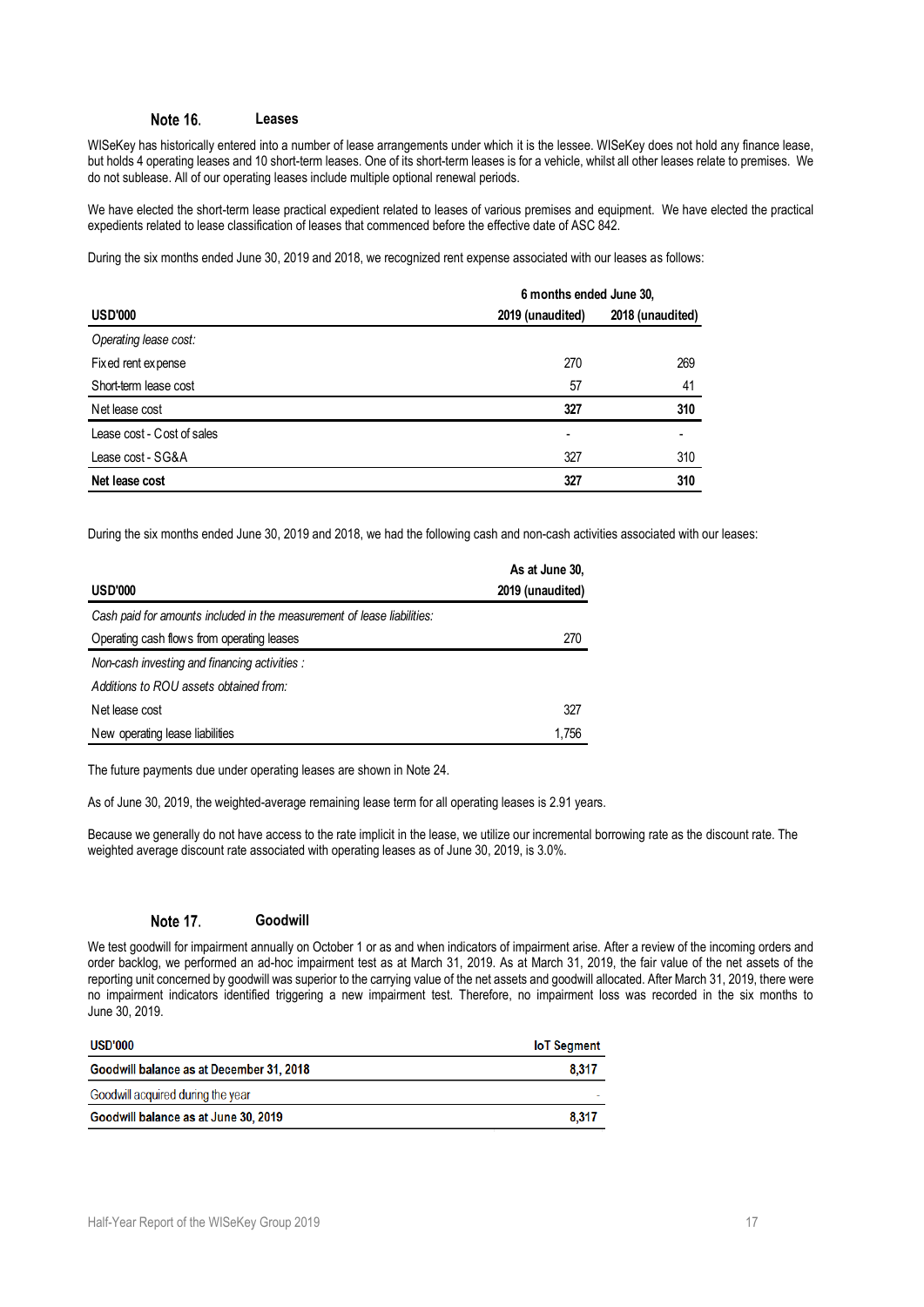#### Note 18. **Equity securities, at cost**

On September 27, 2018 WISeKey purchased a warrant agreement in Tarmin Inc. from ExWorks as part of the eleventh amendment of the ExWorks Credit Agreement (see [Note 22\)](#page-18-0). As a result, WISeKey entered into a warrant agreement with Tarmin Inc ("**Tarmin**") (the "**Tarmin Warrant**"), a private Delaware company, leader in data & software defined infrastructure to acquire 22% of common stock deemed outstanding at the time of exercise. The warrant may be exercised in parts or in full, at an exercise price of USD 0.01 per share at nominal value USD 0.0001. The purchase price of the Tarmin Warrant was USD 7,000,000, of which USD 3,000,000 was paid in cash on October 05, 2018 and the remaining USD 4,000,000 was paid on April 08, 2019.

The Tarmin Warrant was assessed as an equity investment without a readily determinable fair value and we elected the measurement at cost less impairment, adjusted for observable price changes for identical or similar investments of the same issuer as permitted by ASU 2016-01. As such, the Tarmin Warrant was initially recognized on the balance sheet at USD 7,000,000.

As at June 30, 2019, we performed a qualitative assessment to consider potential impairment indicators and did not identify impairment indicators. Therefore, no impairment loss was recorded in the six months to June 30, 2019. We also made reasonable efforts to identify any observable transactions of identical or similar investments of Tarmin, but did not identify any transaction requiring an adjustment to the carrying value of the Tarmin Warrant as at June 30, 2019. Therefore, the carrying value of the Tarmin Warrant as at June 30, 2019 was USD 7,000,000.

#### Note 19. **Accounts Payable**

The current accounts payable consisted of the following.

|                                                             | As at June 30,   | As at December 31, |
|-------------------------------------------------------------|------------------|--------------------|
| <b>USD'000</b>                                              | 2019 (unaudited) | 2018               |
| Trade creditors                                             | 6.869            | 6.995              |
| Factors or other financial institutions for borrowings      | 920              | 934                |
| Accounts pay able to Board Members                          | 103              | 239                |
| Accounts pay able to other related parties                  | 33               | 292                |
| Accounts pay able to underwriters, promoters, and employees | 2.215            | 2.185              |
| Other accounts pay able                                     | 1,999            | 2,272              |
| Total accounts payable                                      | 12.139           | 12.917             |

Accounts payable to Board Members are made up of accrued board fees. See Note 34 for details.

Accounts payable to other related parties is made up of a CHF 32,310 (USD 33,098) payable balance to OISTE foundation. See Note 34 for details.

Accounts payable to employees consist primarily of holiday, bonus and 13th month accruals across WISeKey.

Other accounts payable are mostly amounts due or accrued for professional services (e.g. legal, accountancy, and audit services) and accruals of social charges in relation to the accrued liability to employees.

#### Note 20. **Notes payable**

Notes payable consisted of the following

|                                   | As at June 30,   | As at December 31, |  |
|-----------------------------------|------------------|--------------------|--|
| <b>USD'000</b>                    | 2019 (unaudited) | 2018               |  |
| Short-term loan                   | 3.940            | 6.718              |  |
| Short-term loan from shareholders | 79               | 79                 |  |
| Total notes payable               | 4.019            | 6,797              |  |

As at June 30, 2019, the current notes payable balance was made up of:

- a USD 3,940,023 short-term loan with ExWorks. See detail i[n Note 22.](#page-18-0)
- short-term loans from the noncontrolling shareholders of WISeKey SAARC for a total amount of USD 78,744 at closing rate (USD 79,122 as at December 31, 2018). These loans do not bear interests.

The weighted–average interest rate on current notes payable outstanding at the reporting date, excluding loans from shareholders at 0%, was respectively 10.00% per annum and 1.62% per annum as at June 30, 2019 and December 31, 2018.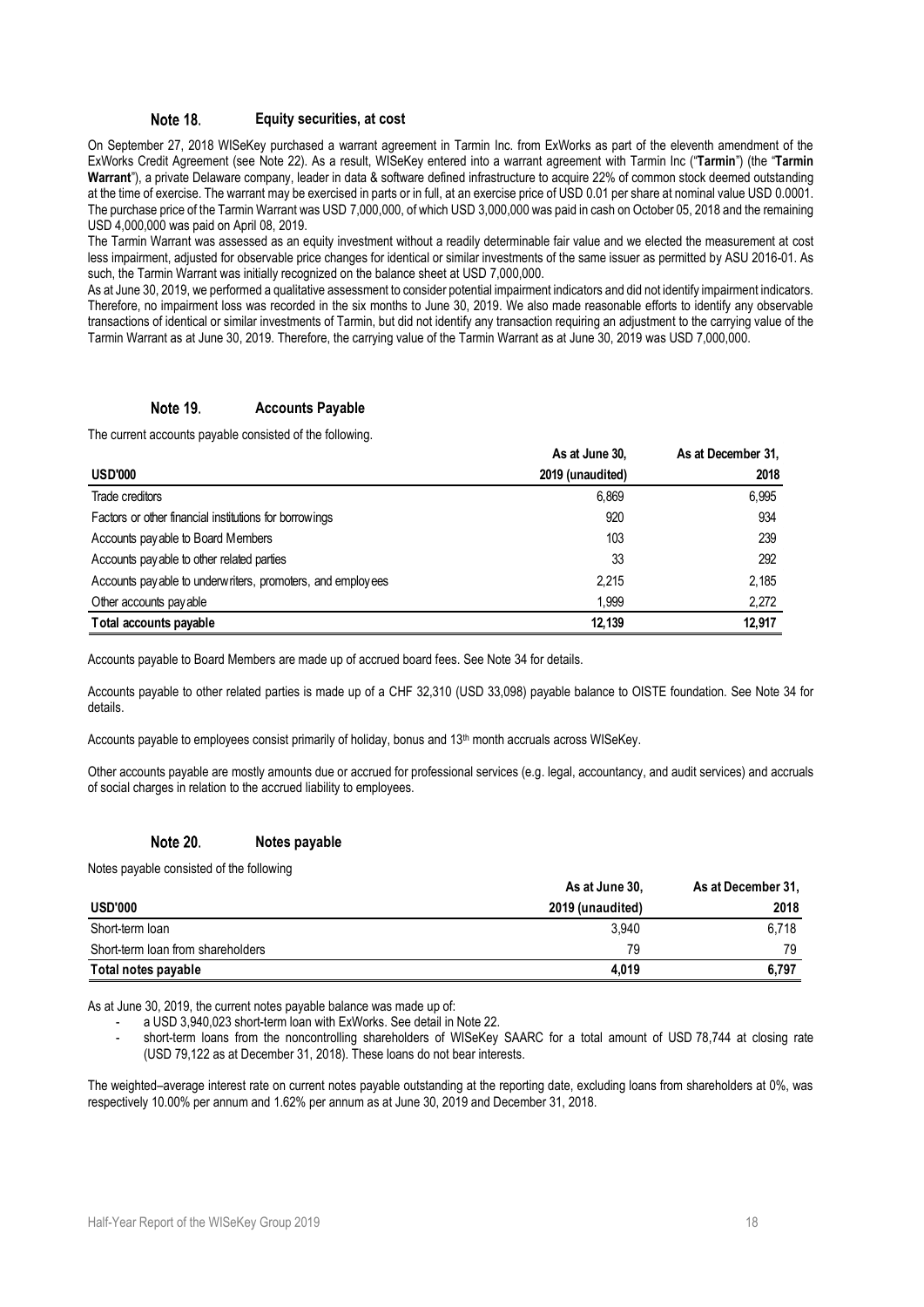#### Note 21. **Other current liabilities**

Other current liabilities consisted of the following:

|                                                                                  |                                                                                                                                                                                                                                                                                                                                                                                                                                                                                                                                                                                                                                                                                                                                                                                                                                                                                                                                                                                                                                                                                                                                                                                                                                                                                                                                                                                                                                                                                                                                                                                                                                                                                                                                                                                                                                                                                                                                                                                                                                                                                                                                                                                                                                                                                                                                                                                                                                                                                                                   | As at June 30,   | As at December 31, |
|----------------------------------------------------------------------------------|-------------------------------------------------------------------------------------------------------------------------------------------------------------------------------------------------------------------------------------------------------------------------------------------------------------------------------------------------------------------------------------------------------------------------------------------------------------------------------------------------------------------------------------------------------------------------------------------------------------------------------------------------------------------------------------------------------------------------------------------------------------------------------------------------------------------------------------------------------------------------------------------------------------------------------------------------------------------------------------------------------------------------------------------------------------------------------------------------------------------------------------------------------------------------------------------------------------------------------------------------------------------------------------------------------------------------------------------------------------------------------------------------------------------------------------------------------------------------------------------------------------------------------------------------------------------------------------------------------------------------------------------------------------------------------------------------------------------------------------------------------------------------------------------------------------------------------------------------------------------------------------------------------------------------------------------------------------------------------------------------------------------------------------------------------------------------------------------------------------------------------------------------------------------------------------------------------------------------------------------------------------------------------------------------------------------------------------------------------------------------------------------------------------------------------------------------------------------------------------------------------------------|------------------|--------------------|
| <b>USD'000</b>                                                                   |                                                                                                                                                                                                                                                                                                                                                                                                                                                                                                                                                                                                                                                                                                                                                                                                                                                                                                                                                                                                                                                                                                                                                                                                                                                                                                                                                                                                                                                                                                                                                                                                                                                                                                                                                                                                                                                                                                                                                                                                                                                                                                                                                                                                                                                                                                                                                                                                                                                                                                                   | 2019 (unaudited) | 2018               |
| Value-Added Tax Payable                                                          |                                                                                                                                                                                                                                                                                                                                                                                                                                                                                                                                                                                                                                                                                                                                                                                                                                                                                                                                                                                                                                                                                                                                                                                                                                                                                                                                                                                                                                                                                                                                                                                                                                                                                                                                                                                                                                                                                                                                                                                                                                                                                                                                                                                                                                                                                                                                                                                                                                                                                                                   | 285              | 422                |
| Other tax pay able                                                               |                                                                                                                                                                                                                                                                                                                                                                                                                                                                                                                                                                                                                                                                                                                                                                                                                                                                                                                                                                                                                                                                                                                                                                                                                                                                                                                                                                                                                                                                                                                                                                                                                                                                                                                                                                                                                                                                                                                                                                                                                                                                                                                                                                                                                                                                                                                                                                                                                                                                                                                   | 22               | 91                 |
| Customer contract liability, current                                             |                                                                                                                                                                                                                                                                                                                                                                                                                                                                                                                                                                                                                                                                                                                                                                                                                                                                                                                                                                                                                                                                                                                                                                                                                                                                                                                                                                                                                                                                                                                                                                                                                                                                                                                                                                                                                                                                                                                                                                                                                                                                                                                                                                                                                                                                                                                                                                                                                                                                                                                   | 110              | 142                |
| Onerous contracts, current                                                       |                                                                                                                                                                                                                                                                                                                                                                                                                                                                                                                                                                                                                                                                                                                                                                                                                                                                                                                                                                                                                                                                                                                                                                                                                                                                                                                                                                                                                                                                                                                                                                                                                                                                                                                                                                                                                                                                                                                                                                                                                                                                                                                                                                                                                                                                                                                                                                                                                                                                                                                   |                  |                    |
| Other current liabilities                                                        |                                                                                                                                                                                                                                                                                                                                                                                                                                                                                                                                                                                                                                                                                                                                                                                                                                                                                                                                                                                                                                                                                                                                                                                                                                                                                                                                                                                                                                                                                                                                                                                                                                                                                                                                                                                                                                                                                                                                                                                                                                                                                                                                                                                                                                                                                                                                                                                                                                                                                                                   | 253              | 321                |
| Total other current liabilities                                                  |                                                                                                                                                                                                                                                                                                                                                                                                                                                                                                                                                                                                                                                                                                                                                                                                                                                                                                                                                                                                                                                                                                                                                                                                                                                                                                                                                                                                                                                                                                                                                                                                                                                                                                                                                                                                                                                                                                                                                                                                                                                                                                                                                                                                                                                                                                                                                                                                                                                                                                                   | 670              | 976                |
| Note 22.                                                                         | Loans and line of credit                                                                                                                                                                                                                                                                                                                                                                                                                                                                                                                                                                                                                                                                                                                                                                                                                                                                                                                                                                                                                                                                                                                                                                                                                                                                                                                                                                                                                                                                                                                                                                                                                                                                                                                                                                                                                                                                                                                                                                                                                                                                                                                                                                                                                                                                                                                                                                                                                                                                                          |                  |                    |
|                                                                                  |                                                                                                                                                                                                                                                                                                                                                                                                                                                                                                                                                                                                                                                                                                                                                                                                                                                                                                                                                                                                                                                                                                                                                                                                                                                                                                                                                                                                                                                                                                                                                                                                                                                                                                                                                                                                                                                                                                                                                                                                                                                                                                                                                                                                                                                                                                                                                                                                                                                                                                                   |                  |                    |
| <b>Share Subscription Facility with GEM LLC</b><br>and 200% of this figure.      | On January 19, 2016 the Group closed a Share Subscription Facility ("the GEM Facility") with GEM LLC, (Global Equity Markets, "GEM), which<br>is a CHF 60 million facility over 5 years and allows the Group to draw down funds at its option in exchange for WIHN class B shares. The<br>mechanics of the deal allow for a drawdown essentially 18 times in a year, the amount being in a range related to the trading volume and price<br>of the WIHN class B share trading on the Swiss SIX Stock Exchange. The drawdown amount is based on 90% of the average closing price of<br>the last 15 trading days multiplied by 1,000% of the average volume of the last 15 trading days. GEM can then elect to purchase between 50%<br>In 2017, WISeKey made three drawdowns for a total of CHF 3,905,355 in exchange for a total of 825,000 WIHN class B shares issued out of                                                                                                                                                                                                                                                                                                                                                                                                                                                                                                                                                                                                                                                                                                                                                                                                                                                                                                                                                                                                                                                                                                                                                                                                                                                                                                                                                                                                                                                                                                                                                                                                                                      |                  |                    |
| authorized share capital.                                                        | There were no drawdowns made in 2018 or in the six months to June 30, 2019.                                                                                                                                                                                                                                                                                                                                                                                                                                                                                                                                                                                                                                                                                                                                                                                                                                                                                                                                                                                                                                                                                                                                                                                                                                                                                                                                                                                                                                                                                                                                                                                                                                                                                                                                                                                                                                                                                                                                                                                                                                                                                                                                                                                                                                                                                                                                                                                                                                       |                  |                    |
|                                                                                  | Therefore, as at June 30, 2019 the outstanding facility available is CHF 56,094,645.                                                                                                                                                                                                                                                                                                                                                                                                                                                                                                                                                                                                                                                                                                                                                                                                                                                                                                                                                                                                                                                                                                                                                                                                                                                                                                                                                                                                                                                                                                                                                                                                                                                                                                                                                                                                                                                                                                                                                                                                                                                                                                                                                                                                                                                                                                                                                                                                                              |                  |                    |
| amendment on September 27, 2018.                                                 | Acquisition line of credit agreement with ExWorks Capital Fund I, L.P<br>On January 16, 2017 the Group signed an acquisition line of credit agreement with ExWorks Capital Fund I, L.P. ("ExWorks") (the "ExWorks<br>Line of Credit") headquartered in the USA, is an international, import and export finance company that offers financing solutions to businesses<br>utilizing its own capital as well as by leveraging its Delegated Authority granted by both the SBA and Exlm Bank. A first amendment was<br>subsequently signed on February 06, 2017, a second amendment on March 31, 2017, a third amendment on July 21, 2017, a fourth amendment<br>on August 10, 2017, a fifth amendment on September 19, 2017, a sixth amendment on February 5, 2018, a seventh amendment on March 30,<br>2018, an eighth amendment on June 20, 2018, a ninth amendment on July 24, 2018, a tenth amendment on August 17, 2018, and an eleventh                                                                                                                                                                                                                                                                                                                                                                                                                                                                                                                                                                                                                                                                                                                                                                                                                                                                                                                                                                                                                                                                                                                                                                                                                                                                                                                                                                                                                                                                                                                                                                        |                  |                    |
| Holding Ltd in each of its subsidiaries.<br>or selling a participation interest. | As of December 31, 2018, under the ExWorks Line of Credit as amended, the Group may borrow up to USD 22,646,437, including a loan of up<br>to USD 4,000,000 to support the launch of WISeKey's WISeCoin setup. Borrowings under the ExWorks Line of Credit bear interest payable<br>monthly at 1%. The maturity date of the arrangement is January 16, 2020 with an option to extend maturity to January 16, 2021 for a fee equal<br>to 12% of the outstanding loan at the time WISeKey exercises the extension option. Under current terms, ExWorks can elect to have part of or<br>all of the principal loan amount and interests paid either in cash or in WIHN class B shares at a conversion price of USD 4.74 per share.<br>Under the terms of the ExWorks Line of Credit, the Group is required to not enter into agreements that would result in restriction on liens, reserved<br>restriction on indebtedness, mergers, consolidations, organizational changes except with an affiliate, contingent and third party liabilities, any<br>substantial change in the nature of its business, restricted payments, insider transactions, certain debt payments, certain agreements, negative<br>pledge or asset transfer other than sale of assets in the ordinary course of business. Furthermore, the Group is required to maintain its existence<br>and pay all taxes and other liabilities, provide ExWorks with periodical accounting reports and the detail of any material litigation, comply with<br>applicable laws, meet the financial covenants set in the line of credit agreement in terms of average cash on hand and minimum ending cash on<br>hand. The Group has complied with the line of credit covenants in the 12 months to December 31, 2018.<br>As at December 31, 2018, borrowings under the ExWorks Line of Credit are secured by (i) the grant of options to ExWorks exercisable for up to<br>1,075,000 WIHN class B registered shares, par value CHF 0.05, at an exercise price of CHF 3.15; (ii) 100% of the shares in QuoVadis Trustlink<br>Schweiz AG; (iii) any cash bank account of the Group held in Switzerland; (iv) 100% of the shares in WISeKey USA; (v) 100% of the shares in<br>WISeKey Singapore; (vi) 100% of the shares held by the Group in WISeKey SAARC Ltd; and (vii) all shares owned by WISeKey (Bermuda)<br>The ExWorks Line of Credit can be up-sized / syndicated at the same terms for up to an additional USD 10,000,000 by way of adding co-lender(s) |                  |                    |
|                                                                                  | The line of credit was initially recognized as a revolving credit falling under ASC 480, and, in line with ASU 2015-15 the commitment fee and debt<br>issuance costs totalling USD 3,165,880 were capitalized as deferred charges to be amortized over the duration of the contract. These deferred<br>charges included the fair value of an option agreement signed by both parties on February 06, 2017, granting ExWorks the option to acquire up<br>to 1,075,000 WIHN class B shares at an exercise price of CHF 3.15, exercisable in a maximum of four separate exercises, between June 28,<br>2017 and February 06, 2020. The option agreement exercisable for up to 1,075,000 WIHN class B shares was fair valued at grant for an amount                                                                                                                                                                                                                                                                                                                                                                                                                                                                                                                                                                                                                                                                                                                                                                                                                                                                                                                                                                                                                                                                                                                                                                                                                                                                                                                                                                                                                                                                                                                                                                                                                                                                                                                                                                   |                  |                    |

### **Loans and line of credit**

#### <span id="page-18-0"></span>*Share Subscription Facility with GEM LLC*

#### *Acquisition line of credit agreement with ExWorks Capital Fund I, L.P*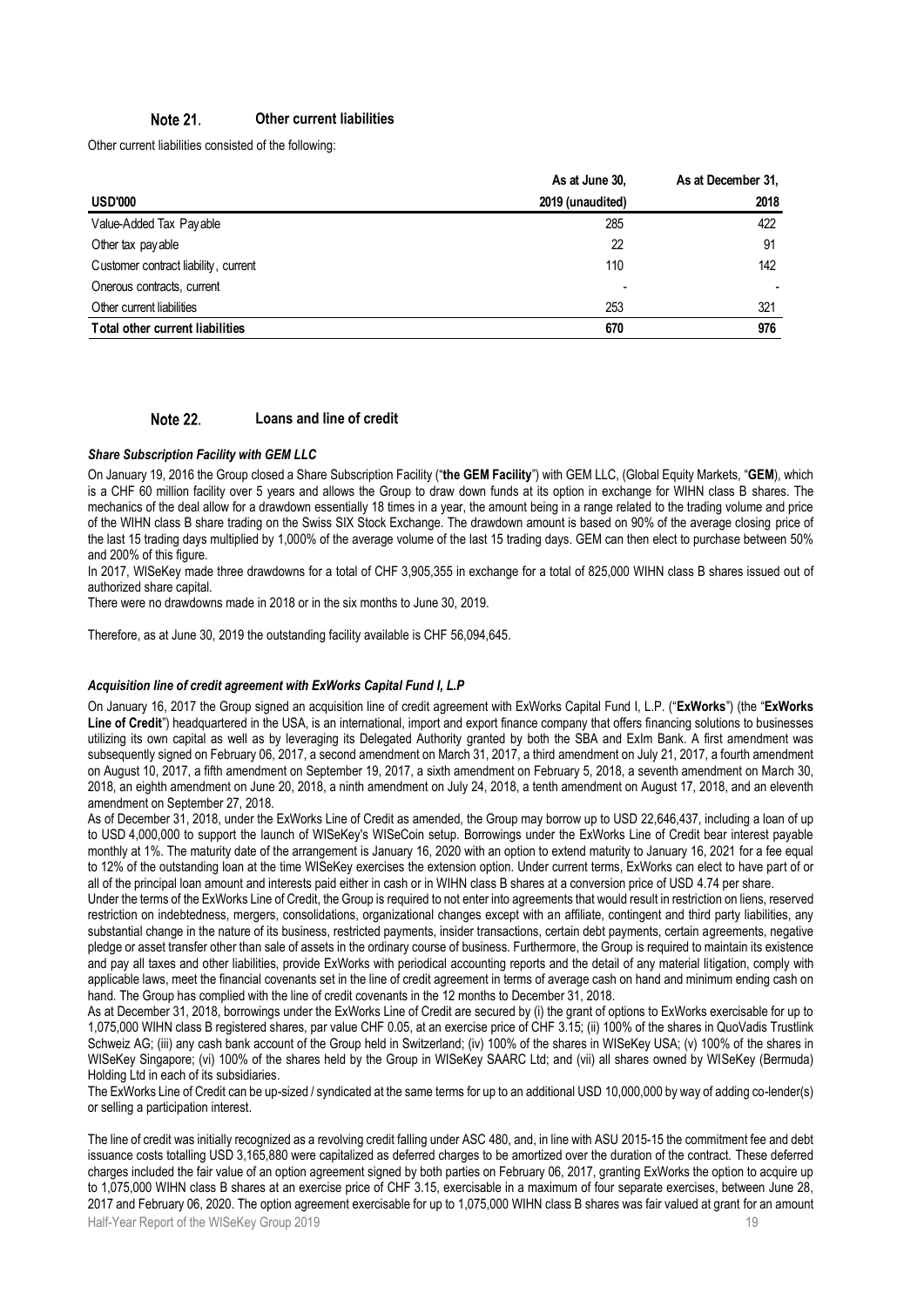of USD 2,173,395 using the Black-Scholes model and the market price of WIHN class B shares on the date of grant, February 06, 2017, of CHF 4.04. The option agreement was assessed as equity instrument. The credit entry from the recognition of the option agreement fair value was booked in Additional Paid-In Capital ("**APIC**").

However, the fifth amendment on September 19, 2017 introduced an option to convert payments of the full or partial amounts of principal loan, interests and fees in WIHN class B shares. The introduction of the conversion option was assessed to be a substantial modification of terms for the existing contract and therefore, in line with ASC 470-50-40-6, was accounted for like an extinguishment. As a result, all fees and debt issuance costs, including the option agreement, previously capitalized were fully amortized into the income statement in 2017, the old debt was written off, and the new debt was accounted for. This gave rise to a USD 6,511,421 loss on extinguishment in 2017 made up of total amendment fees of USD 700,000, the unamortized portion of the commitment fee and debt issuance costs totalling USD 2,199,502 (of which USD 1,467,746 related to the option agreement), and the fair value of the conversion option introduced for USD 4,087,519 calculated using the Black-Scholes model and the market price of WIHN class B shares as at the date of the fifth amendment of CHF 4.10 (USD 4.26 at historical rate).

As at December 31, 2017, there were no unamortized debt discount/premium or debt issuance costs. We note that the conversion option was assessed as an equity instrument which did not require bifurcation from its debt host. The credit entry from the recognition of the conversion option fair value was booked in APIC.

The sixth amendment signed on February 05, 2018 extended maturity of the loans to January 16, 2020 (instead of January 15, 2019), reduced the monthly interest rate to 1% (instead of 1.5%), and introduced a clause whereby cash repayments are restricted in time. The amendment fee was USD 1,890,000.

The seventh amendment signed on March 30, 2018, granted an extension of USD 4m to the maximum loan amount to be used for "Other Approved Business Purpose". The amendment fee was USD 400,000. As at December 31, 2018 WISeKey has drawn USD 3,995,575 from this extended facility to fund the creation of WISeCoin AG.

Both the sixth and seventh amendments were analysed as debt modification and accounted for under ASC 470-50-40-14. Total debt issue costs of USD 2,290,000 were recorded as debt discounts and amortized over the duration of the credit line.

The eighth, ninth and tenth amendments were assessed and did not give rise to any debt modification or debt extinguishment accounting.

With the eleventh amendment on September 27, 2018 ExWorks removed liens on some intellectual property of the Group in exchange for WISeKey purchasing from ExWorks a 22% warrant in Tarmin (see note 19) for a total purchase price of USD 7,000,000 made up of a USD 3,000,000 cash payment made on October 05, 2018 and a USD 4,000,000 promissory note payable on March 31, 2019. The amendment fee was USD 250,000. The Tarmin Warrant was assessed as an equity investment without a readily determinable fair value and we elected the measurement at cost less impairment, adjusted for observable price changes for identical or similar investments of the same issuer as permitted by ASU 2016-01. As such, the Tarmin Warrant was initially recognized on the balance sheet at USD 7,000,000.

In line with ASC 470-50, we compared the present value of the new debt per the eleventh amendment to the present value of the old debt under the tenth amendment and concluded that the difference was below the 10% threshold. The eleventh amendment was analysed as a debt modification and accounted for under ASC 470-50-40-14. Total debt issue costs of USD 2,540,000 were recorded as debt discounts and amortized over the duration of the credit line.

As at December 31, 2018, outstanding borrowings were USD 22,642,012.48 and unamortized debt discount USD 1,375,374.

On January 16, 2019, WISeKey repaid in cash all outstanding amounts: USD 22,618,226 of principal, USD 120,654 of accrued interests, and USD 2,595,000 of accrued fees.

For the period starting January 01, 2019 to January 16, 2019, WISeKey recorded a total debt amortization charge of USD 49,822. Therefore the unamortized debt discount as at January 16, 2019 amounted to USD 1,325,552.

The repayment of the loan was assessed as a debt extinguishment in line with ASC 405-20-40-1. As a result, the unamortized debt discount of USD 1,325,552 was expensed as loss on debt extinguishment in the income statement. Because most of the principal loan balance related to the acquisition credit line for the purchase of QuoVadis in 2017, and in application of ASC 205-20-45-6 to 205-20-45-8 after the signature of the SPA to sell QuoVadis, WISeKey further elected to apply ASC 205-20-45-8 and to allocate interest to the discontinued operations based on the debt that can be identified as specifically attributed to the operations of QuoVadis. As a result USD 1,092,783 out of the USD 1,325,552 total loss on debt extinguishment was recorded under discontinued operations and presented as a separate line item in the income / (loss) on discontinued operations presented in [Note 28.](#page-27-0) The remaining USD 232,769 loss on debt extinguishment attributable to continuing operations is showing as a separate line item on the face of the income statement.

#### *Standby Equity Distribution Agreement with YA II PN, Ltd.*

On February 08, 2018 WISeKey entered into a Standby Equity Distribution Agreement with a fund managed by Yorkville Advisors Global, LLC. Under the terms of the SEDA as amended, Yorkville has committed to provide WISeKey, upon a drawdown request by WISeKey, up to CHF 50,000,000 in equity financing over a three-year period ending March 01, 2021. Provided that a sufficient number of Class B Shares is provided through share lending, WISeKey has the right to make drawdowns under the SEDA, at its discretion, by requesting Yorkville to subscribe for (if the Class B Shares are issued out of authorized share capital) or purchase (if the Class B Shares are delivered out of treasury) Class B Shares worth up to CHF 5,000,000 by drawdown, subject to certain exceptions and limitations (including the exception that a drawdown request by WISeKey shall in no event cause the aggregate number of Class B Shares held by Yorkville to meet or exceed 4.99% of the total number of shares registered with the commercial register of the Canton of Zug). The purchase price will be 93% of the relevant market price at the time of the drawdown, determined by reference to a five-day trading period following the draw down request by WISeKey.

The instrument was assessed under ASC 815 as an equity instrument. WISeKey paid a one-time commitment fee of CHF 500,000 (USD 524,231 at historical rate) on April 24, 2018 in 100,000 WIHN Class B Shares. In line with ASU 2015-15 the commitment fee was capitalized as deferred charges to be amortized over the duration of the contract as a reduction of equity.

In 2018, WISeKey made 4 drawdowns for a total of CHF 1,749,992 (USD 1,755,378 at historical rate) in exchange for a total of 540,539 WIHN class B shares issued out of authorized share capital or treasury share capital.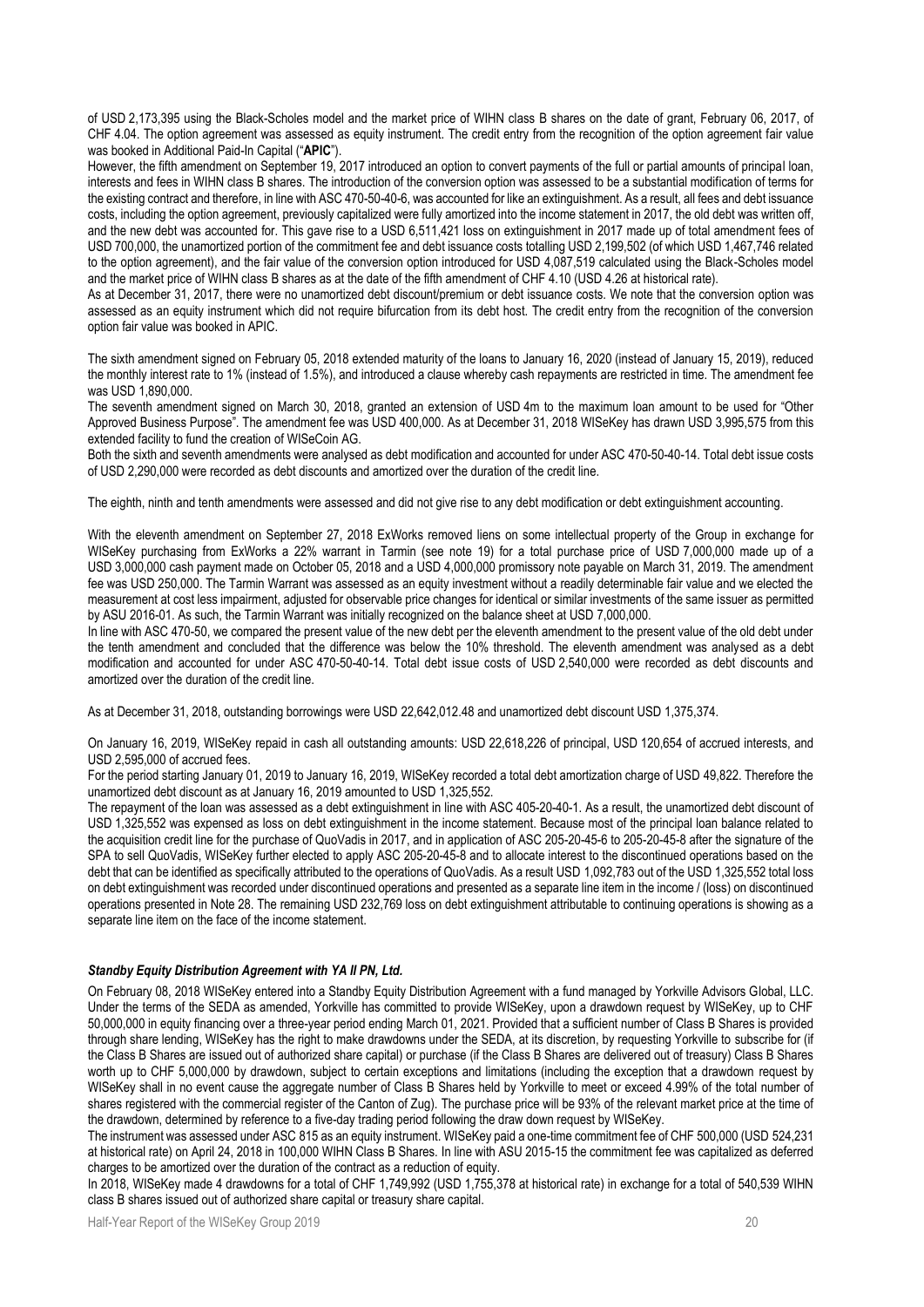On January 08, 2019 WISeKey made one drawdown for CHF 250,000 (USD 245,125 at historical rate) in exchange for 97,125 WIHN class B shares issued out of treasury share capital.

The amortization charge for the capitalized fee recognized in APIC amounted to USD 91,061 for the six months to June 30, 2019 and the remaining deferred charge balance as at June 30, 2019 was USD 306,892 broken down as USD 184,134 current and USD 122,758 noncurrent. As at June 30, 2019 the outstanding equity financing available was CHF 48,000,008, and 343,633 WIHN Class B shares were on loan to Yorkville under the share-lending arrangement, at an aggregate fair value of USD 865,952 calculated based on the market price of a share at the reporting date (CHF 2.46, USD 2.52). There is no set term for the shares on loan. WISeKey retains title over the shares on loan to Yorkville and, as such, they have been treated as treasury shares in equity and for the purpose of calculating earnings per share.

#### *Facility Agreement and Convertible Loan Agreement with YA II PN, Ltd.*

On September 28, 2018 WISeKey entered into the Yorkville Loan, a Facility Agreement with Yorkville to borrow USD 3,500,000 repayable by May 01, 2019 in monthly cash instalments starting in November 2018. The loan bears an interest rate of 4% per annum payable monthly in arrears. A fee of USD 140,000 and debt issuance costs of USD 20,000 paid at inception.

The debt instrument was assessed as a term debt. A discount of USD 160,000 was recorded at inception and will be amortized using the effective interest method over the life of the debt.

The remaining loan balance at December 31, 2018 was USD 2,717,773 including unamortized debt discount of USD 57,007.

The discount amortization expense recorded for the period to December 31, 2018 was USD 102,993. In the period to December 31, 2018, WISeKey repaid USD 725,220 of the principal loan amount in cash.

On June 27, 2019, WISeKey entered into the Yorkville Convertible Loan, a Convertible Loan Agreement with Yorkville to borrow USD 3,500,000 repayable by August 01, 2020 in monthly instalments starting in August 01, 2019 either in cash or in WIHN class B Shares. The loan bears an interest rate of 6% per annum payable monthly in arrears. Total fees of USD 160,000 were paid at inception.

The conversion option into WIHN Class B shares is exercisable at the election of Yorkville and may be exercised at each monthly repayment date, covering any amount outstanding, be it principal and/or accrued interests. The initial exercise price is set at CHF 3.00 per WIHN class B Share but may be adjusted as a result of specific events so as to prevent any dissolution effect. The events triggering anti-dissolution adjustments are: (a) increase of capital by means of capitalization of reserves, profits or premiums by distribution of WIHN Shares, or division or consolidation of WIHN Shares, (b) issue of WIHN shares or other securities by way of conferring subscription or purchase rights, (c) spin-offs and capital distributions other than dividends, and (d) dividends.

At the date of inception of the Yorkville Convertible Loan, on June 27, 2019, an unpaid balance of USD 500,000 remained on the Yorkville Loan. There was no unamortized debt discount on the Yorkville Loan as it was amortized in accordance with the planned repayment schedule, i.e. by May 01, 2019.

In line with ASC 470-50, we compared the present value of the new debt (the Yorkville Convertible Loan) to the present value of the old debt (the Yorkville Loan) using the net method and concluded that the difference was below the 10% threshold. Therefore the Yorkville Convertible Loan was analyzed as a debt modification and accounted for under ASC 470-50-40-14.

In line with ASU 2014-16, the convertible note was assessed as a hybrid instrument, being a debt instrument with an equity-linked component (the conversion option). Per ASC 815-10, the embedded conversion option met the definition of a derivative and was accounted for separately, thereby creating a debt discount.

The derivative liability component (the conversion option) was fair valued using a binomial lattice model, building in quoted market prices of WIHN class B shares, and inputs such as time value of money, volatility, and risk-free interest rates. It was valued at inception at USD 257,435, and was allocated between current and noncurrent on a prorata temporis basis according to the monthly repayment schedule. The derivative component will be revalued at fair value at each reporting date in line with ASC 815-15-30-1.

On the date of the agreement, WISeKey signed an option agreement granting Yorkville the option to acquire up to 500,000 WIHN class B shares at an exercise price of CHF 3.00, exercisable between June 27, 2019 and June 27, 2022. In order to prevent any dissolution effect, the exercise price may be adjusted as a result of the same specific events listed above as adjustments to the conversion price of the principal amount. In line with ASC 470-20-25-2, the proceeds from the convertible debt with a detachable warrant was allocated to the two elements based on the relative fair values of the debt instrument net of the warrant and the embedded conversion separated out on the one side, and the warrant at time of issuance on the other side. The option agreement was assessed as an equity instrument and was fair valued at grant for an amount of USD 373,574 using the Black-Scholes model and the market price of WIHN class B shares on the date of grant, June 27, 2019, of CH 2.35. The fair value of the debt was calculated using the discounted cash flow method as USD 3,635,638. Applying the relative fair value method per ASC 470-20-25-2, the recognition of the option agreement created a debt discount on the debt host in the amount of USD 326,126, and the credit entry was booked in APIC.

As a result of the above accounting entries, the total debt discount recorded at inception was USD 743,561, made up of USD 160,000 fees to Yorkville, USD 257,435 from the bifurcation of the embedded conversion option into derivative liabilities, and USD 326,126 from the recognition of the warrant agreement.

As at June 30, 2019, the full principal amount was still outstanding and no conversion rights had been exercised. The derivative components was measured at fair value at the reporting date at USD 337,437, broken down as USD 265,129 current and USD 72,308 noncurrent derivative liabilities. Therefore, for the six months to June 30, 2019, WISeKey recorded in the income statement, a net loss on derivative of USD 80,002.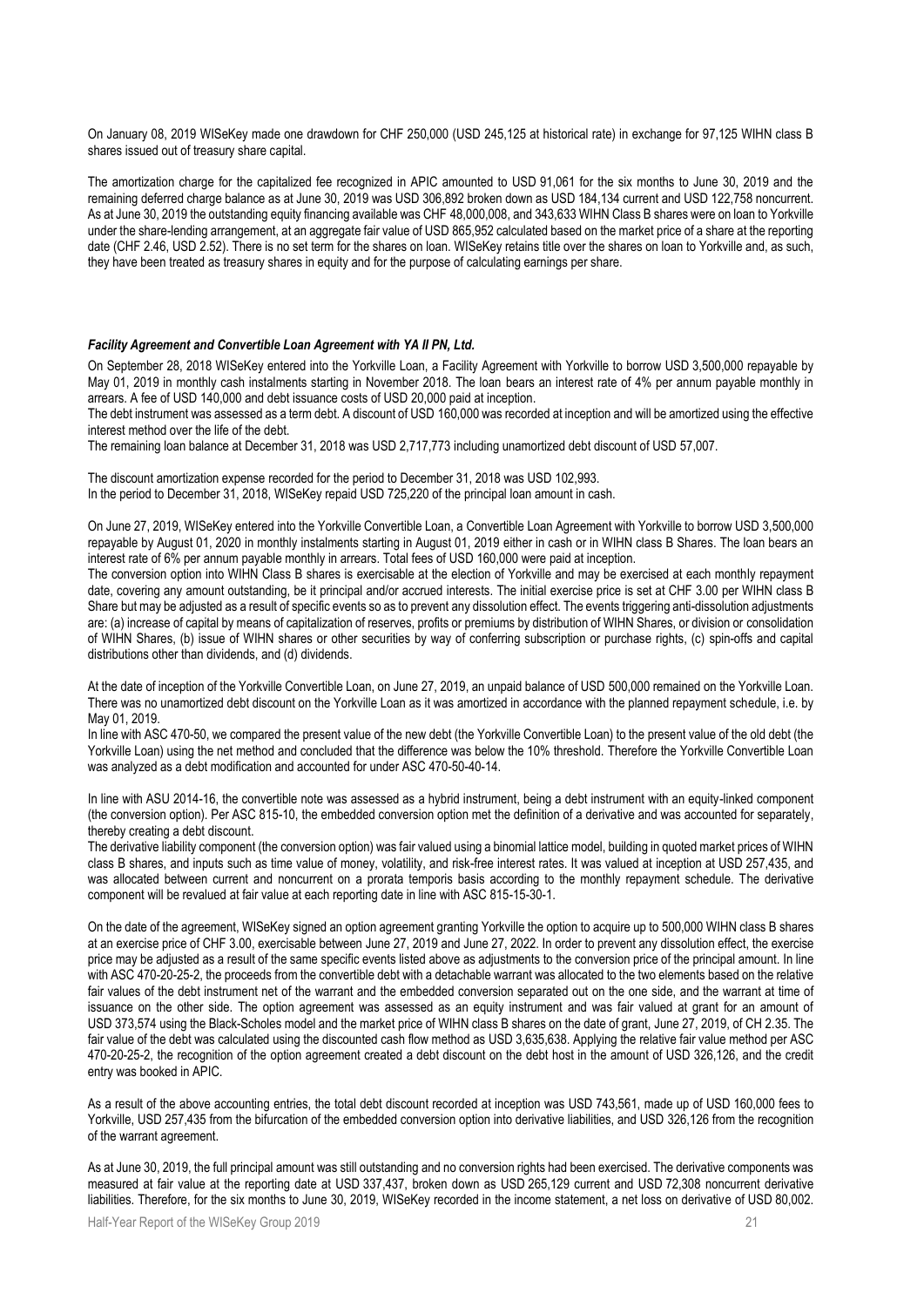No debt discount amortization was recorded for the three days between the inception of the Yorkville Convertible Loan (June 27, 2019) and the period end (June 30, 2019) because the amount was highly immaterial to the accounts.

### *Convertible Loan with Crede CG III, Ltd*

On September 28, 2018 the Group closed a Convertible Loan Agreement with Crede CG III, Ltd for an amount of USD 3,000,000. The funds were made available on October 31, 2018. The loan bears a 10% p.a. interest rate, payable in arrears on a quarterly basis starting December 31, 2018, and is repayable in WIHN class B Shares any time between November 30, 2018 and the maturity date of September 28, 2020, at Crede's election. Accrued interests are payable, at WISeKey's sole election, either in cash or in WIHN class B Shares. The conversion price applicable to the prepayment of the principal amount or accrued interest is calculated as 93% of the average of the 2 lowest daily volumeweighted average prices quoted on the SIX Stock Exchange during the 10 Trading Days immediately preceding the relevant conversion date or interest payment date respectively, disregarding any day on which Crede (or its Affiliates or related party) has effected any trade, converted into USD at the exchange rate reported by Bloomberg at 9 a.m. Swiss time on the relevant conversion date or interest payment date. As at December 31, 2018 the full amount of USD 3 million remained outstanding and accrued interest of USD 50,833 were recognized in the income statement.

Due to Crede's option to convert the loan in part or in full at any time before maturity, the Crede Convertible Loan was assessed as a sharesettled debt instrument with an embedded put option. Because the value that Crede will receive at settlement does not vary with the value of the shares, the settlement provision is not considered a conversion option. We assessed the put option under ASC 815 and concluded that it is clearly and closely related to its debt host and therefore did not require bifurcation. Per ASC 480-10-25, the Crede Convertible Loan was accounted for as a liability measured at fair value using the discounted cash flow method at inception.

On the date of the agreement, WISeKey signed an option agreement granting Crede the option to acquire up to 408,247 WIHN class B shares at an exercise price of CHF 3.84, exercisable between October 31, 2018 and October 29, 2021. Per the option agreement's term, the date of grant under US GAAP is October 29, 2018 upon issuance of a Tax Ruling from the Swiss Federal Tax Administration and the Zug tax authority. In line with ASC 470-20-25-2, the proceeds from the convertible debt with a detachable warrant was allocated to the two elements based on the relative fair values of the debt instrument without the warrant and of the warrant at time of issuance. The option agreement was assessed as an equity instrument and was fair valued at grant for an amount of USD 408,056 using the Black-Scholes model and the market price of WIHN class B shares on the date of grant, October 29, 2018, of CH 3.06. The fair value of the debt was calculated using the discounted cash flow method as USD 2,920,556. Applying the relative fair value method per ASC 470-20-25-2, the recognition of the option agreement created a debt discount on the debt host in the amount of USD 367,771, and the credit entry was booked in APIC.

On January 03, 2019 Crede exercised a conversion in the amount of USD 73,559 in exchange for 30,000 WIHN class B shares issued out of treasury share capital.

On January 03, 2019 Crede exercised a conversion in the amount of USD 265,099 in exchange for 100,000 WIHN class B shares issued out of treasury share capital.

On February 26, 2019 Crede exercised a conversion in the amount of USD 279,525 in exchange for 100,000 WIHN class B shares issued out of treasury share capital.

As at June 30, 2019, the principal amount outstanding was USD 2,381,817. For the six months to June 30, 2019, the Group recorded a net debt discount amortization expense in the income statement of USD 59,235.

#### *Credit Agreement with ExWorks Capital Fund I, L.P*

On April 04, 2019 WISeCoin AG ("**WISeCoin**"), an affiliate of the Company, signed a credit agreement with ExWorks. Under this credit agreement, WISeCoin was granted a USD 4,000,000 term loan and may add up to USD 80,000 accrued interest to the loan principal, hence a maximum loan amount of USD 4,080,000. The loan bears an interest rate of 10% p.a. payable monthly in arrears. The maturity date of the arrangement is April 04, 2020 therefore all outstanding balances are classified as current liabilities in the balance sheet. ExWorks can elect to have part of or all of the principal loan amount and interests paid either in cash or in WISeCoin Security Tokens (the "**WCN Token**") as may be issued by WISeCoin from time to time. As at June 30, 2019, the conversion price is set at CHF 12.42 per WCN Token based on a non-legally binding term sheet. Under the terms of the credit agreement, WISeCoin is required to not enter into agreements that would result in liens on property, assets or controlled subsidiaries, in indebtedness other than the exceptions listed in the credit agreement, in mergers, consolidations, organizational changes except with an affiliate, contingent and third party liabilities, any substantial change in the nature of its business, restricted payments, insider transactions, certain debt payments, certain agreements, negative pledge, asset transfer other than sale of assets in the ordinary course of business, or holding or acquiring shares and/or quotas in another person other than WISeCoin R&D. Furthermore, WISeCoin is required to maintain its existence, pay all taxes and other liabilities.

Borrowings under the line of credit are secured by first ranking security interests on all material assets and personal property of WISeCoin, and a pledge over the shares in WISeCoin representing 90% of the capital held by the Company. Under certain circumstances, additional security may be granted over the intellectual property rights of WISeCoin and WISeCoin R&D, and the shares held by WISeCoin in WISeCoin R&D.

In the six months to June 30, 2019, WISeKey recorded a total debt amortization charge of USD 70,023 and an unamortized debt discount of USD 89,977 remained as at June 30, 2019.

As at June 30, 2019, outstanding borrowings were USD 4,030,000.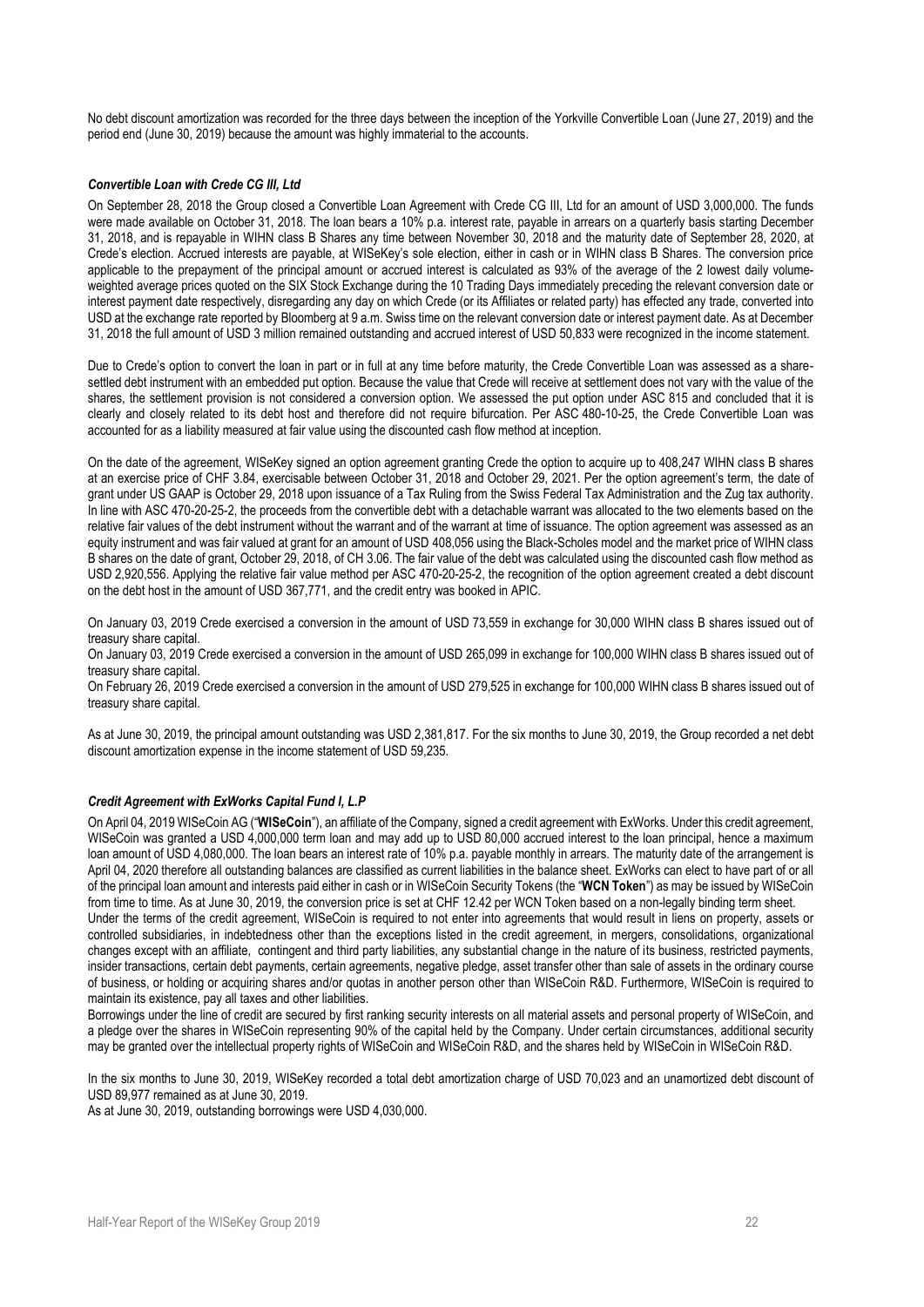#### Note 23. **Employee Benefit Plans**

### *Defined Benefit Post-retirement Plan*

The group maintains two pension plans: one maintained by WISeKey SA covering its employees in Switzerland, and a second one maintained by WISeKey Semiconductors SAS covering its French employees.

All plans are considered defined benefit plans and accounted for in accordance with ASC 715 Compensation – Retirement Benefits. This model allocates pension costs over the service period of employees in the plan. The underlying principle is that employees render services rateably over this period, and therefore, the income statement effects of pensions should follow a similar pattern ASC 715 requires recognition of the funded status or difference between the fair value of plan assets and the projected benefit obligations of the pension plan on the balance sheet, with a corresponding adjustment recorded in the net loss. If the projected benefit obligation exceeds the fair value of the plan assets, then that difference or unfunded status represents the pension liability.

The Group records a net periodic pension cost in the statement of comprehensive loss.

The liabilities and annual income or expense of the pension plan are determined using methodologies that involve several actuarial assumptions, the most significant of which are the discount rate and the long-term rate of asset return (based on the market-related value of assets). The fair value of plan assets are determined based on prevailing market prices.

The defined benefit pension plan maintained by WISeKey Semiconductors SAS and its obligations to employees in terms of retirement benefits are limited to a lump sum payment based on remuneration and length of service, determined for each employee. The plan in not funded.

The pension liability calculated as at June 30, 2019 is based on annual personnel costs and assumptions from December 31, 2018.

The expected future cash flows to be paid by the Group for employer contribution for the year ended December 31, 2019 are USD 1,048,448.

|                                             | 6 months ended  | 6 months ended  |
|---------------------------------------------|-----------------|-----------------|
| <b>Movement in Funded Status</b>            | <b>June 30,</b> | <b>June 30,</b> |
| <b>USD'000</b>                              | 2019            | 2018            |
| Net Service cost                            | 264             | 250             |
| Interest cost/(credit)                      | 66              | 50              |
| Expected return on Assets                   |                 |                 |
| Amortization on Net (gain)/loss             | 36              | 47              |
| Amortization on Prior service cost/(credit) | 31              | 31              |
| Total Net Periodic Benefit Cost/(credit)    | 397             | 377             |
| Employ er contributions paid in the period  | (200)           | (167)           |
| <b>Total Cashflow</b>                       | (200)           | (167)           |

All of the assets are held under the collective contract by the plan's re-insurer company and are invested in a mix of Swiss and International bond and equity securities.

#### Note 24. **Commitments and contingencies**

#### *Lease Commitments*

We lease certain facilities and equipment under operating leases (see Note 16). As of June 30, 2019, future minimum annual operating lease payments were as follows:

| Year                                          |      | <b>USD'000</b> |
|-----------------------------------------------|------|----------------|
|                                               | 2019 | 306            |
|                                               | 2020 | 553            |
|                                               | 2021 | 539            |
|                                               | 2022 | 239            |
| Total future minimum operating lease payments |      | 1,637          |
| Less effects of discounting                   |      | (128)          |
| Lease liabilities recognized                  |      | 1.509          |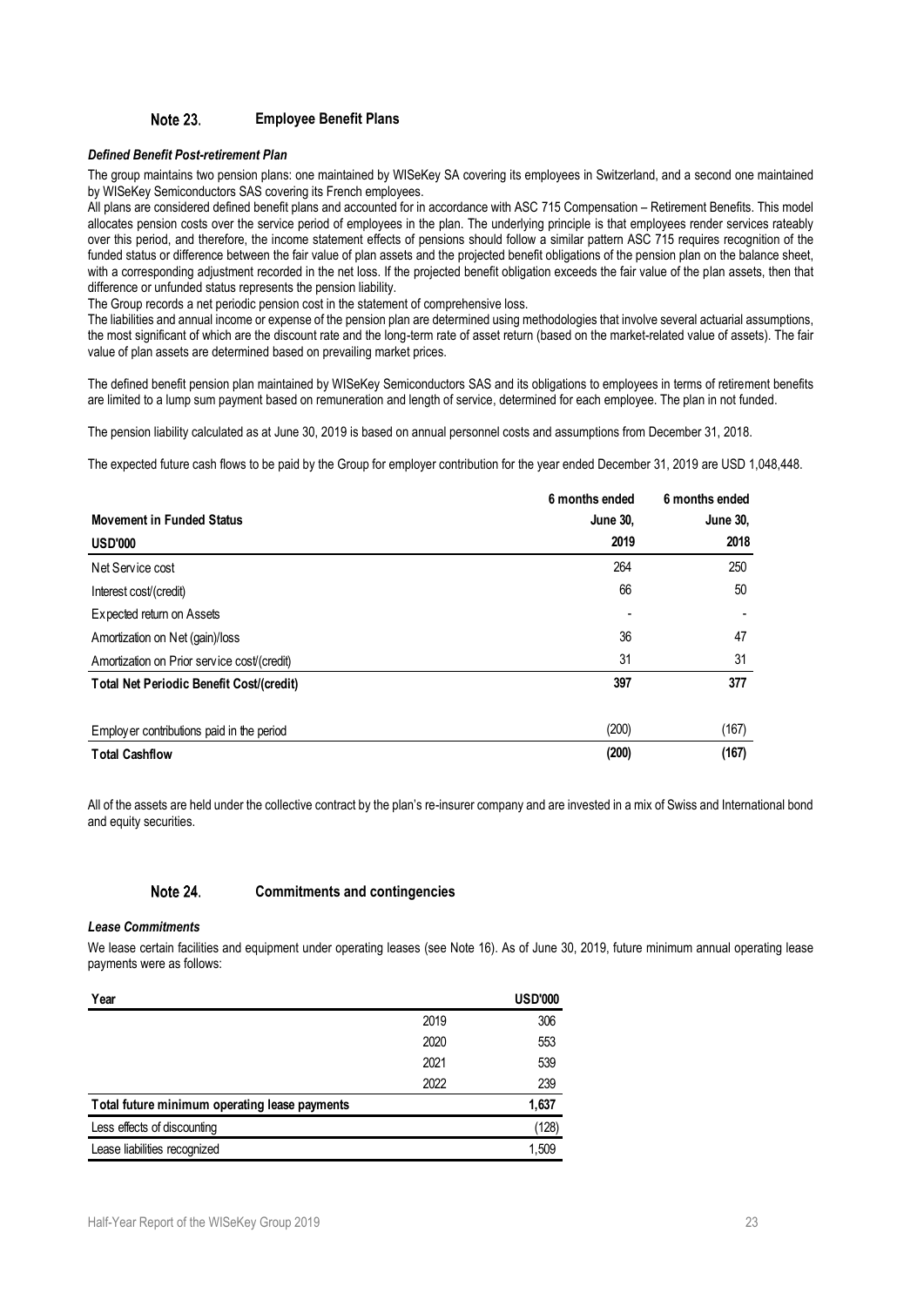### *Guarantees*

Our software and hardware product sales agreements generally include certain provisions for indemnifying customers against liabilities if our products infringe a third party's intellectual property rights. Certain of our product sales agreements also include provisions indemnifying customers against liabilities in the event we breach confidentiality or service level requirements. It is not possible to determine the maximum potential amount under these indemnification agreements due to our lack of history of prior indemnification claims and the unique facts and circumstances involved in each particular agreement. To date, we have not incurred any costs as a result of such indemnifications and have not accrued any liabilities related to such obligations in our consolidated financial statements.

#### **Note 25. Stockholders' equity**

| WISeKey International Holding AG                               | As at June 30, 2019 |                | As at December 31, 2018 |                |
|----------------------------------------------------------------|---------------------|----------------|-------------------------|----------------|
| <b>Share Capital</b>                                           | Class A Shares      | Class B Shares | Class A Shares          | Class B Shares |
| Par value per share (in CHF)                                   | 0.01                | 0.05           | 0.01                    | 0.05           |
| Share capital (in USD)                                         | 400,186             | 1,475,000      | 400,186                 | 1,472,276      |
| Per Articles of association and Swiss capital categories       |                     |                |                         |                |
| Authorized Capital - Total number of authorized shares         |                     | 8,881,829      |                         | 8,881,829      |
| Conditional Share Capital - Total number of conditional shares |                     | 11,840,090     |                         | 11,894,379     |
| Total number of fully paid-in shares                           | 40,021,988          | 28,824,086     | 40,021,988              | 28,769,797     |
| Per US GAAP                                                    |                     |                |                         |                |
| Total number of authorized shares                              | 40,021,988          | 49,948,127     | 40,021,988              | 41,063,901     |
| Total number of fully paid-in issued shares                    | 40,021,988          | 28,824,086     | 40,021,988              | 28,769,797     |
| Total number of fully paid-in outstanding shares               | 40,021,988          | 26.868.706     | 40,021,988              | 26,681,736     |
| Par value per share (in CHF)                                   | 0.01                | 0.05           | 0.01                    | 0.05           |
| Share capital (in USD)                                         | 400,186             | 1,475,000      | 400,186                 | 1,472,276      |
| Total share capital (in USD)                                   | 1,875,186           |                | 1,872,462               |                |
| <b>Treasury Share Capital</b>                                  |                     |                |                         |                |
| Total number of fully paid-in shares held as treasury shares   |                     | 1,955,380      |                         | 2,088,061      |
| Treasury share capital (in USD)                                |                     | 1,509,818      |                         | 1,138,596      |
| Total treasury share capital (in USD)                          |                     | 1,509,818      |                         | 1,138,596      |

Note: unregistered conversion of conditional capital NOT deducted from total number of conditional shares, i.e. as if the issue had not taken place.

In the period to June 30, 2019, WISeKey purchased a total of 391,824 treasury shares at an average purchase price of USD 2.85 per share, and sold a total of 524,505 treasury shares at an average sale price of USD 1.42 per share. In 2018, WISeKey purchased a total of 2,729,657 treasury shares at an average purchase price of USD 0.96 per share, and sold a total of 641,596 treasury shares at an average sale price of USD 2.92 per share.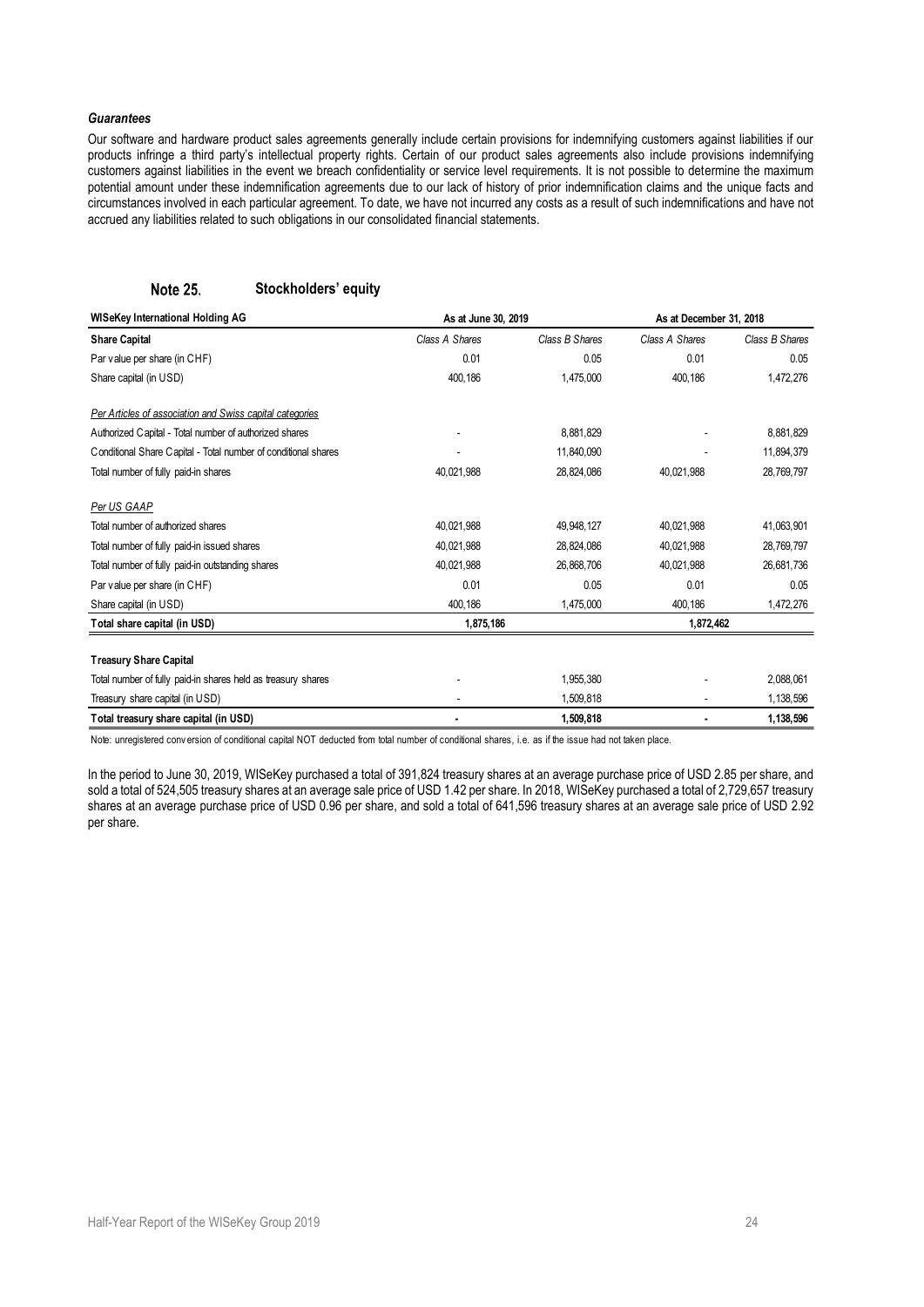#### Note 26. **Revenue**

### *Disaggregation of revenue*

The following table shows the Company's revenues disaggregated by reportable segment and by product or service type:

| Disaggregation of revenue     | Typical payment     | At one point in time     |                          | Over time               |                          | Total                   |        |
|-------------------------------|---------------------|--------------------------|--------------------------|-------------------------|--------------------------|-------------------------|--------|
|                               |                     | 6 months ended June 30.  |                          | 6 months ended June 30. |                          | 6 months ended June 30. |        |
| <b>USD'000</b>                |                     | 2019                     | 2018                     | 2019                    | 2018                     | 2019                    | 2018   |
| <b>IoT</b> Segment            |                     |                          |                          |                         |                          |                         |        |
| Payment at one point in time: |                     |                          |                          |                         |                          |                         |        |
| Secure chips                  | U pon delivery      | 11,332                   | 15,591                   |                         | $\overline{\phantom{a}}$ | 11,332                  | 15,591 |
| Total IoT segment revenue     |                     | 11,332                   | 15,591                   |                         | ٠                        | 11,332                  | 15,591 |
| mPKI Segment                  |                     |                          |                          |                         |                          |                         |        |
| Certificates                  | Upon issuance       |                          |                          |                         | 150                      |                         | 150    |
| Licenses and integration      | Upon delivery       | 650                      | 781                      |                         | $\overline{\phantom{a}}$ | 650                     | 781    |
| SaaS, PCS and hosting         | Quarterly or yearly | $\overline{\phantom{a}}$ | $\overline{\phantom{0}}$ | 487                     | 82                       | 487                     | 82     |
| Total mPKI segment revenue    |                     | 650                      | 781                      | 487                     | 232                      | 1,137                   | 1,013  |
| <b>Total Revenue</b>          |                     | 11,982                   | 16.372                   | 487                     | 232                      | 12,469                  | 16,604 |

For the periods ended June 30, 2019 and 2018, the Company recorded no revenues related to performance obligations satisfied in prior periods.

The following table shows the Company's revenues disaggregated by geography, based on our customers' billing addresses:

| Net sales by region        |        | 6 months ended June 30. |
|----------------------------|--------|-------------------------|
| <b>USD'000</b>             | 2019   | 2018                    |
| <b>IoT</b> Segment         |        |                         |
| Europe                     | 4,456  | 7,533                   |
| North America              | 5,369  | 7,110                   |
| Asia Pacific               | 1,389  | 872                     |
| Latin America              | 118    | 76                      |
| Total IoT segment revenue  | 11,332 | 15,591                  |
| Europe                     | 1,089  | 962                     |
| Asia Pacific               | 27     | 51                      |
| Latin America              | 21     |                         |
| Total mPKI segment revenue | 1,137  | 1,013                   |
| <b>Total Net sales</b>     | 12,469 | 16,604                  |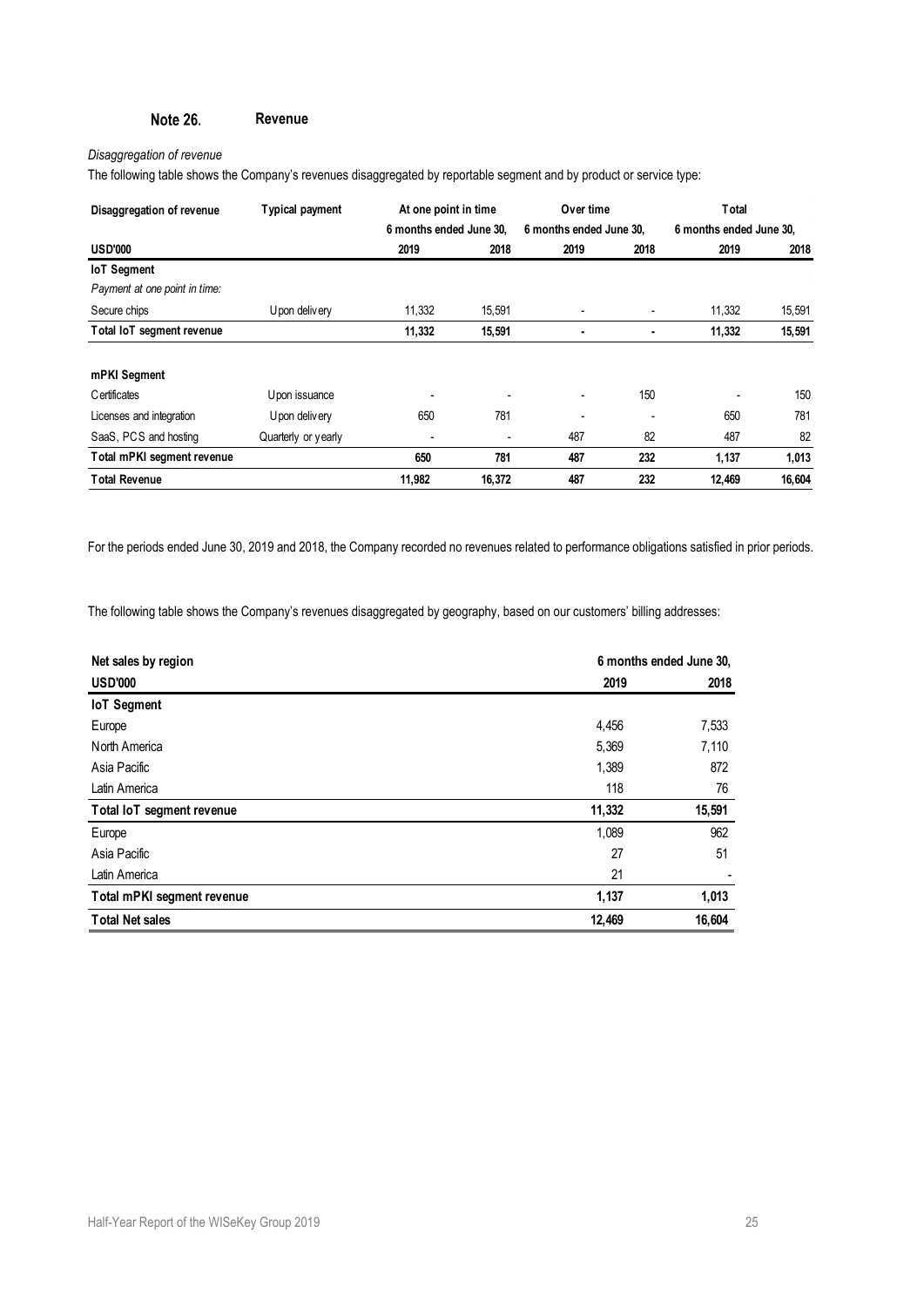### *Contract assets and deferred revenue*

Our contract assets and deferred revenue consist of:

#### **Contract assets and contract liabilities (continuing operations)**

|                                                                                                                                  | As at June 30, | As at December 31. |
|----------------------------------------------------------------------------------------------------------------------------------|----------------|--------------------|
| <b>USD'000</b>                                                                                                                   | 2019           | 2018               |
| Trade accounts receivables                                                                                                       |                |                    |
| Trade accounts receivable - IoT segment                                                                                          | 3,863          | 4,871              |
| Trade accounts receivable - mPKI segment                                                                                         | 1,361          | 2,736              |
| Total trade accounts receivables                                                                                                 | 5,224          | 7,607              |
| <b>Contract assets</b>                                                                                                           |                |                    |
| <b>Total contract assets</b>                                                                                                     |                |                    |
| <b>Deferred Revenue</b>                                                                                                          |                |                    |
| Deferred Revenue - mPKI segment                                                                                                  | 623            | 100                |
| <b>Total Deferred Revenue</b>                                                                                                    | 623            | 100                |
| Revenue recognized in the year from amounts included in the deferred revenue of the<br>mPKI segment at the beginning of the year | 65             | 297                |

Increases or decreases in trade accounts receivable, contract assets and deferred revenue were primarily due to normal timing differences between our performance and customer payments.

*Remaining performance obligations*

As of June 30, 2019, approximately USD 623'297 is expected to be recognized from remaining performance obligations for mPKI contracts. We expect to recognize revenue for these remaining performance obligations during the next three years approximately as follows:

### **Estimated mPKI revenue from remaining performance obligations**

| as at June 30, 2019                    |      | <b>USD'000</b> |
|----------------------------------------|------|----------------|
|                                        | 2019 | 68             |
|                                        | 2020 | 554            |
|                                        | 2021 |                |
| Total remaining performance obligation |      | 623            |

#### Note 27. **Stock-based compensation**

### *Employee Stock Option Plans*

The Stock Option Plan ("ESOP 1") was approved on December 31, 2007 by the stockholders of WISeKey SA, representing 2'632'500 options convertible into WISeKey SA shares with an exercise price of CHF 0.01 per share.

The Stock Option Plan ("ESOP 2") was approved on December 31, 2011 by the stockholders of WISeKey SA, representing 16'698'300 options convertible into WISeKey SA shares with an exercise price of CHF 0.01 per share.

At March 22, 2016 as part of the reverse acquisition transaction, both ESOP plans in existence in WISeKey SA were transferred to the Group at the same terms, with the share exchange term of 5:1 into WIHN Class B shares.

### *Grants*

In the 6 months to June 30, 2019, the Group granted a total of 133,383 options, each option being exercisable into one class B share, as per below.

The options granted consist of:

- 41,420 options with immediate vesting granted to external advisors, 36,420 of which had been exercised as of June 30, 2019;
- 80,463 warrants with immediate vesting granted to employees, 43,964 of which had been exercised as of June 30, 2019; and

- 11,500 options with conditional vesting granted to an external advisor, which has not yet vested as of June 30, 2019.

The options granted were valued at grant date using the Black-Scholes model.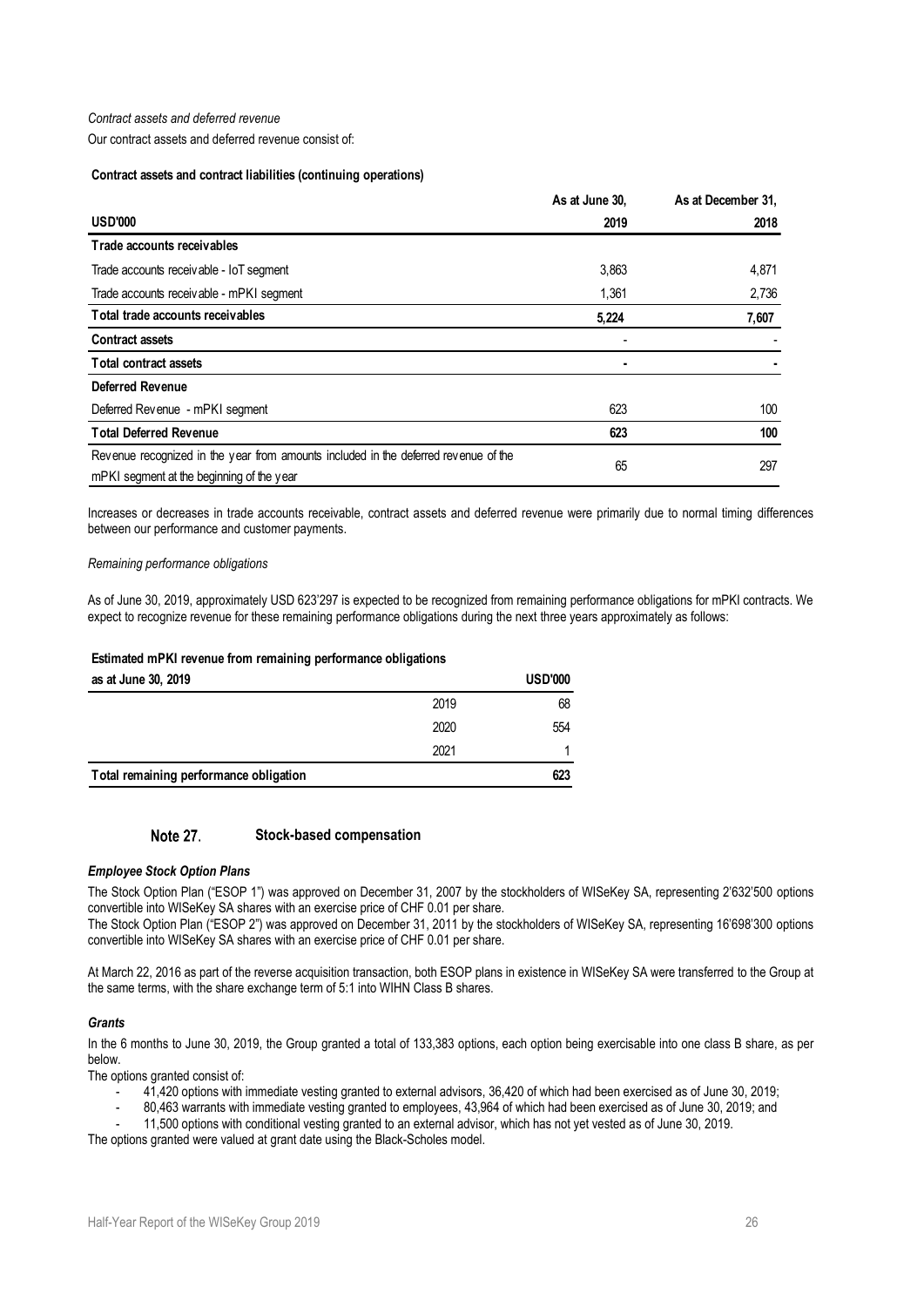### *Stock Option Charge to the Income Statement*

The Group calculates the fair value of options granted by applying the Black-Scholes option pricing model. Expected volatility is based on historical volatility of WIHN class B shares.

The following assumptions were used to calculate the compensation expense and the calculated fair value of stock options granted:

| <b>Assumption</b>                                        | June 30, 2019 | June 30, 2018 |
|----------------------------------------------------------|---------------|---------------|
| Dividend yield                                           | None          | None          |
| Risk-free interest rate used (average)                   | 1.00%         | 1.00%         |
| Expected market price volatility                         | 56.86%        | 57.88%        |
| Average remaining expected life of stock options (years) | 3.60          | 2.36          |

As a result of the entry into force of ASU 2018-07 and its transitional guidance, unvested options to external advisers which were previously revalued to their fair value at reporting date, are no longer revalued in 2019.

Unvested options to employees as at June 30, 2019 were recognized prorata temporis over the service period (grant date to vesting date).

Following from the sale of QuoVadis, a total of 333,905 options granted to former employees in 2018 were forfeited in the six months to June 30, 2019, out of which 79,256 had vested and 254,649 remained unvested at the date of forfeiture. In line with ASU 2016-09, the compensation cost previously recognized in relation to unvested forfeited options were reversed to the income statement upon forfeiture. This resulted in a credit to the income statement of USD 240,259. There was no credit recorded for the forfeiture of vested options.

As a result, in the 6 months to June 30, 2019, a total charge of USD 163,019 for options granted to employees and nonemployees was recognized in the consolidated income statement calculated by applying the Black-Scholes model at grant.

The following table illustrates the development of the Group's non-vested options during the 6 months ended June 30, 2019.

|                                                                  | Number of WIHN<br><b>Class B Shares</b><br>under options | Weighted-average<br>grant date fair value<br>(USD) |
|------------------------------------------------------------------|----------------------------------------------------------|----------------------------------------------------|
| Non-vested options<br>Non-vested options as at December 31, 2018 | 431,368                                                  | 2.99                                               |
| Granted                                                          | 133.383                                                  | 2.80                                               |
| Vested                                                           | (121, 883)                                               | 2.80                                               |
| Non-vested forfeited or cancelled                                | (254, 649)                                               | 3.75                                               |
| Non-vested options as at June 30, 2019                           | 188.219                                                  | 1.94                                               |

As at June 30, 2019, there was an unrecognized compensation expense of USD 18,258 related to non-vested stock option based on compensation arrangements.

The following table summarizes the Group's stock option activity for the 6 months ended June 30, 2019.

|                                     |                     |                  | Weighted average |                     |
|-------------------------------------|---------------------|------------------|------------------|---------------------|
|                                     | <b>WIHN Class B</b> | Weighted-average | remaining        | Aggregate intrinsic |
|                                     | <b>Shares under</b> | exercise price   | contractual term | value               |
| <b>Options on WIHN Shares</b>       | options             | (USD)            | (in years)       | (USD)               |
| Outstanding as at December 31, 2018 | 1,342,819           | 2.76             | 3.00             | (895, 404)          |
| Of which vested                     | 911.451             | 3.28             | 2.26             | (1,082,233)         |
| Of which non-vested                 | 431,368             |                  |                  |                     |
| Granted                             | 133.383             | 3.31             |                  |                     |
| Exercised or converted              | (128, 449)          | 3.18             |                  | 284.216             |
| Forfeited or cancelled              | (333,905)           | 0.05             |                  |                     |
| Expired                             | (199,000)           | 5.12             |                  |                     |
| Outstanding as at June 30, 2019     | 814,848             | 3.31             | 1.83             | (854, 777)          |
| Of which vested                     | 626.629             | 3.18             | 1.89             | (571,245)           |
| Of which non-vested                 | 188.219             |                  |                  |                     |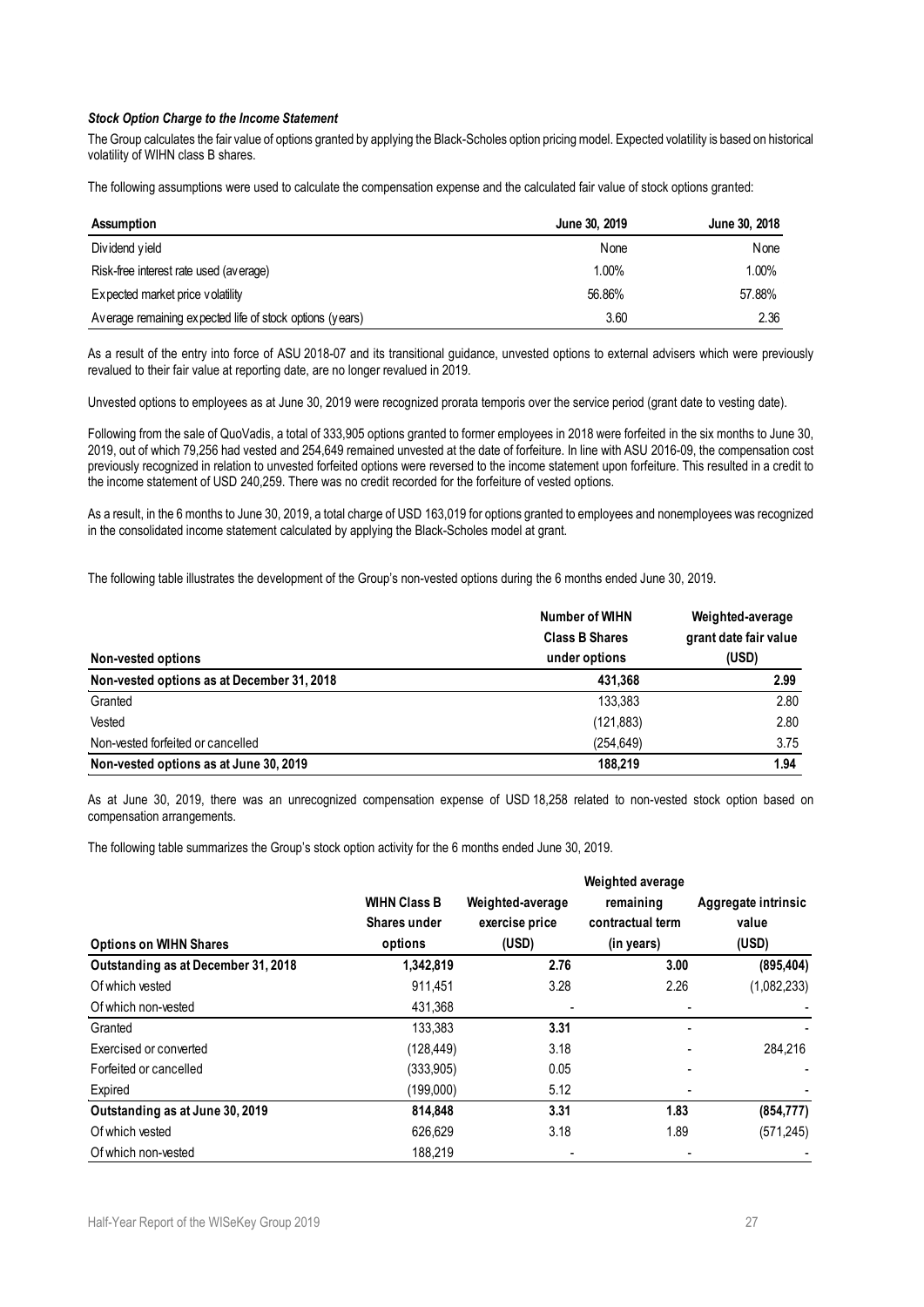### *Summary of Stock-Based Compensation Expenses*

| Stock-based compensation expenses                 | 6 months ended | 6 months ended |
|---------------------------------------------------|----------------|----------------|
| <b>USD'000</b>                                    | June 30, 2019  | June 30, 2018  |
| In relation to Employee Stock Option Plans (ESOP) | 149            | 1.164          |
| In relation to non-ESOP Option Agreements         | 14             | (114)          |
| <b>Total</b>                                      | 163            | 1,050          |

Stock-based compensation expenses are recorded under the following expense categories in the income statement:

| Stock-based compensation expenses          | 6 months ended | 6 months ended           |
|--------------------------------------------|----------------|--------------------------|
| <b>USD'000</b>                             | June 30, 2019  | June 30, 2018            |
| Selling & marketing expenses / (credit)    | (108)          | 218                      |
| General & administrative expenses          | 297            | 832                      |
| Research & development expenses / (credit) | (26)           | $\overline{\phantom{0}}$ |
| <b>T</b> otal                              | 163            | 1.050                    |

#### **Note 28. Divestiture and Discontinued operations**

#### <span id="page-27-0"></span>*Classification as discontinued operations of the QuoVadis Group*

On December 21, 2018 the Group signed a sale and purchase agreement (the "**SPA**") to sell WISeKey (Bermuda) Holding Ltd and its affiliates to Digicert Inc, excluding the ISTANA product line. The group subsidiaries making up the QuoVadis Group in scope for the sale were WISeKey (Bermuda) Holding Ltd, QuoVadis Trustlink Schweiz AG, WISeKey (UK) Ltd, QuoVadis Trustlink BVBA, QuoVadis Trustlink BV, QV BE BV, QuoVadis Trustlink GmbH, QuoVadis Services Ltd, and QuoVadis Ltd.

The completion of the sale was conditional on: (i) the release of liens on QuoVadis companies held by ExWorks; (ii) consent from Edmund Gibbons Ltd, the joint venture partner holding 49% of QuoVadis Services Ltd; (iii) consent from the Bermuda Monetary Authority; and (iv) consent from the Regulatory Authority in Bermuda (the "**RAB**") (the "**RAB Consent**") to the change in ultimate beneficial ownership of QuoVadis Services Ltd, being the entity holding the Communications Operating Licence in Bermuda. The SPA states that should the RAB Consent not have been obtained when the other completion conditions are satisfied, WISeKey or Digicert Inc may require to complete the transaction except for QuoVadis Services Ltd, in which case the transfer of ownership of all QuoVadis entities to Digicert Inc would occur except for the shares held by WISeKey (Bermuda) Holding Ltd in QuoVadis Services Ltd which would be transferred to WISeKey International Holding AG until the RAB Consent is obtained.

We assessed the SPA under ASC 205 and concluded that the operation met the requirement to be classified as held for sale and as such qualifies as a discontinued operation from the date of the SPA, December 21, 2018. In line with ASC 205-20-45-3A and ASC 205-20-45-10 respectively, we reported the results of the discontinued operations as a separate component of income for the six months to June 30, 2019 and 2018, and we classified their assets and liabilities separately as held for sale in the balance sheet for the year to December 31, 2018. No gain or loss on classification as held for sale was recorded in 2018.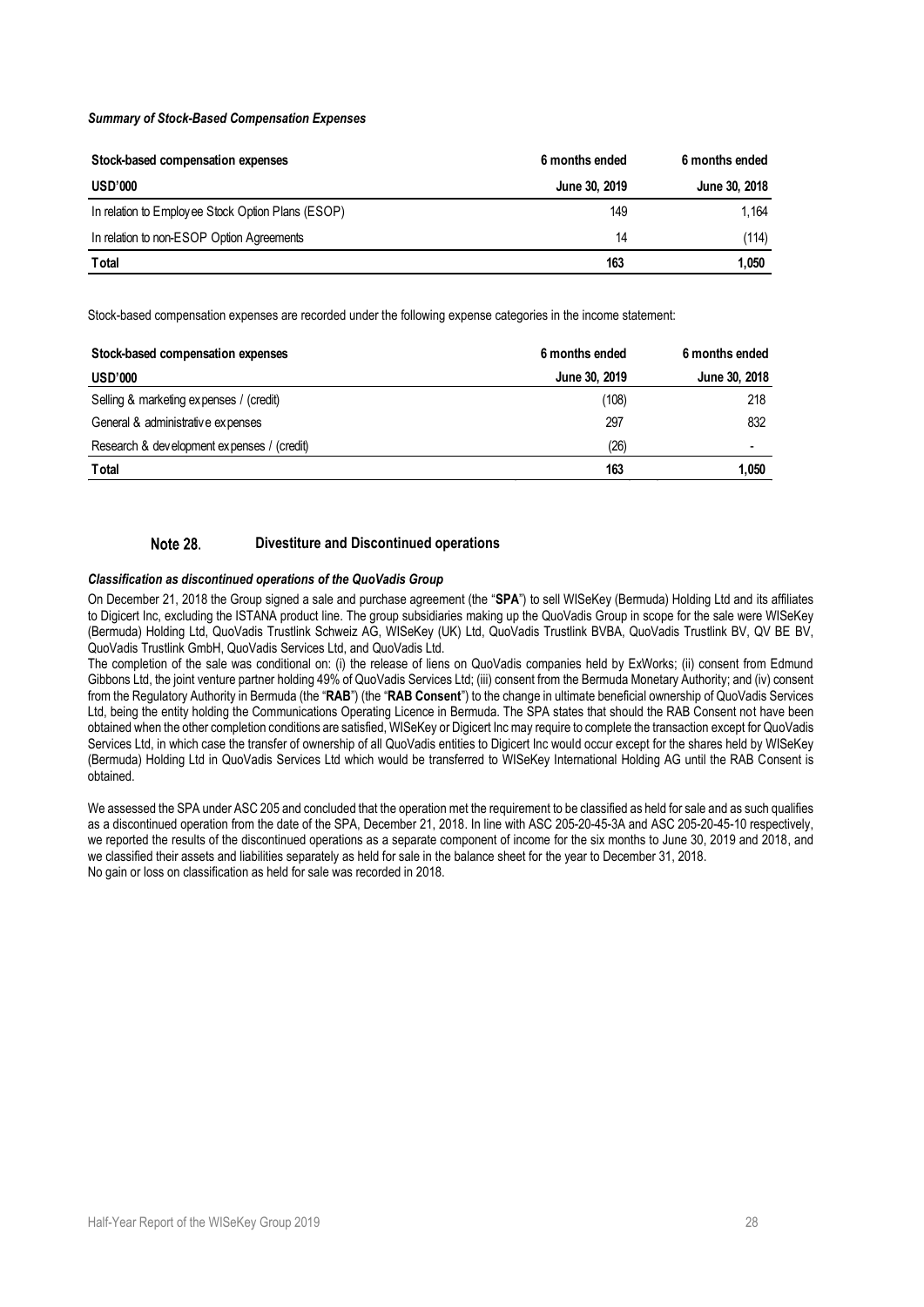The table below shows the reconciliation of the major classes of line items constituting income / (loss) on discontinued operations to the income / (loss) on discontinued operations reported in discontinued operations in the income statement:

|                                                                                      | 6 months ended  | 6 months ended  |
|--------------------------------------------------------------------------------------|-----------------|-----------------|
|                                                                                      | <b>June 30,</b> | <b>June 30,</b> |
| <b>USD'000</b>                                                                       | 2019            | 2018            |
| Net sales from discontinued operations                                               | 1,935           | 9,300           |
| Cost of sales from discontinued operations                                           | (791)           | (4, 168)        |
| Gross profit                                                                         | 1,144           | 5,132           |
| Research & development expenses                                                      | (121)           | (1, 227)        |
| Selling & marketing expenses                                                         | (143)           | (1, 453)        |
| General & administrative expenses                                                    | (337)           | (5,075)         |
| Non-operating income                                                                 | 36              | 36              |
| Non-operating expenses                                                               | (103)           | (63)            |
| Gain / (loss) on debt extinguishment                                                 | (1,093)         |                 |
| Interest and amortization of debt discount                                           | (41)            | (1,733)         |
| Gain on disposal of a business                                                       | 31,100          |                 |
| Total operating and non-operating expenses from discontinued operations              | 29,298          | (9, 515)        |
| Income / (loss) from discontinued operations before income tax                       | 30.442          | (4, 383)        |
| Income tax (expense) / recovery from discontinued operations                         | 42              | (1,098)         |
| Income / (loss) on discontinued operations                                           | 30,484          | (5,481)         |
| Less: Net income on discontinued operations attributable to noncontrolling interests | 58              | (88)            |
| Net income / (loss) on discontinued operations attributable to WISeKey               |                 |                 |
| <b>International Holding AG</b>                                                      | 30,426          | (5, 393)        |

The depreciation charge from discontinued operations for the six months ended June 30, 2018 was USD 240,269. In line with ASC 205, the depreciation of property, plant and equipment from discontinued operations stopped on the day that they qualified as held for sale. As a result, we did not record any depreciation charge from discontinued operations for the six months ended June 30, 2019.

The amortization charge from discontinued operations for the six months ended June 30, 2018 was USD 917,698. In line with ASC 205, the amortization of intangible assets from discontinued operations stopped on the day that they qualified as held for sale. As a result, we did not record any amortization charge from discontinued operations for the six months ended June 30, 2019.

WISeKey considered guidance on allocation of interest to discontinued operations per ASC 205-20-45-6 to 205-20-45-8. In the year 2017, the Group secured an acquisition line of credit agreement with ExWorks with an annual interest rate of 12% (see note 24 for detail). The purpose of this line of credit was the acquisition of the QuoVadis group which was completed on April 03, 2017. Although the debt and interest on debt will not be assumed by Digicert Inc nor is required to be repaid upon disposal, we have assessed that the amount of debt and related interest contracted for the acquisition of the QuoVadis Group is not directly attributable to or related to other operations of WISeKey, and elected to allocate those interests relating to the debt to acquire QuoVadis to discontinued operations. We reviewed the method of allocation based on net assets proposed under ASC 205-20-45-7 and considered that such allocation would not provide meaningful results because it would spread the interest onto other operations of the entity to which the interest is not directly attributable or related. Therefore WISeKey further elected to apply ASC 205-20-45-8 and to allocate interest to the discontinued operations based on the debt that can be identified as specifically attributed to the operations of QuoVadis.

The interest amounts allocated to and included in discontinued operations were respectively USD 1,233,324 and USD 1,764,519 for the six months ended June 30, 2019 and 2018.

In previous annual and interim reports, the results of the discontinued operations were included in the mPKI segment.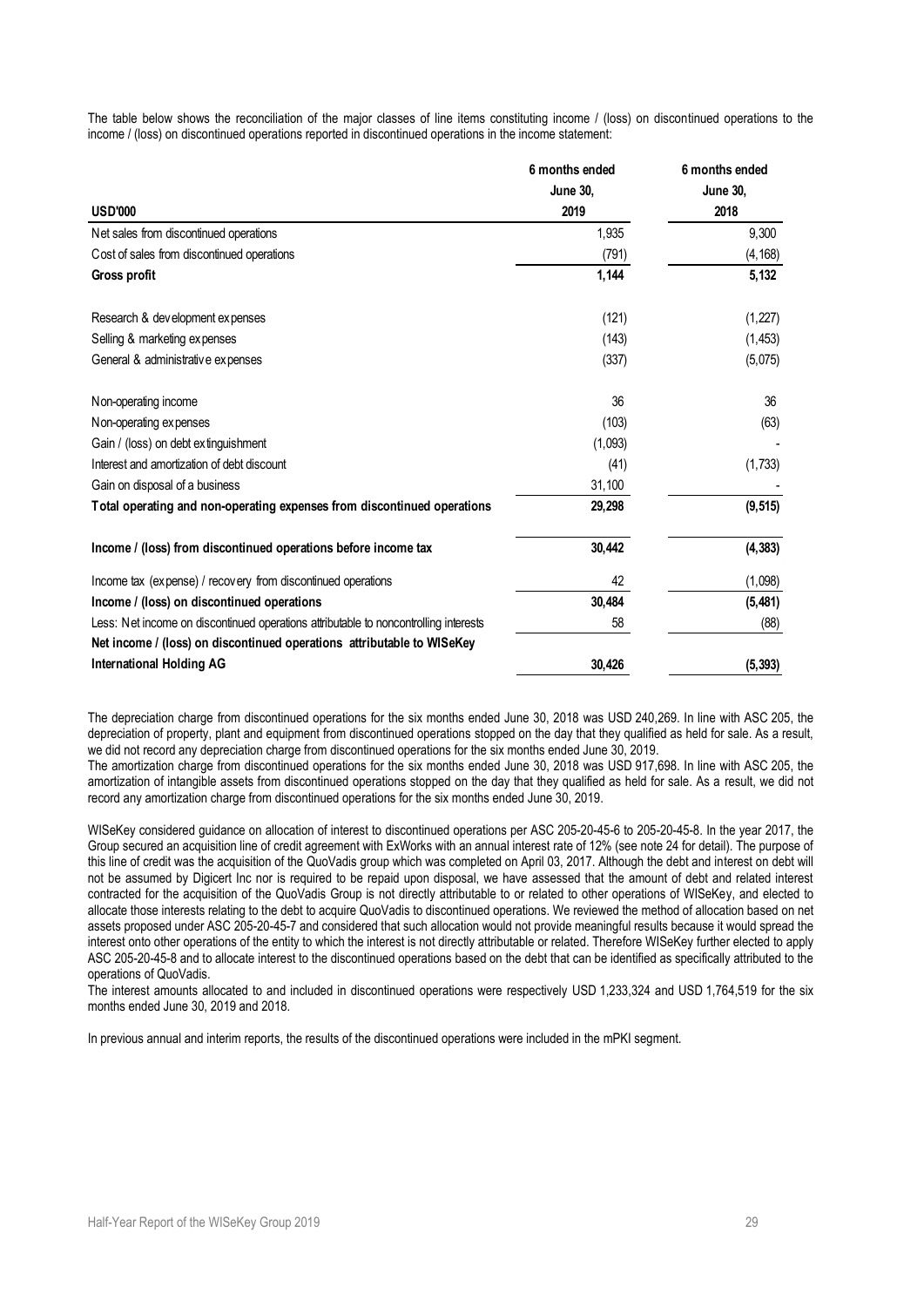The table below shows the total operating and investing cash flows of the discontinued operation:

|                                                     | 6 months ended  | 6 months ended  |
|-----------------------------------------------------|-----------------|-----------------|
|                                                     | <b>June 30.</b> | <b>June 30.</b> |
| <b>USD'000</b>                                      | 2019            | 2018            |
| Net cash provided by (used in) operating activities | 783             | 1.061           |
| Net cash provided by (used in) investing activities |                 | (419)           |

#### *Divestiture of the QuoVadis Group*

The sale was completed on January 16, 2019, when all QuoVadis entities except QuoVadis Services Ltd were transferred to Digicert Inc. The transfer of ownership of QuoVadis Services Ltd was conditional on receiving the consent from the Regulatory Authority in Bermuda (the "**RAB**") (the "**RAB Consent**") to the change in ultimate beneficial ownership of QuoVadis Services Ltd, being the entity holding the Communications Operating Licence in Bermuda. The RAB Consent was obtained in February 2019 and the transfer of ownership of QuoVadis Services Ltd from WISeKey to Digicert Inc. was effective on February 28, 2019. We assessed the SPA under ASC 810-10-40-6 and concluded that the terms and conditions of the SPA met the definition to account for the sale as a single transaction effective on January 16, 2019.

The purchase price set in the SPA was USD 45,000,000 to be split USD 40,500,000 at completion of the sale and USD 4,500,000 to be paid into an escrow account used for the settlement of any post-completion claims and released in an amount up to USD 2,500,000 on the first anniversary of the completion and the remaining amount on the second anniversary of completion. The net purchase price of USD 35,839,960 paid to WISeKey was adjusted for the following items: (a) all accounts payable items and other liability items due for payment on or before December 31, 2018 were paid in full; (b) the QuoVadis Group companies was transferred free of indebtedness including any loan with WISeKey; and (c) the equivalent of USD 4,000,000 in cash in aggregate was retained in the bank accounts of the QuoVadis companies. ISTANA-related contracts and rights were transferred to WISeKey SA prior to December 31, 2018.

The gain from divestiture recorded in the reporting period is USD 31,099,632, shown as a separate line within discontinued operations in the income statement.

WISeKey did not have any involvement with the QuoVadis Group or Digicert Inc after it had been deconsolidated. Digicert Inc was not and is not a related party of WISeKey, and neither the QuoVadis Group nor Digicert Inc are related parties to WISeKey after the deconsolidation.

#### Note 29. **Non-operating income**

Non-operating income consisted of the following:

|                                                       | Unaudited 6 months ended June 30, |      |  |  |
|-------------------------------------------------------|-----------------------------------|------|--|--|
| <b>USD'000</b>                                        | 2019                              | 2018 |  |  |
| Foreign ex change gain                                | 939                               | 105  |  |  |
| Financial income                                      | 50                                | 51   |  |  |
| Other                                                 | 100                               | 244  |  |  |
| Total non-operating income from continuing operations | 1.089                             | 400  |  |  |

#### Note 30. **Non-operating expenses**

Non-operating expenses consisted of the following:

|                                                         | Unaudited 6 months ended June 30, |       |  |  |
|---------------------------------------------------------|-----------------------------------|-------|--|--|
| <b>USD'000</b>                                          | 2019                              | 2018  |  |  |
| Foreign ex change losses                                | 1,397                             | 479   |  |  |
| Financial charges                                       | 105                               | 107   |  |  |
| Interest Expense                                        | 256                               |       |  |  |
| Other components of defined benefit plans, net          | 70                                | 71    |  |  |
| Other                                                   | 6                                 | 394   |  |  |
| Total non-operating expenses from continuing operations | 1.834                             | 1.051 |  |  |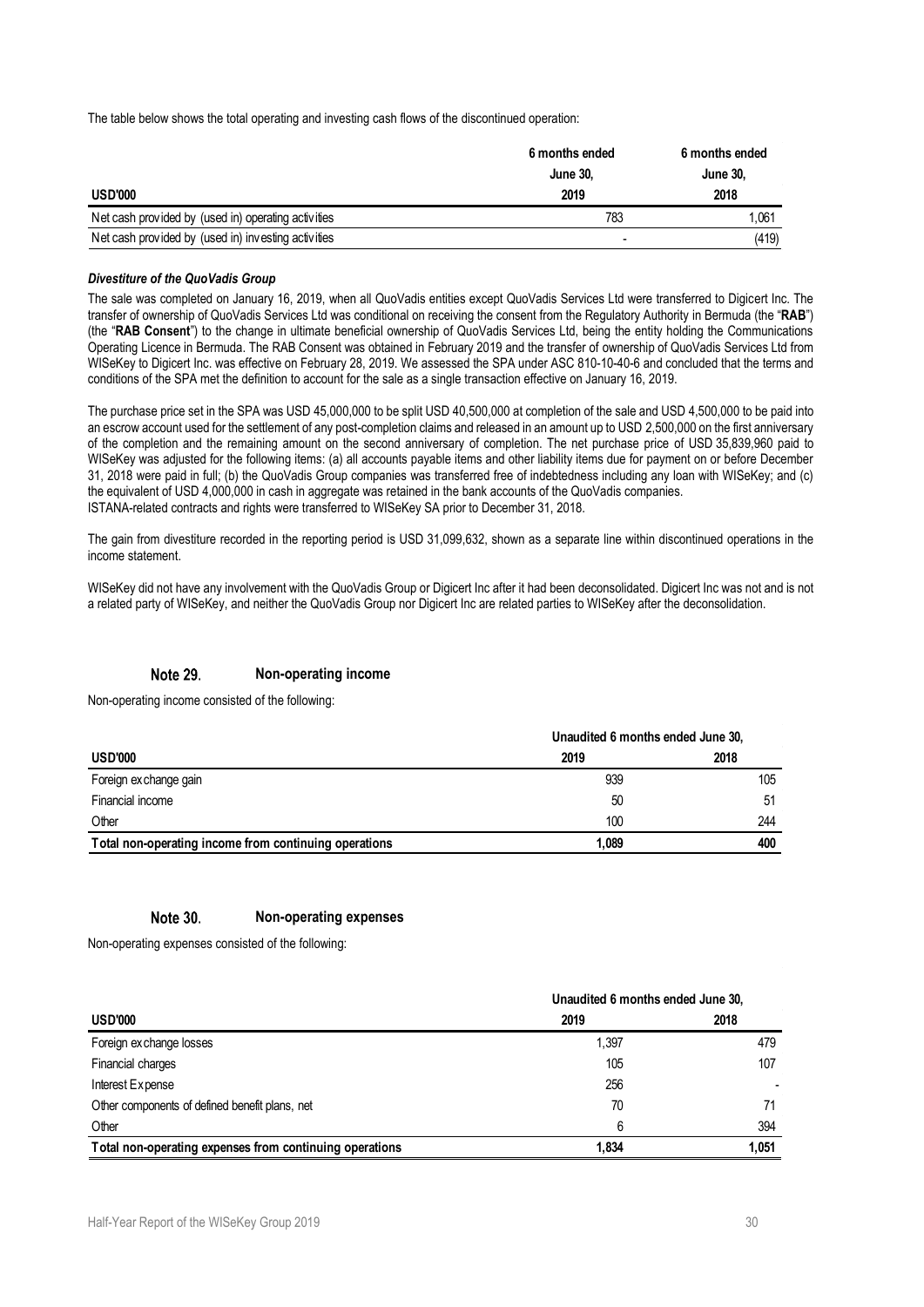#### Note 31. **Segment Information and Geographic Data**

The Group has two segments: Internet of Things ("**IoT**", previously referred to as "Semiconductors") and managed Public Key Infrastructure ("**mPKI**", previously referred to as "Others"). The Group's chief operating decision maker, who is its Chief Executive Officer, reviews financial performance according to these two segments for purposes of allocating resources and assessing budgets and performance. The IoT segment encompasses the design, manufacturing, sales and distribution of microprocessors operations. The mPKI segment includes all operations relating to the provision of secured access keys, authentication, signing software, certificates and digital security applications.

### **6 months to June 30, 2019**

| <b>USD'000</b>                                         | loT    | mPKI     | <b>T</b> otal |
|--------------------------------------------------------|--------|----------|---------------|
| Revenues from external customers                       | 11,332 | 1,137    | 12,469        |
| Intersegment revenues                                  | 128    | 1,394    | 1,522         |
| Interest revenue                                       | 23     | 77       | 100           |
| Interest expense                                       | 15     | 594      | 610           |
| Depreciation and amortization                          | 653    | 13       | 666           |
| Segment income /(loss) before income taxes             | 552    | (9, 556) | (9,004)       |
| Profit / (loss) from intersegment sales                | 6      | 66       | 72            |
| Income tax recovery /(expense)                         |        | (1)      | (1)           |
| Other significant non cash items                       |        |          |               |
| Share-based compensation expense                       |        | 163      | 163           |
| Interest and amortization of debt discount and expense |        | 143      | 143           |
| Segment assets                                         | 17,329 | 60,327   | 77,656        |

| Revenue reconciliation                              | <b>USD'000</b> |
|-----------------------------------------------------|----------------|
| Total revenue for reportable segment                | 13.991         |
| Elimination of intersegment revenue                 | (1, 522)       |
| Total consolidated revenue                          | 12,469         |
| Loss reconciliation                                 | <b>USD'000</b> |
| Total profit / (loss) from reportable segments      | (9,004)        |
| Elimination of intersegment profits                 | (72)           |
| Loss before income taxes                            | (9,076)        |
| Assets                                              | <b>USD'000</b> |
| Total assets from reportable segments               | 77.656         |
| Elimination of intersegment receivables             | (7, 343)       |
| Elimination of intersegment investment and goodwill | (11, 421)      |
| <b>Consolidated total assets</b>                    | 58.892         |

### *Revenue and Property, plant and equipment by geography*

The following tables summarize geographic information for net sales based on the billing address of the customer, and for property, plant and equipment.

| Net sales by region from continuing operations | 6 months ended June 30, |        |
|------------------------------------------------|-------------------------|--------|
| <b>USD'000</b>                                 | 2019                    | 2018   |
| Europe                                         | 5.544                   | 8.495  |
| North America                                  | 5.369                   | 7.111  |
| Asia Pacific                                   | 1.416                   | 922    |
| Latin America                                  | 140                     | 76     |
| Total Net sales from continuing operations     | 12.469                  | 16.604 |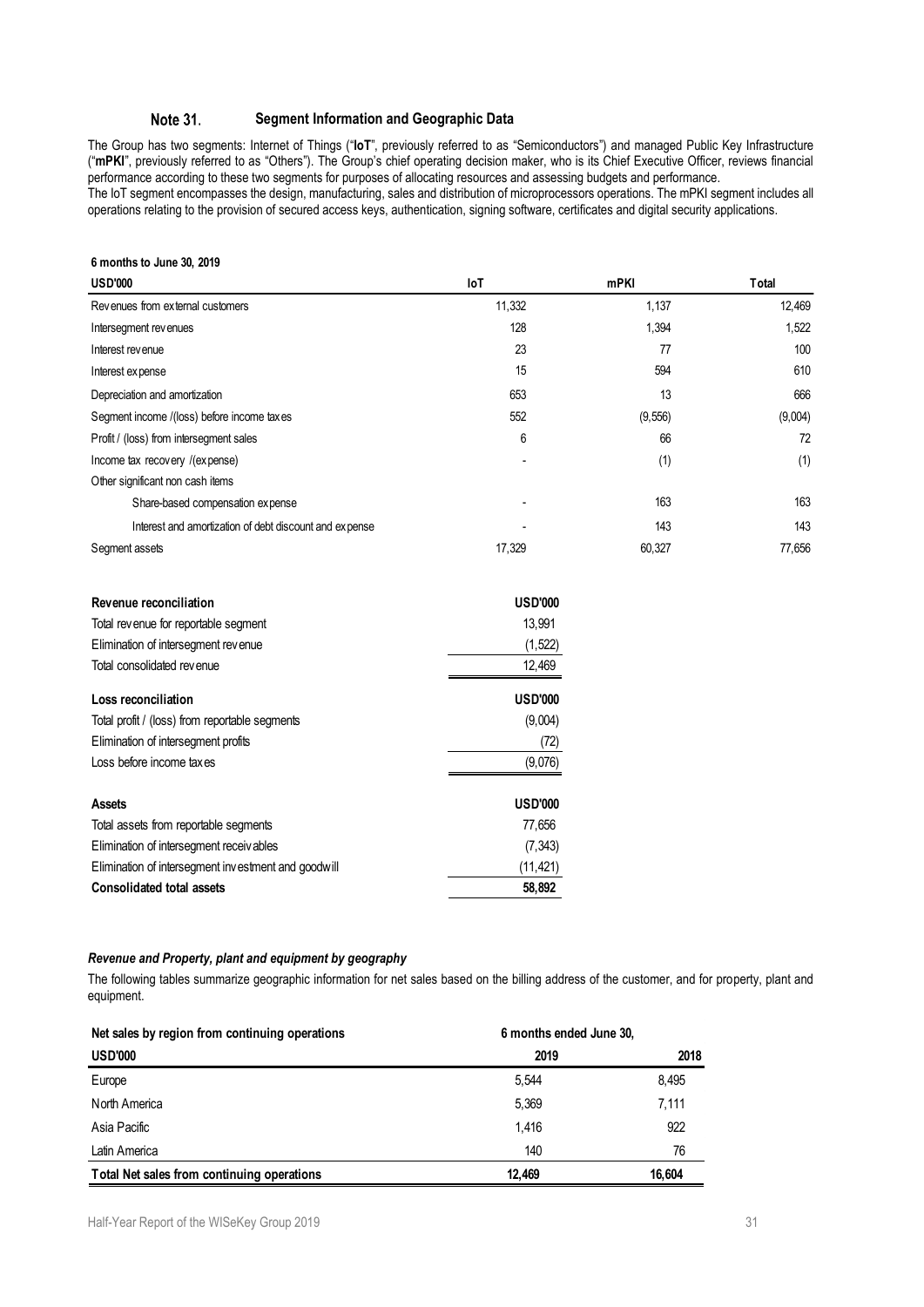| Property, plant and equipment, net of depreciation by region | As at June 30, | As at December 31. |
|--------------------------------------------------------------|----------------|--------------------|
| <b>USD'000</b>                                               | 2019           | 2018               |
| Europe                                                       | 2.022          | 2.345              |
| North America                                                |                |                    |
| Asia Pacific                                                 | 19             | 23                 |
| Total Property, plant and equipment, net of depreciation     | 2.042          | 2.370              |

#### Note 32. **Gain / (loss) per share**

The computation of basic and diluted net loss per share for the Group is as follows:

|                                                                              | 6 months ended June 30, |            |
|------------------------------------------------------------------------------|-------------------------|------------|
| Gain / (loss) per share                                                      | 2019                    | 2018       |
| Net gain / (loss) attributable to WISeKey International Holding AG (USD'000) | 21.768                  | (10, 712)  |
| Shares used in net gain / (loss) per share computation:                      |                         |            |
| Weighted average shares outstanding - basic                                  | 35.544.665              | 33,266,555 |
| Effect of potentially dilutive equivalent shares                             | 1,260,387               | N/A        |
| Weighted average shares outstanding - diluted                                | 36.805.052              | N/A        |
| Net gain / (loss) per share                                                  |                         |            |
| Basic weighted average loss per share attributable to WIHN (USD)             | 0.61                    | (0.32)     |
| Diluted weighted average loss per share attributable to WIHN (USD)           | 0.60                    | (0.32)     |

For the six months ended June 30, 2018, for purposes of the diluted net loss per share calculation, stock options, share subscriptions in progress, convertible instruments and warrants are considered potentially dilutive securities and are excluded from the calculation of diluted net loss per share, because their effect would be anti-dilutive. Therefore basic and diluted net loss per share was the same for the six months ended June 30, 2018 due to the Group's net loss position.

#### Note 33. **Legal proceedings**

We are currently not party to any legal proceedings and claims.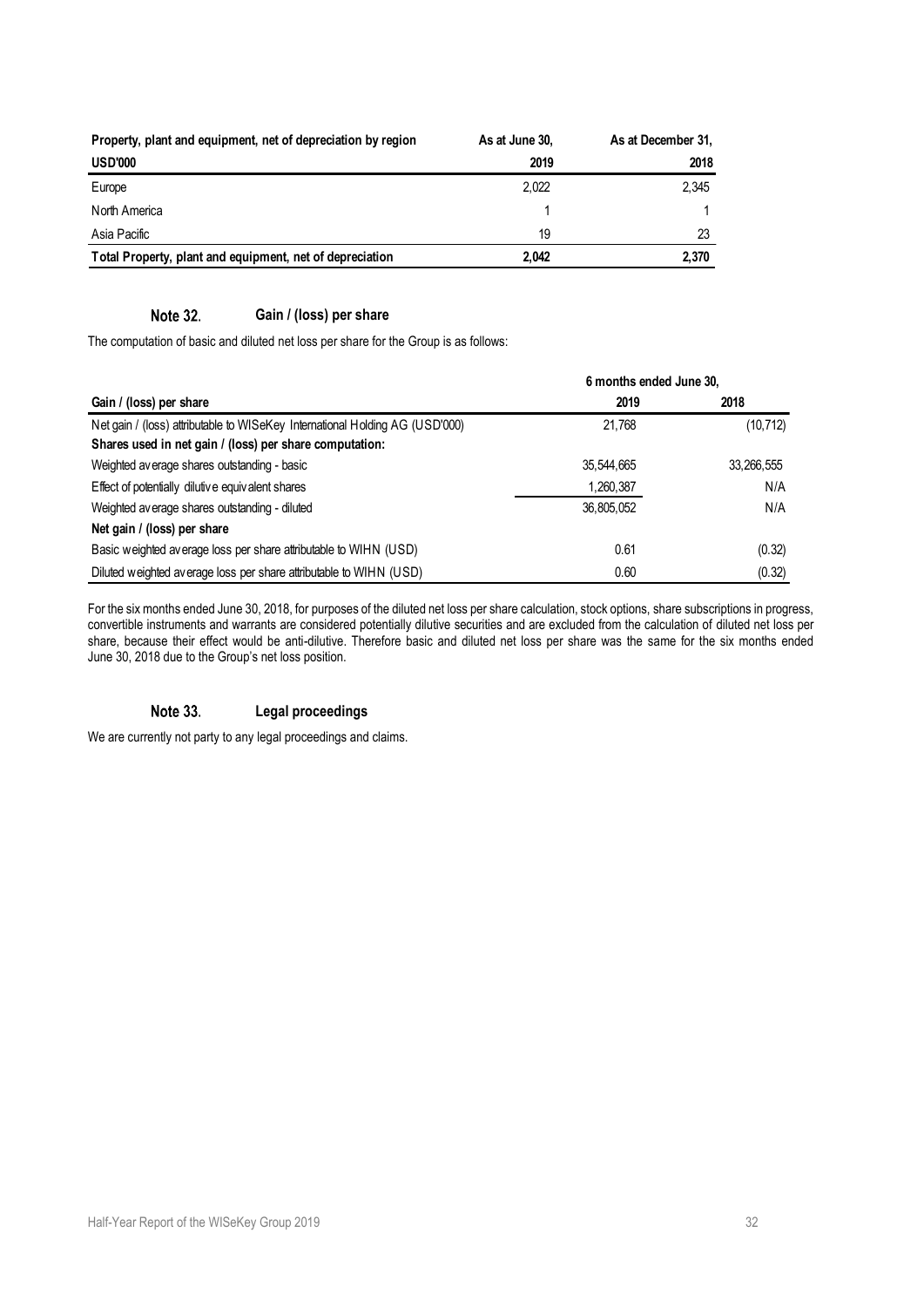#### Note 34. **Related parties disclosure**

### *Subsidiaries*

The consolidated financial statements of the Group include the entities listed in the following table. All are fully consolidated in the financial statements of the Group.

| <b>Group Company Name</b>         | Country of<br>incorporation |            | <b>Share Capital</b> | % ownership<br>as of June 30.<br>2019 | % ownership<br>as of December<br>31, 2018 | Nature of business                             |
|-----------------------------------|-----------------------------|------------|----------------------|---------------------------------------|-------------------------------------------|------------------------------------------------|
| <b>WISeKey SA</b>                 | Switzerland                 | <b>CHF</b> | 933,436              | 95.55%                                | 95.35%                                    | Main operating company. Sales and R&D services |
| <b>WISeKey Semiconductors SAS</b> | France                      | <b>EUR</b> | 1,298,162            | 100.0%                                | 100.0%                                    | Chip manufacturing, sales & distribution       |
| WiseTrust SA                      | Switzerland                 | <b>CHF</b> | 680,000              | 100.0%                                | 100.0%                                    | Non-operating investment company               |
| WISeKey (Suisse) SA               | Switzerland                 | <b>CHF</b> | 100,000              | 100.0%                                | 100.0%                                    | Dormant                                        |
| WISeKey ELA SL                    | Spain                       | <b>EUR</b> | 4,000,000            | 100.0%                                | 100.0%                                    | Sales & support                                |
| WISeKey SAARC Ltd                 | U.K.                        | <b>GBP</b> | 100.000              | 51.0%                                 | 51.0%                                     | Non trading                                    |
| WISeKey USA Inc*                  | U.S.A                       | <b>USD</b> | 6,500                | 100%*                                 | 100%*                                     | Sales & support                                |
| WISeKey India Private Ltd***      | India                       | <b>INR</b> | 1,000,000            | 45.9%                                 | 45.9%                                     | Sales & support                                |
| WISeKey Singapore Pte Ltd**       | Singapore                   | SGD        | 100,000              | 100.0%                                | 100.0%                                    | Sales & distribution                           |
| WISeKey KK                        | Japan                       | JPY        | 1,000,000            | 100.0%                                | 100.0%                                    | Sales & distribution                           |
| WISeKey Taiwan                    | Taiwan                      | TWD        | 100,000              | 100.0%                                | 100.0%                                    | Sales & distribution                           |
| WISeCoin AG                       | Switzerland                 | <b>CHF</b> | 100,000              | 90.0%                                 | 90.0%                                     | Sales & distribution                           |
| <b>WISeKey Equities AG</b>        | Switzerland                 | <b>CHF</b> | 100,000              | 100.0%                                | 100.0%                                    | Financing, Sales & distribution                |
| WISeCoin France R&D Lab SAS       | France                      | <b>EUR</b> | 10,000               | 90.0%                                 | not incorporated                          | Research & development                         |
| WISeKey Semiconductors GmbH       | Germany                     | <b>EUR</b> | 25,000               | 100.0%                                | not incorporated                          | Sales & distribution                           |

|                                                                                                                                                                                                                                                                                                                                  | incorporation     |                      |           | as of June 30,               | as of December                         | <b>Nature of business</b>       |                                                |           |
|----------------------------------------------------------------------------------------------------------------------------------------------------------------------------------------------------------------------------------------------------------------------------------------------------------------------------------|-------------------|----------------------|-----------|------------------------------|----------------------------------------|---------------------------------|------------------------------------------------|-----------|
|                                                                                                                                                                                                                                                                                                                                  |                   |                      |           | 2019                         | 31, 2018                               |                                 |                                                |           |
| WISeKey SA                                                                                                                                                                                                                                                                                                                       | Switzerland       | <b>CHF</b>           | 933,436   | 95.55%                       | 95.35%                                 |                                 | Main operating company. Sales and R&D services |           |
| <b>WISeKey Semiconductors SAS</b>                                                                                                                                                                                                                                                                                                | France            | EUR                  | 1,298,162 | 100.0%                       | 100.0%                                 |                                 | Chip manufacturing, sales & distribution       |           |
| WiseTrust SA                                                                                                                                                                                                                                                                                                                     | Switzerland       | <b>CHF</b>           | 680,000   | 100.0%                       | 100.0%                                 |                                 | Non-operating investment company               |           |
| WISeKey (Suisse) SA                                                                                                                                                                                                                                                                                                              | Switzerland       | <b>CHF</b>           | 100,000   | 100.0%                       | 100.0%                                 | Dormant                         |                                                |           |
| WISeKey ELA SL                                                                                                                                                                                                                                                                                                                   | Spain             | <b>EUR</b>           | 4,000,000 | 100.0%                       | 100.0%                                 | Sales & support                 |                                                |           |
| WISeKey SAARC Ltd                                                                                                                                                                                                                                                                                                                | U.K.              | GBP                  | 100,000   | 51.0%                        | 51.0%                                  | Non trading                     |                                                |           |
| WISeKey USA Inc*                                                                                                                                                                                                                                                                                                                 | U.S.A             | USD                  | 6,500     | 100%*                        | 100%*                                  | Sales & support                 |                                                |           |
| WISeKey India Private Ltd***                                                                                                                                                                                                                                                                                                     | India             | INR                  | 1,000,000 | 45.9%                        | 45.9%                                  | Sales & support                 |                                                |           |
| WISeKey Singapore Pte Ltd**                                                                                                                                                                                                                                                                                                      | Singapore         | SGD                  | 100,000   | 100.0%                       | 100.0%                                 | Sales & distribution            |                                                |           |
| WISeKey KK                                                                                                                                                                                                                                                                                                                       | Japan             | JPY                  | 1,000,000 | 100.0%                       | 100.0%                                 | Sales & distribution            |                                                |           |
| WISeKey Taiwan                                                                                                                                                                                                                                                                                                                   | Taiwan            | TWD                  | 100,000   | 100.0%                       | 100.0%                                 | Sales & distribution            |                                                |           |
| WISeCoin AG                                                                                                                                                                                                                                                                                                                      | Switzerland       | <b>CHF</b>           | 100,000   | 90.0%                        | 90.0%                                  | Sales & distribution            |                                                |           |
| WISeKey Equities AG                                                                                                                                                                                                                                                                                                              | Switzerland       | <b>CHF</b>           | 100,000   | 100.0%                       | 100.0%                                 | Financing, Sales & distribution |                                                |           |
| WISeCoin France R&D Lab SAS                                                                                                                                                                                                                                                                                                      | France            | <b>EUR</b>           | 10,000    | 90.0%                        | not incorporated                       | Research & development          |                                                |           |
| WISeKey Semiconductors GmbH                                                                                                                                                                                                                                                                                                      | Germany           | <b>EUR</b>           | 25,000    | 100.0%                       | not incorporated                       | Sales & distribution            |                                                |           |
|                                                                                                                                                                                                                                                                                                                                  |                   |                      |           |                              |                                        |                                 |                                                |           |
| *50% owned by WISeKey SA and 50% owned by WiseTrust SA<br>** dormant or in the process of being liquidated<br>*** 88% owned by WISeKey SAARC which is controlled by WISeKey International Holding AG                                                                                                                             |                   |                      |           |                              |                                        |                                 |                                                |           |
|                                                                                                                                                                                                                                                                                                                                  |                   |                      |           |                              |                                        |                                 |                                                |           |
|                                                                                                                                                                                                                                                                                                                                  |                   |                      |           |                              |                                        |                                 |                                                |           |
|                                                                                                                                                                                                                                                                                                                                  | Receivables as at |                      |           | Payables as at               | Net expenses to                        |                                 | Net income from                                |           |
| <b>Related Parties</b><br>(in USD'000)                                                                                                                                                                                                                                                                                           | June 30,<br>2019  | December 31,<br>2018 | June 30,  | December 31,<br>2019<br>2018 | in the 6 months ended June 30,<br>2019 | 2018                            | in the 6 months ended June 30,<br>2019         | 2018      |
| 1 Carlos Moreira                                                                                                                                                                                                                                                                                                                 |                   | 8                    |           |                              | 9                                      |                                 |                                                |           |
| 2 Maryla Shingler-Bobbio                                                                                                                                                                                                                                                                                                         |                   |                      |           |                              | 71                                     | 51                              |                                                |           |
| 3 Philippe Doubre                                                                                                                                                                                                                                                                                                                |                   |                      |           | 23<br>54                     | 55                                     | 54                              |                                                |           |
| 4 Juan Hernández Zayas                                                                                                                                                                                                                                                                                                           |                   |                      |           | 30<br>62                     | 82                                     | 55                              |                                                |           |
| 5 Thomas Hürlimann                                                                                                                                                                                                                                                                                                               |                   |                      |           | 20<br>24                     | 47                                     | 3                               |                                                |           |
| 6 Dourgam Kummer                                                                                                                                                                                                                                                                                                                 |                   |                      |           | 68                           | 31                                     | 163                             |                                                |           |
| 7 David Fergusson                                                                                                                                                                                                                                                                                                                |                   |                      |           | 30<br>31                     | 67                                     | 34                              |                                                |           |
| 8 Roman Brunner                                                                                                                                                                                                                                                                                                                  |                   |                      |           | 418                          | 426                                    | 6                               | 87                                             |           |
| consolidated from the date of its incorporation.<br>WISeKey Semiconductors GmbH was acquired on April 26, 2019 as an empty shell company. It is 100% controlled and owned by the Group,<br>and was therefore consolidated from the date of its acquisition.<br><b>Related Party Transactions and Balances</b><br>9 Anthony Nagel |                   |                      |           |                              |                                        |                                 | 58                                             |           |
| 10 Harald Steger                                                                                                                                                                                                                                                                                                                 |                   |                      |           |                              |                                        | 445                             |                                                |           |
| 11 Don Tapscott                                                                                                                                                                                                                                                                                                                  |                   |                      |           | 200                          |                                        | 194                             |                                                |           |
|                                                                                                                                                                                                                                                                                                                                  |                   |                      |           |                              |                                        | 187                             |                                                |           |
| 12 Wei Wang<br>13 OISTE                                                                                                                                                                                                                                                                                                          | 8                 |                      |           | 33<br>92                     | 110                                    | 112                             | 14                                             |           |
| 14 Todd Ruppert                                                                                                                                                                                                                                                                                                                  |                   |                      |           |                              |                                        | 354                             |                                                |           |
| 15 Edmund Gibbons Limited                                                                                                                                                                                                                                                                                                        |                   |                      |           | 451                          | 29                                     | 86                              | 36                                             | 200       |
| 16 Terra Ventures Inc                                                                                                                                                                                                                                                                                                            |                   |                      |           | 31<br>31                     |                                        |                                 |                                                |           |
| 17 SAILLC (SBT Ventures)                                                                                                                                                                                                                                                                                                         |                   |                      |           | 32<br>32                     |                                        |                                 |                                                |           |
| 18 GSP Holdings Ltd                                                                                                                                                                                                                                                                                                              |                   |                      |           | 16<br>16                     |                                        |                                 |                                                |           |
| 19 Indian Potash Limited                                                                                                                                                                                                                                                                                                         | 8                 | 8                    |           | 215<br>1,479                 | 927                                    | 1,744                           | 195                                            | 44<br>244 |

#### *Related Party Transactions and Balances*

2. Maryla Shingler Bobbio is a Board member of the Group, and member of the Group's audit committee and nomination & compensation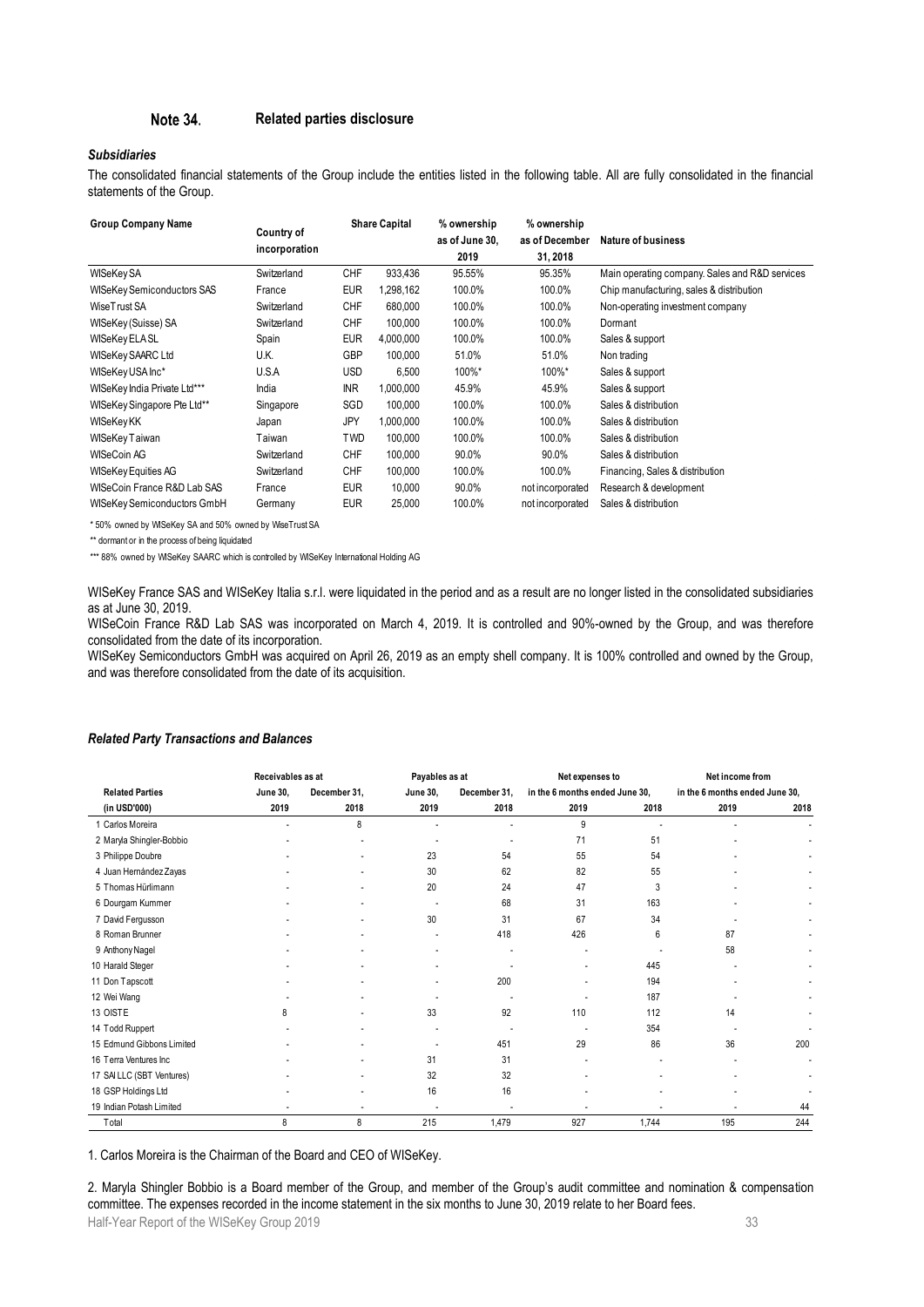3. Philippe Doubre is a Board member of the Group, and member of the Group's nomination & compensation committee, as well as a shareholder. The payable to Philippe Doubre as at June 30, 2019 and expenses recorded in the income statement in the six months to June 30, 2019 relate to his Board fees.

4. Juan Hernández Zayas is a Board member of the Group, and member of the Group's audit committee and strategy committee, as well as a shareholder. The payable to Juan Hernández Zayas as at June 30, 2019 and expenses recorded in the income statement in the six months to June 30, 2019 relate to his Board fees.

5. Thomas Hürlimann was a Board member of the Group for the 2018/2019 Board term. Mr. Hürlimann did not stand for re-election at the Group's last Annual General Meeting on May 21, 2019 and is therefore no longer a Board member as at June 30, 2019. The payable to Thomas Hürlimann as at June 30, 2019 and expenses recorded in the income statement in the six months to June 30, 2019 relate to his 2018/2019 Board fees.

6. Dourgam Kummer is the Vice-Chairman of the Board of the Group, as well as a shareholder. Since January 07, 2019, Mr. Kummer is employed by the Company as Head Corporate M&A and, in line with the articles of association, is no longer entitled to compensation for his Board services. The expenses recorded in the income statement in the six months to June 30, 2019 relate to his Board fees up until December 31, 2018.

7. David Fergusson is a Board member of the Group, and member of the Group's audit committee and nomination & compensation committee, as well as a shareholder. The payable to David Fergusson as at June 30, 2019 and expenses recorded in the income statement in the six months to June 30, 2019 relate to his Board fees.

8. Roman Brunner was the Chief Revenue Officer of the Group up until the divestiture of QuoVadis on January 16, 2019, and is a shareholder. Mr. Brunner entered into a loan agreement with WISeKey (Bermuda) Holding Ltd, an entity that is part of QuoVadis, in 2007 and has made loans to WISeKey (Bermuda) Holding Ltd of varying amounts since 2004. The loans carried an interest rate of 5% per annum. On January 16, 2019, immediately prior to the divestiture of QuoVadis, WISeKey repaid the outstanding loan to Roman Brunner in full for a total amount of USD 418,832, recorded as an expense to the income statement. The remaining expenses in the six months to June 30, 2019 represent the charge incurred in relation to the unvested options granted to Mr. Brunner for the period January 01, 2019 to January 16, 2019. The credit to the income statement in the six months to June 30, 2019 is the reversal of the charges previously incurred on the unvested options forfeited following the divestiture.

9. Anthony Nagel was the Chief Operations Officer of QuoVadis up until the divestiture of QuoVadis on January 16, 2019, and is a shareholder. The expenses recorded in the income statement in the six months to June 30, 2019 represent the charge incurred in relation to the unvested options granted to Mr. Nagel for the period January 01, 2019 to January 16, 2019. The credit to the income statement in the six months to June 30, 2019 is the reversal of the charges previously incurred on the unvested options forfeited following the divestiture.

10. Harald Steger was a member of the Group's strategy committee until December 31, 2018.

11. Don Tapscott is a member of the Group's strategy committee, and cofounder of The Tapscott Group Inc. In December 2018, WISeKey entered into an agreement with the Blockchain Research Institute, a division of The Tapscott Group Inc., to establish BlockChain Centers of Excellence and promote BlockChain technology worldwide.

12. Wei Wang was a member of the Group's strategy committee until December 31, 2018.

13. The Organisation Internationale pour la Sécurité des Transactions Electroniques ("OISTE") is a Swiss non-profit making foundation that owns a cryptographic rootkey. In 2001 WISeKey SA entered into a contract with OISTE to operate and maintain the global trust infrastructures of OISTE. In line with the contract, WISeKey pays a regular fee to OISTE for the use of its cryptographic rootkey. Several members of the Board of Directors of WISeKey are also members of the Counsel of the Foundation, which gives rise to the related party situation. OISTE is also the minority shareholder in WISeCoin AG with a 10% ownership.

The expenses relating to OISTE recognized in the six months to June 30, 2019 relate solely to the license fee for the six months to June 30, 2019 under the contract agreement with WISeKey SA. As at June 30, 2019 WISeKey had a payable balance of USD 33,098 with OISTE. The income from OISTE related to IT services provided by WISeKey SA.

14. Todd Ruppert is a former shareholder.

15. Edmund Gibbons Limited had a 49% shareholding in QuoVadis Services Ltd before the entity, which was part of QuoVadis, was divested. QuoVadis Services Ltd had issued a promissory note to Edmund Gibbons Limited for USD 450,000 outstanding as at December 31, 2018. The note was non-interest bearing. On January 16, 2019, immediately prior to the divestiture of QuoVadis, WISeKey repaid the outstanding loan to Edmund Gibbons Limited in full for a total amount of USD 450,134, recorded as an expense to the income statement.

Up until the divestiture, Edmund Gibbons Ltd charged total rental fees of USD 28,757 to QuoVadis Services Ltd. The revenue of USD 35,562 recognized for the period up until divestiture relates to a Managed Services contract between Clarien Bank and QuoVadis Services Ltd.

16. Terra Ventures Inc has a 16% shareholding in WISeKey SAARC Ltd. Terra Ventures granted a GBP 24,507 loan to WISeKey SAARC Ltd on January 24, 2017. The loan is non-interest bearing and has no set repayment date.

17. SAI LLC, doing business as SBT Ventures, has a 16% shareholding in WISeKey SAARC Ltd. SAI LLC granted a GBP 25,000 loan to WISeKey SAARC Ltd on January 25, 2017. The loan is non-interest bearing and has no set repayment date.